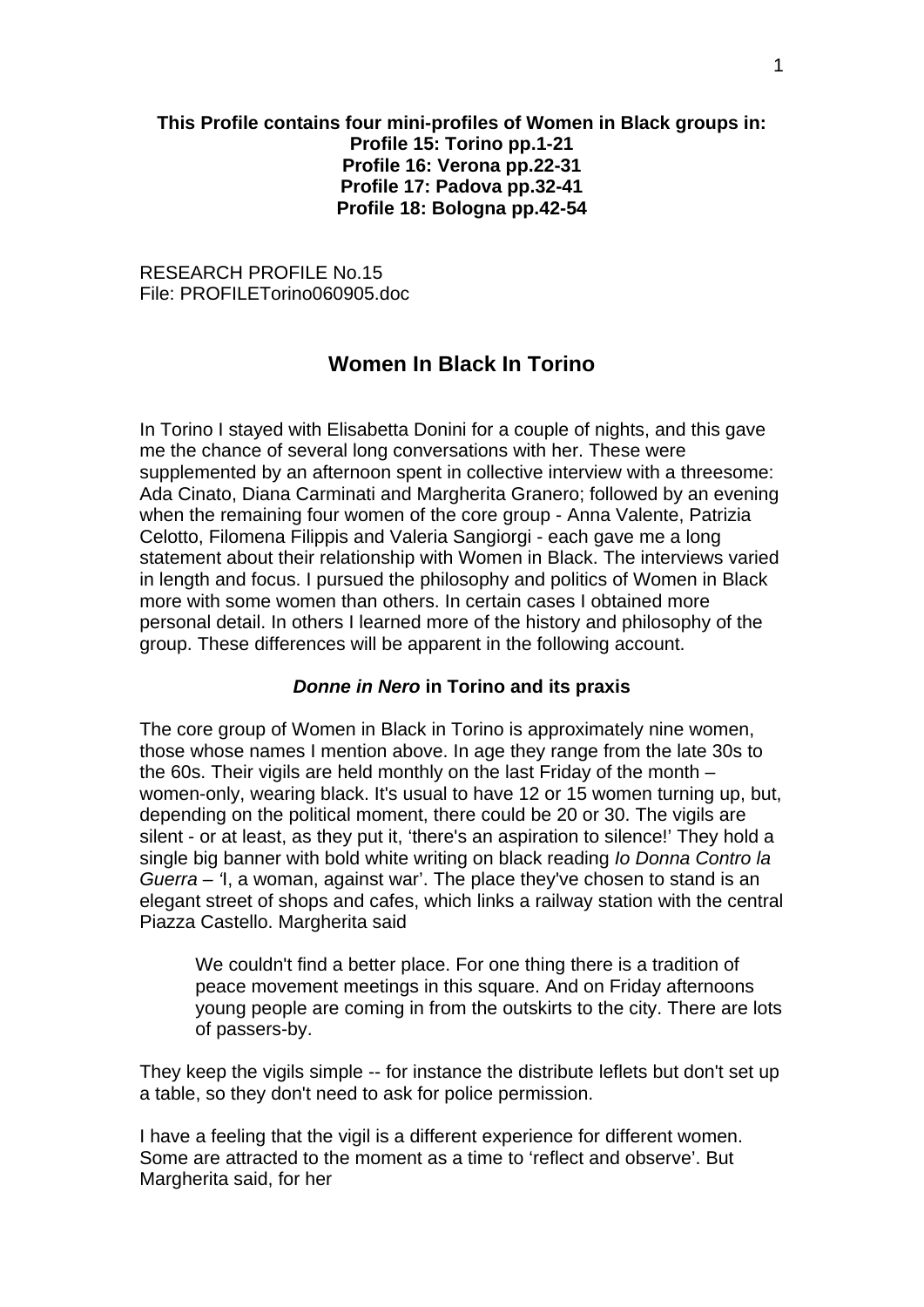It's heavy. An hour seems very long. I feel our lack of connection with the public. Young people aren't interested. It's as though we come from another world. I sometimes feel as if I'm from the moon. It drives home to me how distant we are from the majority, and I suffer from that.

The core group of *DiN* in Torino meet weekly on a Tuesday evening, usually at the *Casa delle Donne*. They bring food to share. The meeting just before the vigil is the most important, because it's when they redraft the leaflet. Each month they take a new theme, reflecting the current situation. For instance on Labour Day they wrote about 'war and work'. They pay great attention to the language, striving for clarity, and try to illustrate the political points they make with concrete examples. At the meetings they also update each other on the various projects the group has decided to be involved with. And they discuss their cooperation with other groups, locally, nationally and internationally.

Although they're regular, and vitally necessary, these weekly meetings aren't experienced as altogether satisfactory. 'There are too many things to deal with, and not enough time to deal with them in depth,' Ada said. Because the weekly meeting can be pressured and therefore 'rather superficial', and because they know it's important to take time to deal with any tensions arising in the group, they occasionally organize longer meetings. Like most women's peace groups, they set store by the principal of 'the coherence (*coherencia*) of means and ends', ie. that they should relate to each other in a way which prefigures the respectful and non-violent world they're struggling to create.

The group formally calls itself 'Women in Black of the *Casa delle Donne* of Torino'. <sup>[1](#page-1-0)</sup> They would hesitate to speak of 'Women in Black Italy' or even 'Women in Black Torino', they say, because there's no coordination. 'We feel responsible for our own choices', Elisabetta said.

They communicate with each other through a simple list of e-mail addresses (they don't have a group address) and the acknowledged coordinator and contact woman for the Torino group is Margherita. As yet they have no website. Margherita and one or two other women in the group obtain international news by being on the WiB English-language international mailing list co-ordinated by Lieve Snellings. Sometimes international news arrives in Italian language -- translated by Marianita in Padova from the Frenchlanguage version of the international mailings co-ordinated by Edith Rubinstein in Brussels. Some women are on the personal mailing lists of active WiBs elsewhere, notably Nadia Cervoni in Roma, Luisa Morgantini in Brussels, and Gila Svirsky in Jerusalem. On the whole they feel well connected, and don't hunger for more news than they get. Mostly the women are happy to have somebody else filtering the information for them -- it can otherwise become overwhelming.

1

<span id="page-1-0"></span><sup>&</sup>lt;sup>1</sup> Many of the women now active in *DiN* in Torino were involved from the start in the setting up of the *Casa della Donna,* for which they first squatted an empty building. The *Casa* became and remains a focal point of feminist culture and politics in the city. It houses several activities including groups responding to domestic violence, and concerned with women's health and self-determination.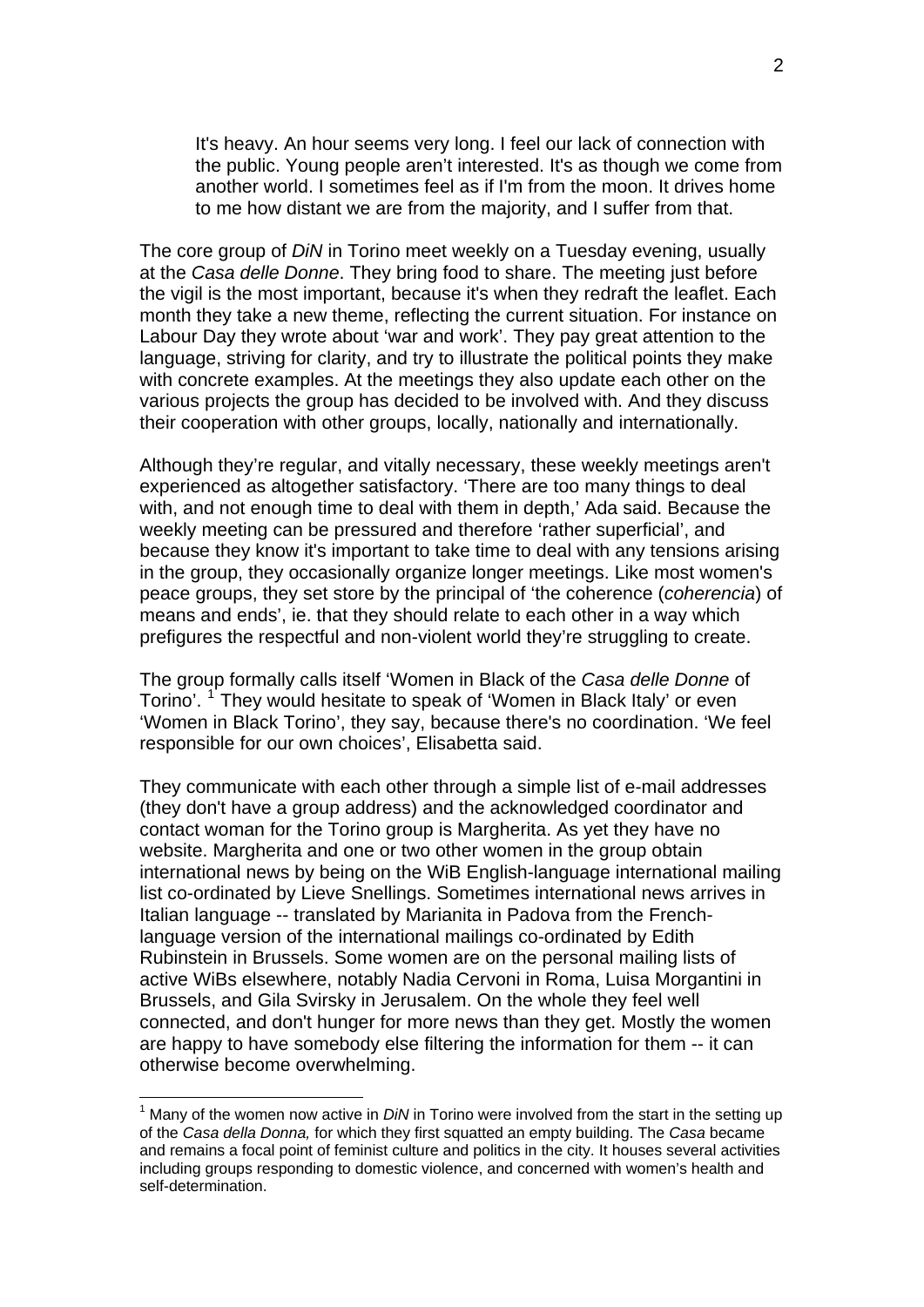*Donne in Nero* in Torino aren't an organisation as such, they're not registered with any authority. Nor are they funded in any regular way. They've received grants from time to time, for instance from the Equal Opportunities office of the city municipal authority. But, they say, 'we're not very good at fundraising'. When women incur expenses, for example travelling abroad, they mostly pay for themselves or share costs between them. But the group has received support for its involvement in specific projects. There are three such projects on hand at the moment.

(1) They're funded by the Torino municipal authority to participate in the World Health Organisation project EPIC, which links European cities with cities in Israel and Palestine. Torino is linked with Haifa and Gaza, working on projects concerning women.

(2) They're involved in a European Union 'Euro-Gaza' project with other European towns, which has involved them in six visits to Gaza in two years. They participate as Women in Black, and make visits to women's centres, but (like EPIC) the project as a whole involves both men and women. Diana is centrally involved, along with Margherita and Elisabetta.

(3) Then there is the Breza project, Margherita's special concern, based in a small Bosnian town. In this *DiN* are not involved as such - but they support the involvement of Margherita and Valeria. The project manages a women's centre and has carried out cervical cancer testing and income generation. It is funded by Torino Municipality and private institutions.

# **History and development of** *DiN* **in Torino[2](#page-2-0)**

In 1982 the Maronite Christian militia, with Israeli backing, brutally attacked two Palestinian refugee camps, Sabra and Shatila, in Israeli-occupied Beirut, leaving many dead. Later, in May 1985, the Amal militia laid siege to the camps for three years.<sup>[3](#page-2-1)</sup> In 1987, at the height of the siege, Elisabetta wrote a letter to the Italian daily newspaper *Il Manifesto.* 'As women,' she said, 'we can't accept this!' There was an immediate response to this letter from a wide range of women -- in the trade unions, the Communist Party, the women's movement. Within a week a small group had got together around the issue. In Torino they called themselves *Non Ci Basta Dire Basta (*It's Not Enough to Say Enough). They meant, 'We have to act'. In September 1987, six women from Torino, Rome and Bologna, flew to Beirut. They were Elisabetta, Margherita, Raffaella Lamberti, Luisa Morgantini, Alessandra Mecozzi, Diana Corossacz and Maria Quattrociocchi.

1

<span id="page-2-0"></span> $2$  It was mainly Elisabetta who gave me this account of the past.

<span id="page-2-1"></span> $3$  'Virtually all the houses in the camps were reduced to rubble and the inhabitants were reduced to eating rats, dogs, and cats. There were even requests made to religious authorities for permission to keep the dead. The death tolls are imprecise, but many thousands died.' (Quoted from [www.en.wikipedia.org](http://www.en.wikipedia.org/) 26.06.05)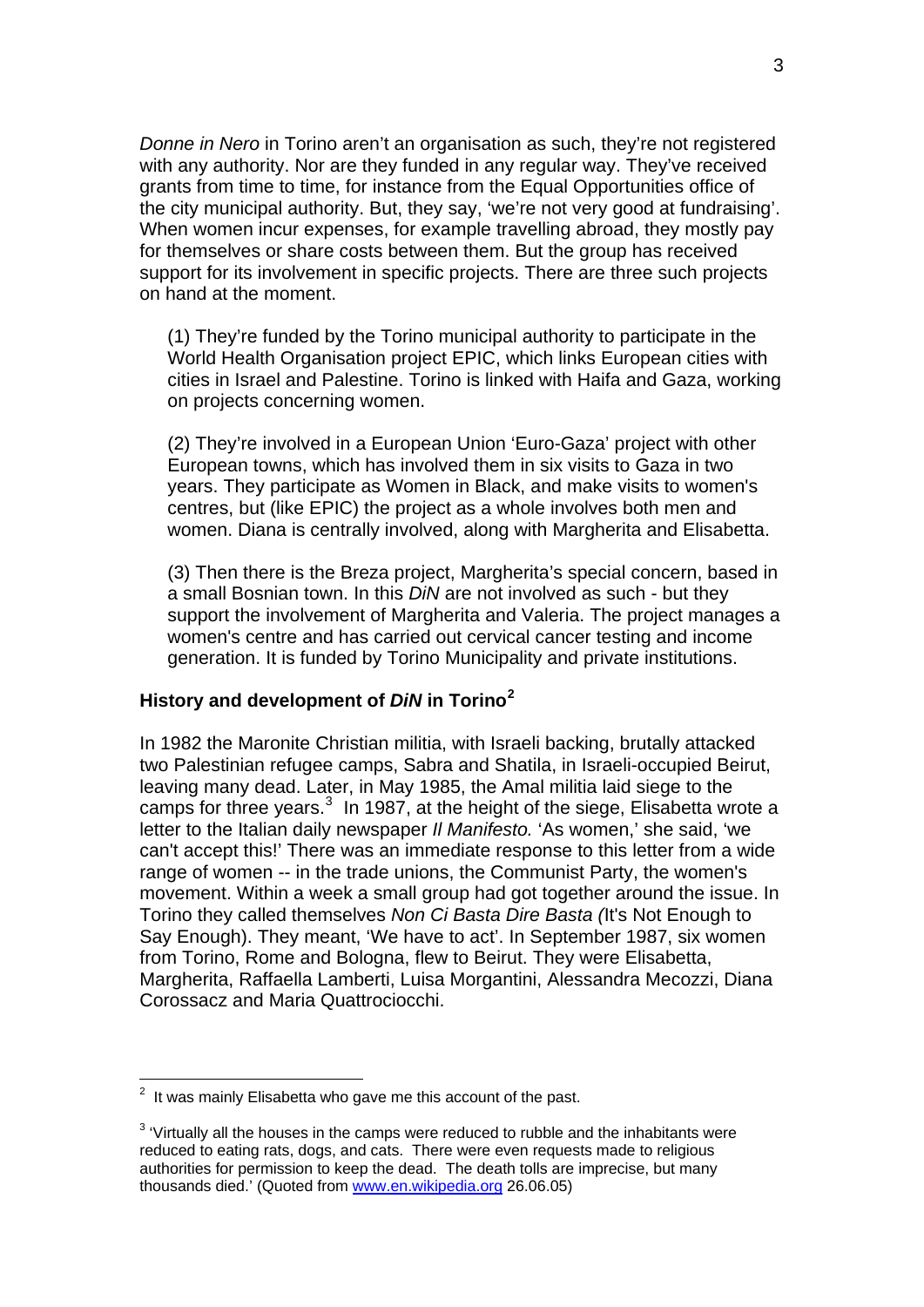It was a disappointing visit. They spent 10 days in Beirut trying to get to grips with the situation. They visited the camp at Shatila. But they found it impossible to make contact with any Lebanese women who weren't associated with one faction or another in the conflict. They concluded it was going to be impossible to bring together Lebanese, Israeli and Palestinian women, as they'd hoped. They returned to Torino, and decided to try a different tack.

Some of them went to Israel and Palestine, where, 20 years after the start of the Occupation, the Palestinians had begun their Intifada. 'We used our existing friendship networks there,' Elisabetta said. 'We were trying to take the first step on the ground, contacting women on both sides.' In the summer of 1988 they organised a 'camp' in Jerusalem, attended by 68 Italian women, from a lot of different Italian towns. They called it 'The Peace Camp'.

Some of them were feminists, some from women's movement organisations, some from the *PCI*, and four members of Parliament - also trade union women [Elisabetta said]. We positively aimed for complexity.

Around 15 women participated from Torino, and other large groups went from Rome and Bologna. The organising group in Rome were from the *Associazione per la Pace*; in Bologna it was a feminist group *Orlando*, with which Raffaella was involved; and in Torino it was *Non Ci Basta Dire Basta*. This travelling group would soon take the name Women Visiting Difficult Places – *Visitare Luoghi Difficili (VLD).* After these travels, they collectively wrote a book with title *Donne a Gerusalemme.*

Soon there were a lot of women's initiatives in different Italian cities supporting Palestinian women. They were also in touch with the network of anti-Occupation activists that was beginning to form in Israel, calling itself Women in Black. A lot of the Italian women joined Israeli women in their vigils in Jerusalem, and were very moved by this experience. When the women from Rome came back home, they held a vigil, modelling themselves on the Israeli women, at the 'Altar of the Fatherland' (yes, that's what it's called!). They began to name themselves *Donne in Nero.* 

Some of the Italian group organised a huge event in Jerusalem called 'Time for Peace' at the end of 1989, involving 2000 European men and women, more than half Italian, and more than half women. Along with the Israeli peace movement they made a chain around the Jerusalem walls. Women had motivated this action and were its leaders. There was in fact a 'women's day'. They marched from from the place where the Women in Black traditionally stood in vigil in West Jerusalem, to East Jerusalem where Palestinian women were waiting to greet them. It was risky to cross this line from either side. They were attacked by the police.

That October, 1988, the Italian women who joined the traditional annual pacifist march from Perugia to Assisi wore black, though without taking the name Women in Black. In fact, they would continue with the name *VLD* until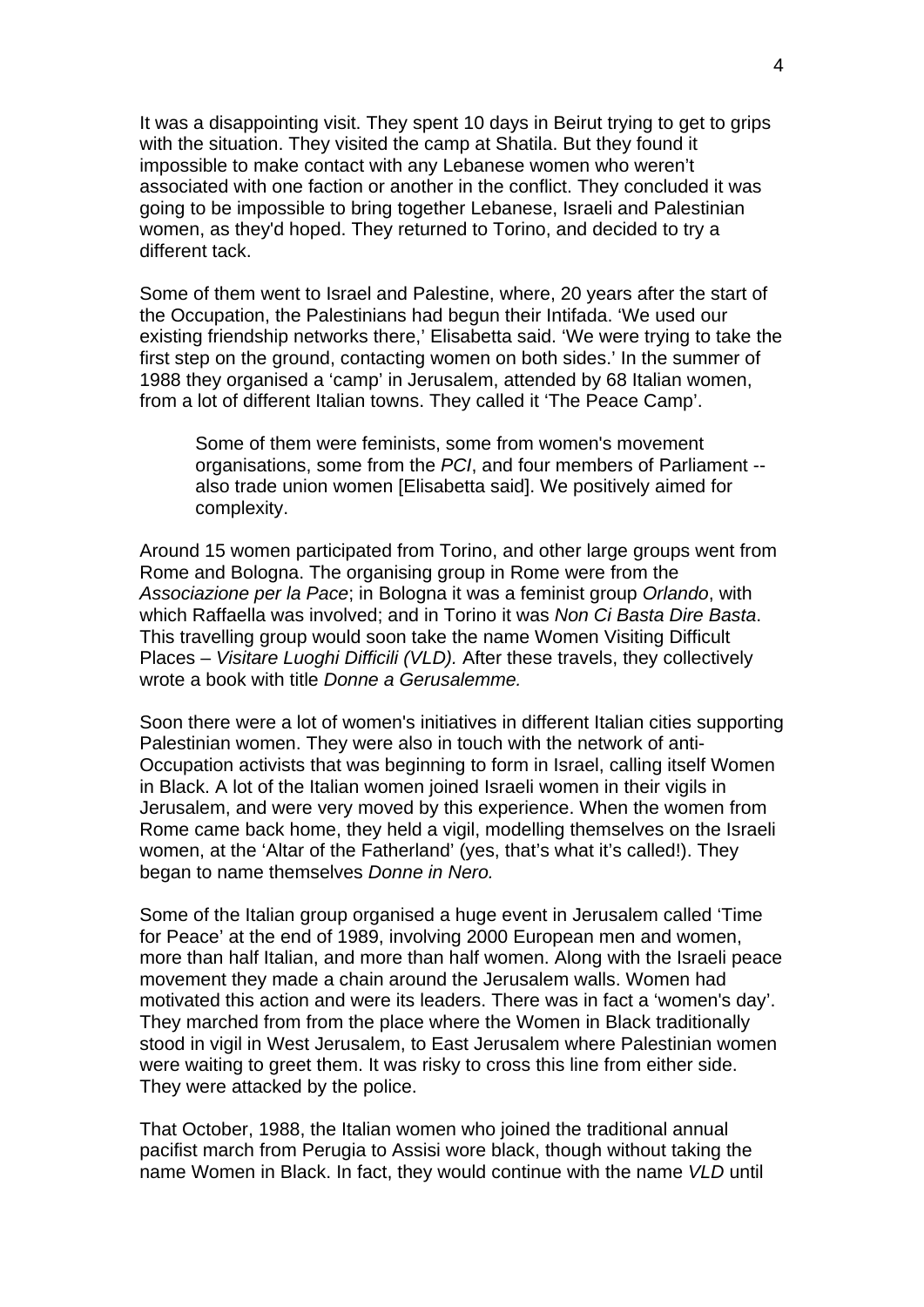the mid-90s. But by 1990 when the Gulf War was threatening, there were more than 80 *Donne in Nero* groups across Italy. They were obliged to be active now on a wider theme: opposing the use of war as a tool of international policy.

Now our own state came into focus for us [said Elisabetta]. We belonged to a state that would be one of the belligerents in this coming war. We'd gone to Israel and Palestine not so much as Italians, but as Europeans. We'd been thinking of our responsibility for the Shoa. This was different. Now we had to be active with the Italian left in opposing the policy of the Italian state.

1991 saw not only the international war in the Persian Gulf<sup>[4](#page-4-0)</sup>, but the collapse of the Soviet Union and increasing tension in Yugoslavia. This threat of war in a country with which Italy shared a border felt disturbingly close to home. In the summer, some of the women of *VLD* and the *Associazione per la Pace*  went to make contact with Serbian and Croatian women and consult on ways women could oppose the impending war. In September, Chiara Ingrao and women from northern Italy organised a peace caravan which attempted to cross the new ethnic borders in the disintegrating Yugoslavia. On 9 October 1991, Stasa Zajovic and other women in Belgrade stood for the first time in Republic Square opposing the nationalist aggression of the Milosevic government with banners reading *Zene u crnom protiv Rata -* Women in Black against War. The name and practice of Women in Black had spread from Israel via Italy to Yugoslavia, and as the wars in the Balkans continued, it would become a worldwide network.

The efforts of women of north-east Italian cities as *Donne in Nero*, directed towards the former Yugoslavia, went on alongside the continuing work in Israel and Palestine by Torino women still using the name of *Visitare Luoghi Difficili*. At this time, they were supporting WFPP, the organization of Women for Political Prisoners. They 'adopted' political prisoner Fatma Abubakra, and visited her family in the refugee camp of Khan Younis when she was in prison. They started an initiative that sponsored individual girl children in Palestine. They also organized several meetings in Torino to bring together Palestinian and Israeli women, 'to show that even in a war you can make peaceful connections and have dialogue.'

But after the Oslo Accords were signed, and it seemed that peace was on the way, they wound down activity in Israel/Palestine. Attention turned to the ethnic aggressions in former-Yugoslavia, where central Bosnia and Sarajevo were under siege. They attended several of the annual international encounters organised by *Zene u crnom* at Novi Sad. They'd continue, now called '*Donne in Nero della Casa delle Donne di Torino*', to oppose Serb

1

<span id="page-4-0"></span><sup>4</sup> *DiN* published a special issue of the review *Inchiesta*, under the title *Pace e Guerra in Medio Oriente: Percorsi di Donne* (1991). It has presentations by Palestinian women, by Israeli women and a joint section called 'Meeting Moment'. In 1999, they published a second significant booklet, a thematic edition of the journal *Quaderni* on 'War in theThought and Words of Women'. About relations between Serb and Kosovan women in the Kosovo war, it was published by the Peace and Solidarity Department of the City of Torino.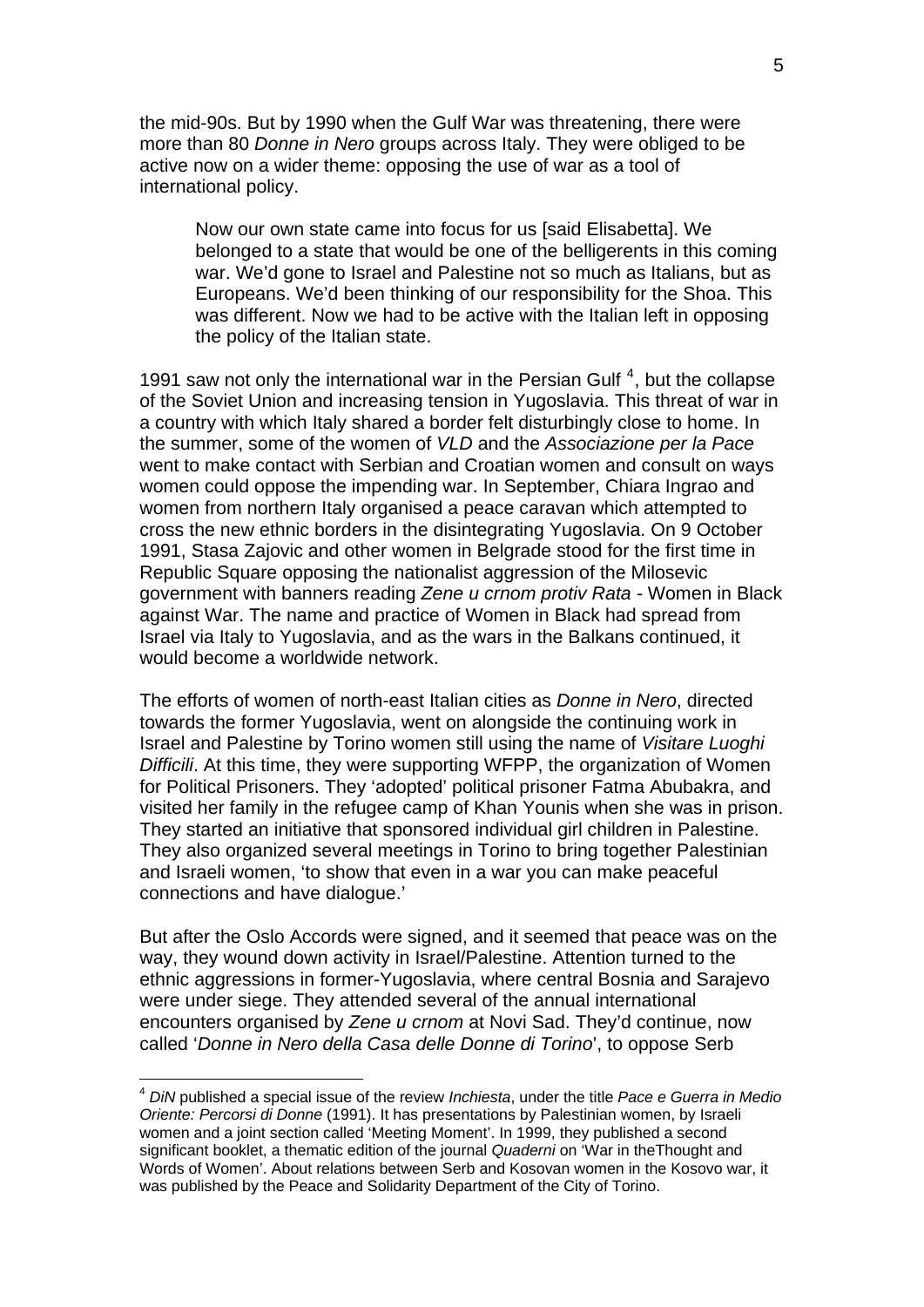ethnic aggression in Kosovo and the NATO bombing of Belgrade and Kosovo during 1998 and 99. Now we were a nation clearly taking part in war [said Elisabetta]. US bases in north-east Italy were bombing Serbia.

They were again obliged to turn their attention to Israel and Palestine when in September 2000 the Al-Aqsa intifada broke out and was brutally repressed by the Israeli military. Luisa Morgantini initiated a scheme called '*Io Donna Vado In Palestina*' in which every week for three months a new group of Italian women would visit the region, aiming to monitor the checkpoints and reduce violence. Joined by other women, they called this *Donne in Nero e Non Solo* (Women in Black but Not Only).

Then came 11 September 2001 and the subsequent US 'war on terror', the bombing of Afghanistan and eventually the invasion of Iraq in 2003. The Italian government signed up its armed forces as part of Bush's 'coalition of the willing'.

We wrote leaflets opposing the Bush doctrine that freedom can only be assured by endless war. Our pacifism was becoming more and more open [said Elisabetta].

The Gulf War, the sanctions against Iraq and now the invasion of Iraq were a very different experience for *Donne in Nero* from Israel/Palestine and the former Yugoslavia, because it's been almost impossible to establish contact with Iraqi women in Iraq. They tried to keep informed through the journalist Giuliana Sgrena who is a personal friend. (She would later be taken hostage in Iraq.) But Elisabetta said

It's difficult if you don't have the sustained relationship with local women. *Donne in Nero* traditionally relies on direct acquaintanceship, a shared process. This is why, for instance, we're not active at present on Darfur. It's a question of responsibility. Occasionally a visiting Iraqi woman would come, and sometimes the politics were difficult.<sup>[5](#page-5-0)</sup>

### **Women's personal trajectories**

1

How did these women come to be where they are today? Their stories are intertwined at many points in the last three decades, and in some ways each has helped the other to become who she is.

We could begin with **Patrizia**, whose employment is that of school librarian. She's a good starting point, because as we've seen, *DiN* in Torino is firmly based in the *Casa delle Donne*, and Patrizia is one of its founders and long-

<span id="page-5-0"></span><sup>&</sup>lt;sup>5</sup> Many of us have found it difficult to identify Iraqi women organising against the US invasion of Iraq who are not apologists for the Saddam Hussein regime. It's a perennial problem for women peace activists who are looking for a response to conflict that does not assume 'my enemy's enemy is my friend'. London Women In Black discussed this in an article that can be seen on my weblog www.cynthiacockburn.org, under the title 'Being able to say neither/nor'. Women in Black in Belgrade achieved this in an exemplary way in opposing both the nationalist aggressions of Milosevic and the NATO bombing of Belgrade and Kosovo.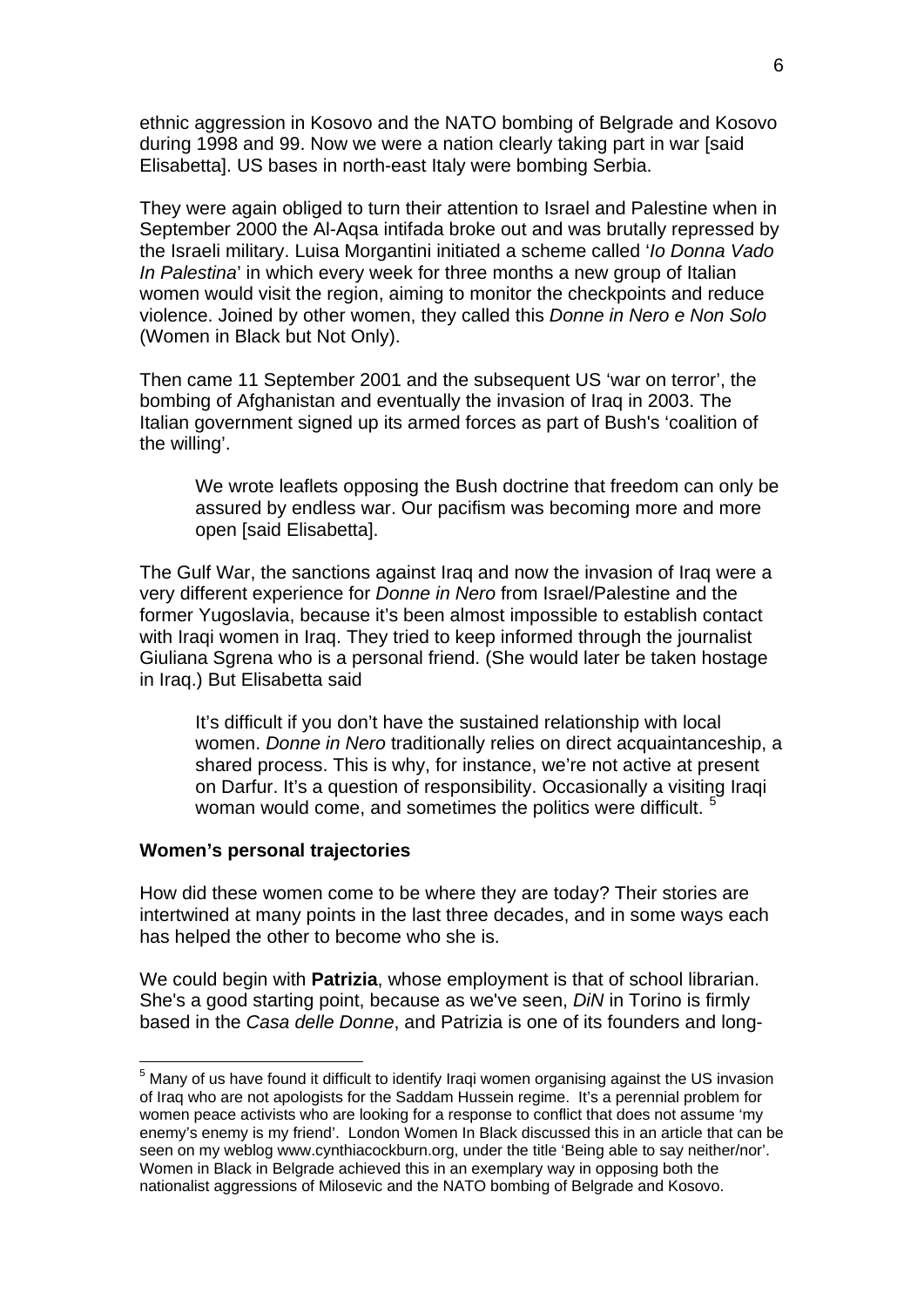time manager. She says, 'I was born in this house'. She means, born as a feminist.

In the 1970s, she says, the women's movement was large and visible all around her. When some feminist groups in the city, to which Patrizia belonged, first squatted a building and opened the *Casa*, war and opposition to war was not a theme they addressed. Male violence against women at home and in the community was an important issue, but this was not consciously connected with violence against women in war. And Patrizia certainly wouldn't have called herself a pacifist at that time. She explained

In Italy in the 1970s, we feminists weren't involved in any kind of peace movement. Quite the contrary, we had this perspective of international wars of 'liberation' -- for instance in Latin America. We believed then in the myth of a 'just war', including the resistance in Vietnam. We didn't see resistance as violence.

But then, at the beginning of the 1990s when the Gulf War and the wars in Yugoslavia were happening, 'War after war, I had to become a pacifist -- so many wars!' That's when she got involved with Women Visiting Difficult Places. But she was always more involved with women in the former Yugoslavia than with those in Israel/Palestine. Her family comes from an area near the border with the former Yugoslavia. And she admires greatly the 'ability of the women in Belgrade to elaborate the thinking in that situation'. Today, in a sense, Patrizia 'hosts' *Donne in Nero* at the *Casa*, where she's to be found most days.

**Anna** has quite a different history. While studying to become an engineer she was active in the student movement. It was the 1968 era, time of revolutions. In the early '70s she went to work as an engineer in an aircraft factory producing military planes. She was a union representative. At that time few trade unionists were aware of any ethical problem in their involvement with arms manufacture. Then some of them, including Anna, attended some courses under the progressive '150-hours' educational provision for workers. 'It was really consciousness-raising!' She said. 'But it was pretty contradictory for me, because the work on military aircraft was much more interesting than other kinds of engineering, which can be really boring.'

At the same time she was getting more alert to gender issues. A group of women was emerging in the unions and their women-only activity met with resistance from the men. 'This struggle opened my eyes to the links between feminism and trade unionism. For me, the contradiction about the work grew - - of course!'. She began to meet with Margherita and other women, involved in issues about opposition to militarism and of arms factories. They called themselves Women Against Weapons (*Donne Contro Arme*). Eventually, two years before Italy joined in the Gulf War Anna really knew she had to change her job. By now she was very active in the anti-war movement, using her knowledge and background to focus on the issue of Italian arms manufacture. Soon she would be very involved in Women in Black.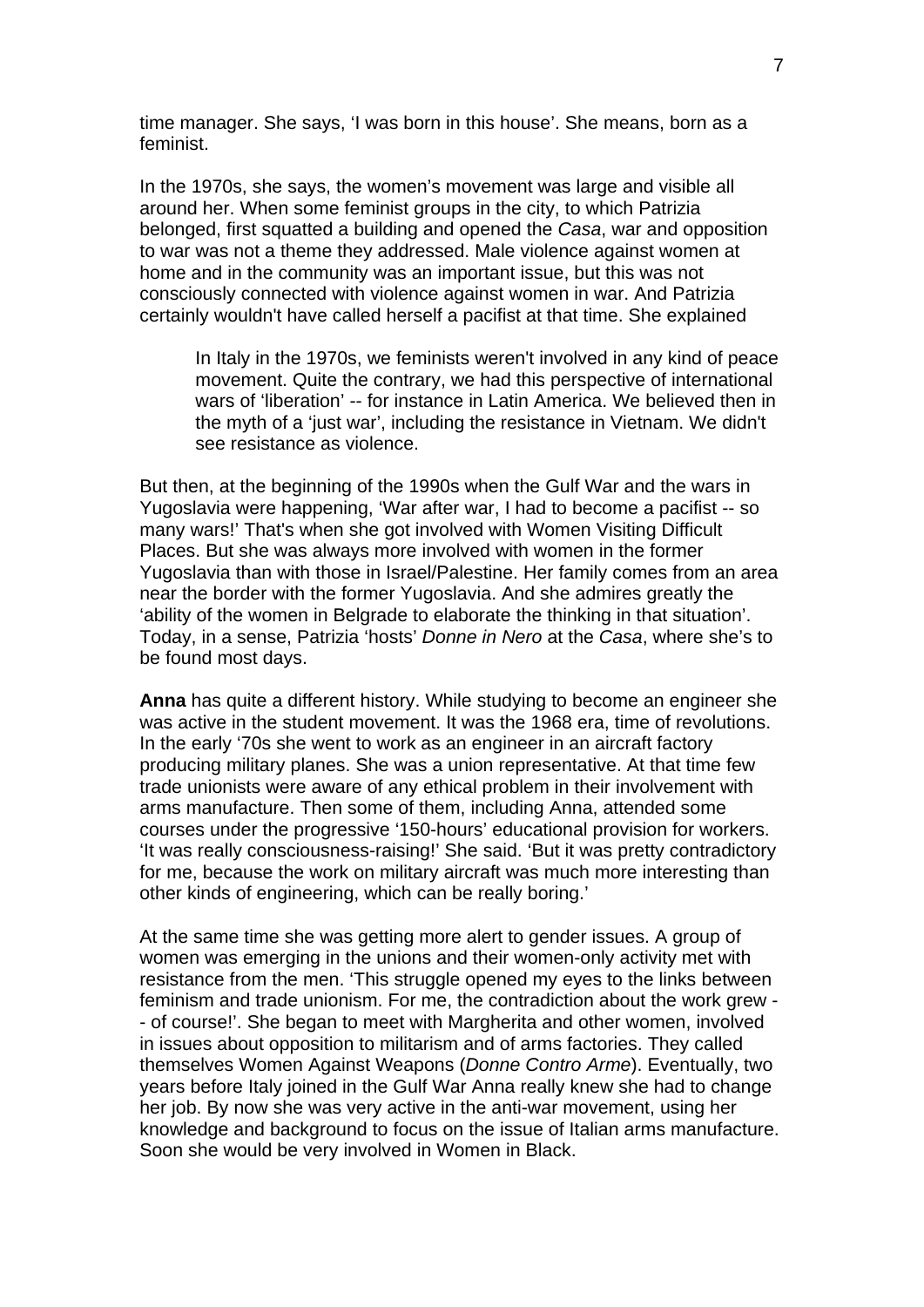**Valeria** has mostly done factory work for a living -- but on her own initiative she learned the techniques of photography and journalism. In her spare time she's written for a feminist journal, worked on radio and television production and used photography for many purposes. Her involvement with women began at neighbourhood level where she made relationships in a local group. This grassroots engagement was foundational for her. She started coming to the *Casa*. A concern with war and peace came later, but the seeds were sown in her childhood.

My grandmother was killed by a US bomb at the very end of World War II [she said]. And my grandfather was killed by a German soldier. These murders conditioned my life. After the war, when I was still a little baby, my mother and I moved from Venice to Torino. We came alone as strangers to this town.

It was in 1993 that Valeria met up with the group that was just renaming itself *Donne in Nero.* The thing about the group that struck her most, she says, was its 'expressive modality'. Pacifism was a new concept for her. 'I wasn't a pacifist when I was young. In fact in industrial strike action, I remember I was quite aggressive.' But now, through meeting women in Israel and Palestine (she went on one of those week-long visits) and in the former Yugoslavia, she got deeply involved in Women in Black. She's the one now whose photographs document, beautifully, Women in Black activity in Torino and elsewhere. She is building an archive for the movement.

**Ada** is a wordsmith. She's worked in publishing, editing and translating, for getting on for over 30 years. She's fluent in German, English and French as well as Italian. In the late '60s she took part in the demonstrations against the war in Vietnam. And there was of course also an 'antinuclear' campaign in the context of the Cold War, at this time. But Ada's main activism lay elsewhere. In those years she was also involved in the struggles to close the old 'asylums', violent institutions, in which people being "different" because of their psychic problems (often mainly of social origin) were segregated and deprived of every human dignity. She met the feminists in Torino in the early 70s and was cofounder of a "centre for the women's health", in which information about contraceptives were given and women could discuss with each other also about the question of abortion and the right of selfdetermination of women on the termination of a pregnancy. Since then she was always active in the feminist movement and in different groups of the *Casa delle Donne*.

During the Gulf War they were all involved in mass demonstrations, and there she met Margherita and through her the women of *Visitare Luoghi Difficili*. Soon she was involved with them in supporting the women in Israel and Palestine, and then in Yugoslavia. Ada values the separate space *DiN* provides in which women can think about issues of war and peace.

I needed to deconstruct the things that had influenced me in my education. As a young girl, I'd really adopted a masculine mentality. I'd tried to acquire a men's role. It took a long time of frequenting women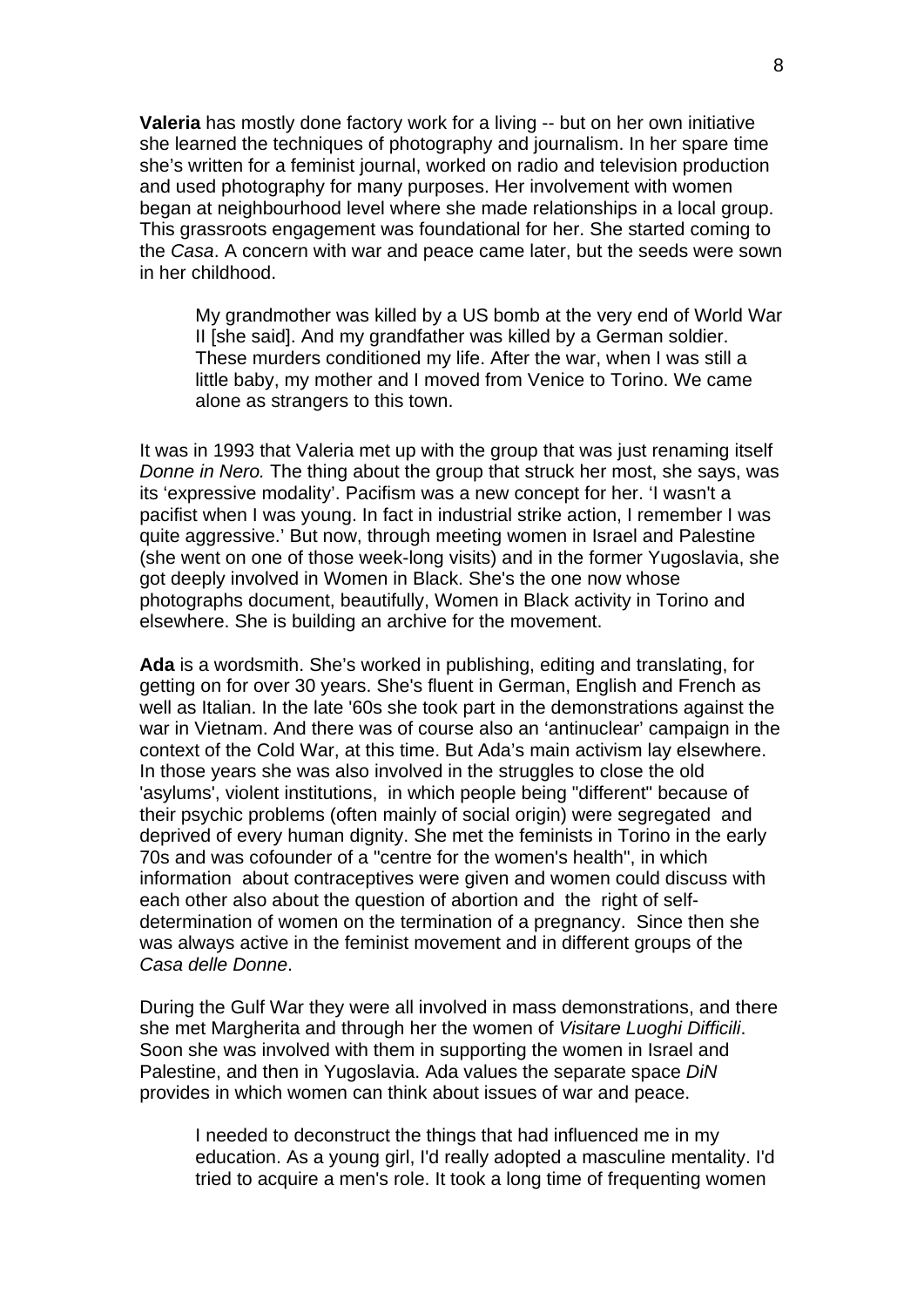in the 1960s and '70s to change that, to get a critical mind towards patriarchy. It only came by reflection among other women. And we've never finished growing that consciousness, inventing ourselves.

You can see that **Margherita**'s name is mentioned by several women as an early contact and friend in peace activism. For many years she worked as an office employee at Olivetti, and was not involved in trade union activism. She was active in the *Casa delle Donne*, though, and was quickly involved in peace activity once it began in the 1980s. It was really in getting involved in the mixed-sex *Associazione per la Pace* (many of whose men, Margherita says, are feminists as well as pacifists) and then starting *Visitare Luoghi Dificile* with Elisabetta in 1988, that the connection between war and gender became crystal clear to her. She says

I began to see how war is different for men and women. From that experience I built a knowledge of other differences. I began to think about the aggressivity model of masculinity -- how even little boys do it.

An interesting piece of connectivity within the core group is the relationship between Diana and Filomena, a generation apart. **Diana** has recently retired from the University. As a young woman in the early '70s she was militant in the left. Of course in those days these groups involved both men and women. She says, 'I felt uncomfortable, even anguished at times, facing the power I felt in even Leftist men.' In the 1980s she separated from all groups and was neither in left politics nor in the *Casa delle Donne*. In the University she taught gender studies and history. Her main concern there, she says, was how to communicate meaningfully with the students. 'I was always looking for a language with which to reach them.'

In 1991 at the time of the Gulf War, Diana opposed the war but not as a feminist. It was only later that she met *DiN*.

Then I immediately realised this was a different modality of relationship they had. Elisabetta was and is a leader in a quite different way. She gave me empowerment for the first time, as I'd never felt it in mixed groups. A way to build a new identity as a feminist and pacifist, a real identity that fitted me – in relation with others, with other women.

**Filomena** is in her 30s. She came into *DiN* through being Diana's student. In the early '90s, then a teenager, she'd been unaware of the Gulf crisis and other impending wars. All that was a long long way from her everyday life. She was in secondary school in a small town. The family came from South Italy and her parents were very conservative. 'There were no political conversations in my home,' she said. She remembers some young communist men coming to visit the school. They were involved in a struggle to close an arms factory (resonance with Anna here!). This was Filomena's first encounter with politics. It stirred something in her that woke again when she went to the University to study history in Diana's department. She was touched by a lecture Diana gave about the war in Yugoslavia and by a course she gave on 'identity'.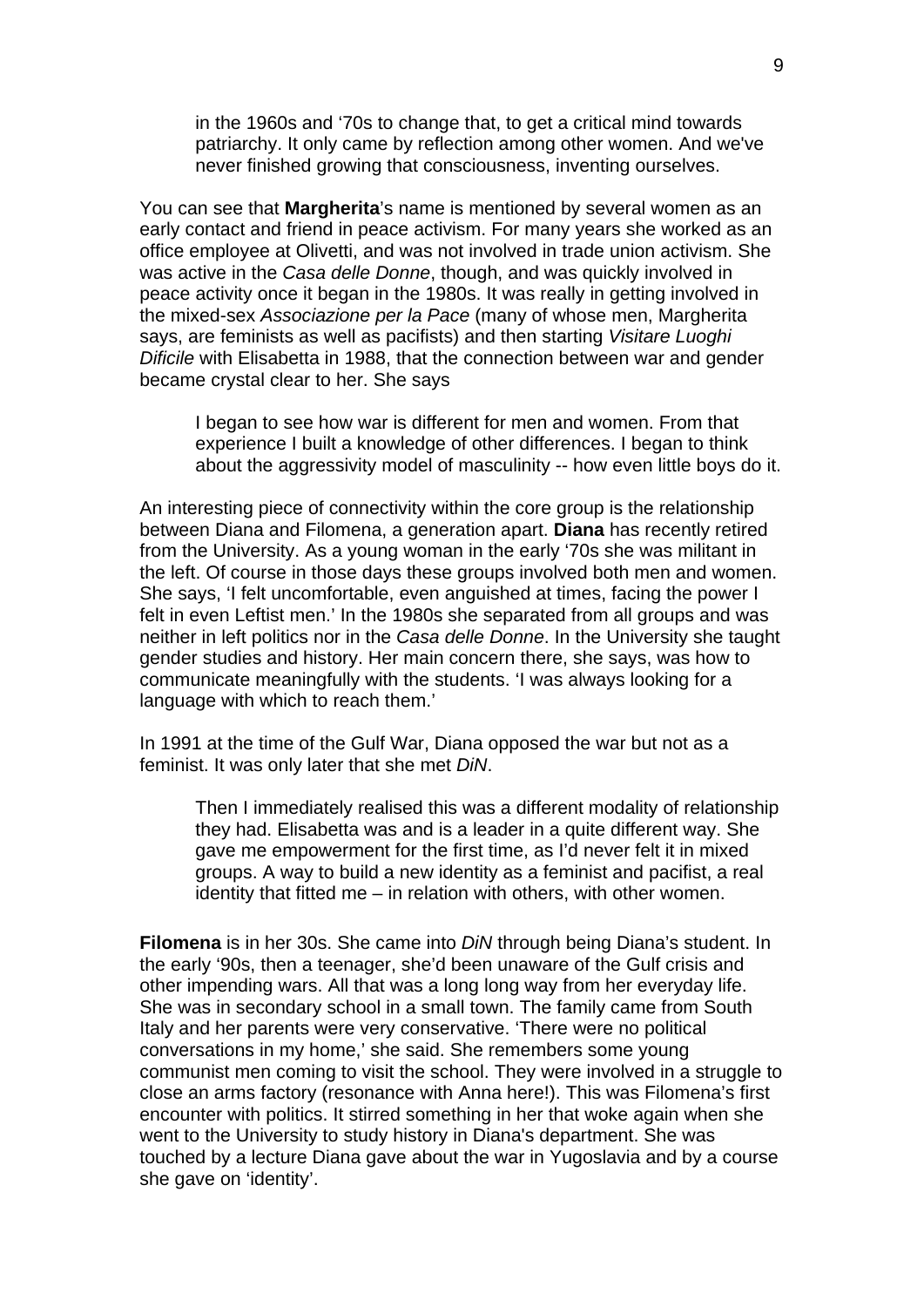When she started University, Filomena was married and had a little daughter. Then she dropped out of university and had her second child. It was only two or three years later that she came back and asked Diana to be her supervisor. Filomena heard Margherita when she came to the University to give a guest lecture on the Bosnian war. Then Diana suggested Women in Black as a theme for her thesis. Filomena said

I was fascinated by their modality. A very small group with a lot of courage, presenting itself to the public, refusing war. Especially in the context of Israel and Yugoslavia, where the women were seen as traitors for resisting ethnic aggression. It was dangerous for them.

So from being an academic thesis, Women in Black has turned into a political life for Filomena, a thought she finds beautiful. In 2003 she attended the biennial international encounter of Women in Black at Marina di Massa and heard Stasa Zajovic, who is often a spokesperson for *Zene u crnom* in Belgrade.

Meeting Stasa was for me a very meaningful, fundamental experience [Filomena said]. Sometimes people say the family's what matters most. But here I've found women among whom I can discover my real self. I feel empowered by them.

**Elisabetta** is different again. She was a theoretical physicist by training and became a teacher - for a long period in a university in southern Italy - a career from which she's now retired. As a scientist she was interested in the politics of science and gradually began to shift her research gaze from scientific matters to the sociology and history of science itself. The nuclear accident at Chernobyl and its effect on the environment and on human life was a turning point for her. She began organising against nuclear power and nuclear weapons, pointing to the links between science, war and power.

At the start Elisabetta wasn't thinking as a feminist. But she saw the way the Chernobyl disaster affected women's lives in particular -- not being able to eat the vegetables they grew, unable to feed their children safely. 'I began to make the connection between science, everyday life and women.' She discovered the feminist analysts of science -- Sandra Harding, Carolyn Merchant, Evelyn Fox Keller. 'It was very energizing, this possibility of reshaping my idea of the world by this approach.'

Elisabetta was a prime mover in *Visitare Luoghi Difficili*. We saw above how it was her letter to *Il Manifesto* that sparked the movement, and she has continued to do a lot of the writing that emanates from the group, and to be central to its philosophical and political discussions.

**Giulia** is the youngest of this group, a student of twenty three studying for the specialist degree in International Relations and Defence of the Human Rights at the Torino University. She has known Women in Black for some time, having met them on the occasion of the demonstrations against the war in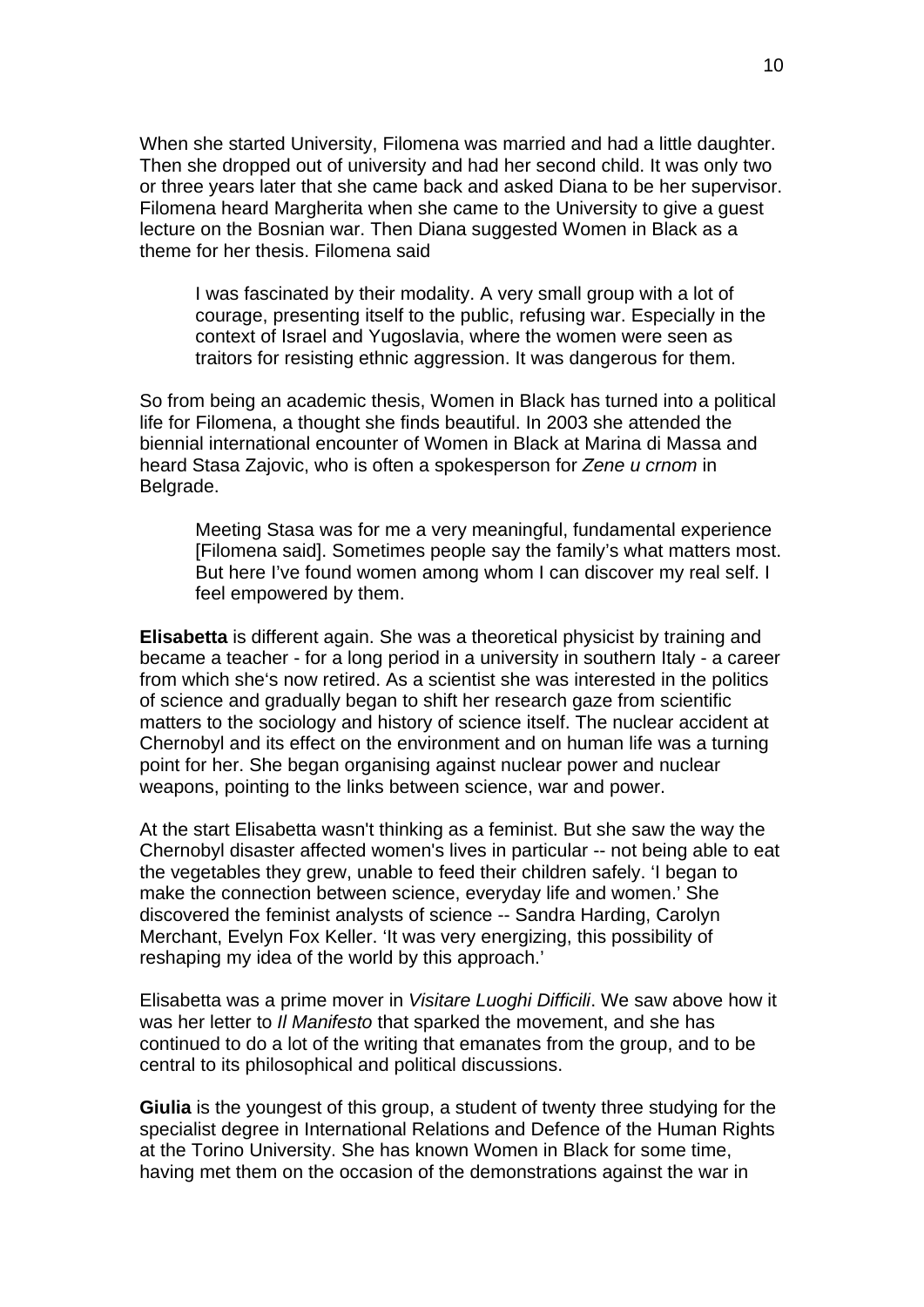Afghanistan and Iraq. She joined the Torino group in February 2005 after writing her first level thesis on the Geneva agreement between Israelis and Palestinians of December 2003. She is very pleased to be one of the group because it has opened up new opportunities, knowledge and experiences for her, such as the journey to Palestine/Israel in August 2005, when she took part in the XII International Conference of the Women in Black in Jerusalem.

#### **Why women?**

I tried to get a sense why being active *as women* against war seemed important to these women. Elisabetta saw the reasons more clearly when she looked back over time.

Already in the 1970s we were beginning to understand that our problems didn't derive uniquely from capitalism. If it was social justice and peace we were seeking, women would be effective. And in the '80s we felt really powerful as women, there was a feeling we were capable of changing the world. For instance, the meetings we had about the peace camp at the *Casa delle Donne* - so many women, so strong! Women were realising how the male model is unjust, how it puts the survival of human life and the planet at risk. We saw clearly how war was rooted in the male attitude of domination - dominating women and the world.

Even in the PCI and the trade union women were thinking this way at that time. Someone like Elisabetta, an autonomous woman outside the structures, could find common ground with them in the desire to be active. She was finding that working with women was quite different at an emotional level from working with men.

Now it's become my normality [she says], my way of living and being a political subject. But I hadn't been involved in a movement against domestic violence, male violence against individual women. I came from a more collective way of seeing problems. But then I saw, I had to accept, that it was only by listening to other women's experience I could get an understanding of violence.

For Patrizia too violence had been a key issue. Meeting women, finding the women's movement, had been a chance to engage in political work without the violence that was current among some activist elements in the second half of the '70s. 'Some of those groups were very violent indeed, in politics and in interpersonal relations -- including violence against women.' When it came to being active against war, who else would she do it with than with women?

For Ada the reason is processual. She feels the process of making connection with other people one by one is specific, and basic, to a women's politics, and that's why we can't separate 'women' from 'war'. 'The way we discuss, the way we speak with others, it's comfortable for me. We give importance to relationship, to being directly responsible, each one of us.' But it's also been about finding a form of politics that doesn't deny women's difference.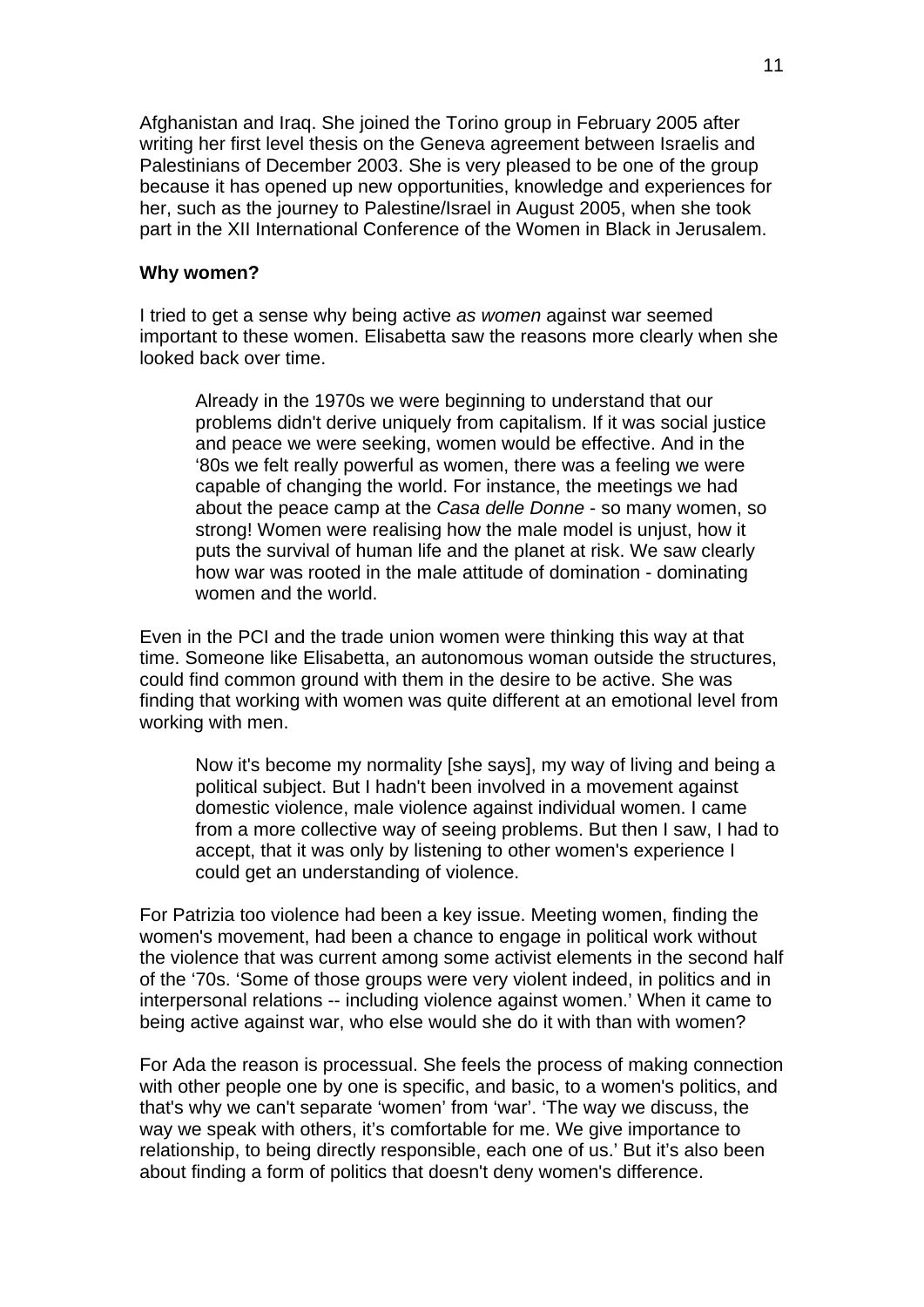In the old politics it was difficult to be 'different'. We couldn't use our ordinary way of behaving, as women - in the trade unions for example. They didn't take account of difference, or accept it. I like the way [in *DiN*] we're aware of difference, we don't refuse it.

For Diana the answer to my question 'why organise with women?' lay in the kind of relationships it made possible. We saw above how she happily she had evaded what she calls 'the aggressive modality of patriarchy' and embraced that of *VLD* and Women in Black. She went on

Now that's the kind of relationship I require with men too. When I encounter a mixed group, or even among women, I use that as a criterion. I recognize it when I see it. If I can't find it then I won't work with them. As a methodology we must pay attention to the other. Even if sometimes we fail.

#### **Political context and 'allies'**

 First and foremost, what's striking to me coming from London, where things are very different, is that a women's movement really exists even now in Torino, and Italy more generally – though Italy haven't had the kind of regional feminist 'coordinations' they developed in Spain. The *Casa delle Donne* and its affiliated groups are at the heart of the movement in Torino, but it's not the only thing. One effective organisation is the Intercultural Women's Centre, otherwise known as the *Associazione Almaterra,* which unlike Women in Black is a registered entity. They work with migrant women in the city, and *DiN* co-operate with them on several projects. Individually the women of *DiN* aren't limited to anti-war activity but get involved in all kinds of feminist campaigns -- currently they were energetically campaigning against confirmation of the law that would curtail women's reproductive rights.

There are also women 'in the institutions', Ada told me, with whom they stay in touch. Some of these are feminists, now with positions in equal opportunities committees or women's consultative committees at the various levels of government: the municipality, the province and the region. Torino municipality is controlled by the centre-left at present, which makes it an easier mark for lobbying than the rightwing national government. The women outside need the women inside for help with funding, and *DiN* support the insiders in being vocal in the local authority on the issue of Italy and war.

Elisabetta said 'In *DiN* we don't stress the level of official politics much. We prefer autonomy -- maybe that makes us narrow.' As to the extra-Parliamentary left, there are several parties with a presence in Torino: *Rifondazione Comunista,* the *Partito dei Comunisti Italiani* and the *Democratici di Sinistra*, the Left Democrats, all inheritors of the former Communist Party of Italy (*PCI*). The women join with them in mass demonstrations and, for instance, in planning around the World Social Forum.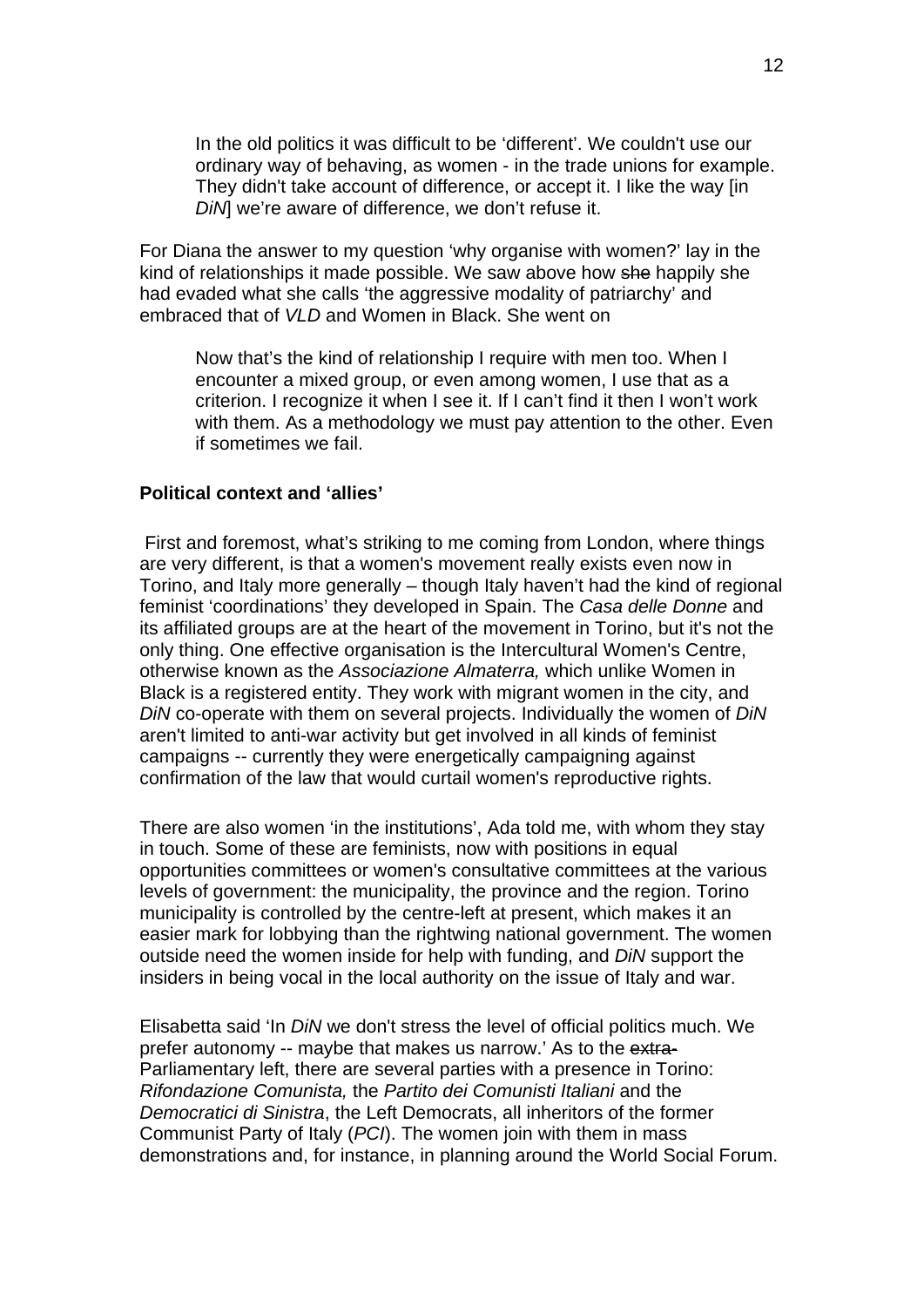But, as we have found in other cities and other countries, their masculine leadership and authoritarian style aren't easy for women to work with.

Then there is the peace movement. Conscientious objection doesn't provide a basis for it in Italy because there is now a civil option in place of military service. And the *Associazione per la Pace* is rather small in Torino. Margherita is *DiN*'s the main connection to them. They, part of trade union movement and other groups are linked loosely in a coordination called the *Tavola della Pace* (the Peace Table).

For Women in Black in Torino the most important links are those with other Women in Black groups in Italy. They are particularly close to those in the northern cities of Verona, Udine and Padova. In 2003 many Italian *DiN* groups were involved in organizing the biennial international encounter of Women in Black at Marina di Massa. They worked well and hard together on this project, but came away from that event feeling a certain disappointment in the quality of relationship and cooperation among Italian Women in Black. A contradiction arises sometimes between, on the one hand, the unspoken principle of the equality and autonomy of the many *DiN* groups scattered around the country and the need for a shared politics. The diversity of *DiN* throughout Italy is welcome -- nobody wants a line! But it sometimes seems (Elisabetta said) as though not everyone everywhere understands clearly or gives importance to the origins and meaning of Women in Black.

Another contradiction is between that same principle of equality and autonomy and the undeniable weight of Rome. *DiN* in Rome is large and very significant in the overall scheme of things, nationally and internationally. Some women in Rome would like *DiN* to become a formal organisation, while some women in the Torino group feel strongly opposed to this idea. One member of the Rome group, Luisa Morgantini, is a founder member and spokesperson of the national *Associazione per la Pace*. She is also a Member of the European Parliament where she speaks effectively and tirelessly on issues of women, war and peace. She's an international figure, travelling frequently to war zones, and especially sustaining connections between Women in Black groups in Israel and Palestine, the former Yugoslavia and elsewhere. Her leadership is widely acknowledged to be an important source of strength for Women in Black. But being individual, it has a 'downside' -- it has been experienced as disempowering at times. It is important (the group feel) not to delegate decision-making to her. Though easier, it can sometimes lead to difficulties.

I found some conflicting feelings too about Women in Black as an international network. On the one hand, women feel being a national and international 'name' does give them strength. And they've witnessed the capacity of the network, using its e-mail connections, to organise global actions, such as the simultaneous vigils in more then 150 places worldwide on the anniversary of the Israel/Palestine Six-Day War in 2002, or the global petition for the release of the hostage Giuliana Sgrena. This they've felt to be empowering. And Valeria for instance referred to the mass demonstrations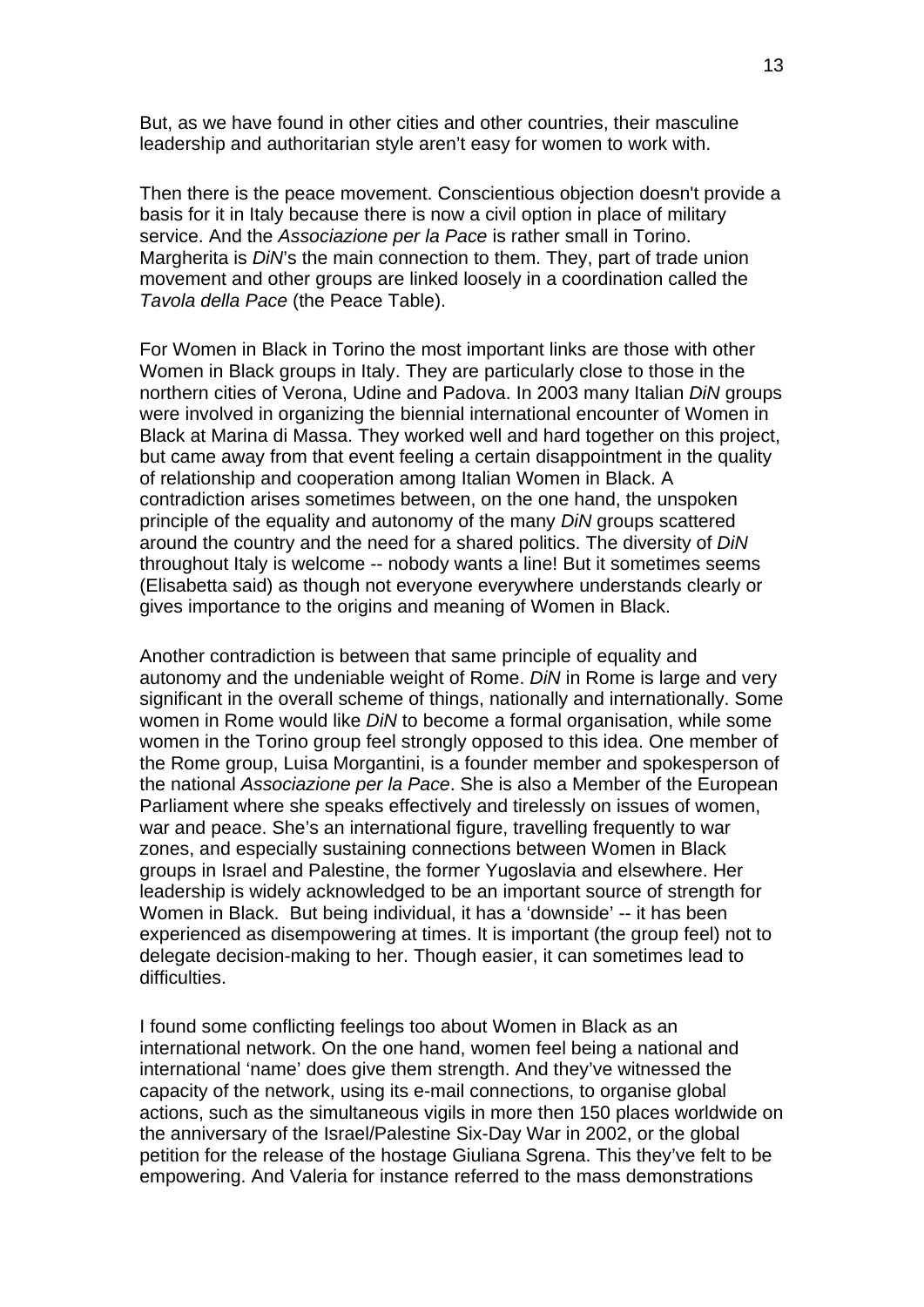organised around the world in February 2003 against the war on terror, saying 'I'd hope that sometime in the future Women in Black would be able to put on that kind of mass action, with millions of women. That's what I'd like to see.'

On the other hand, as Elisabetta put it, 'There's more to a global social movement than an e-mail network'. She does not believe that Women in Black groups in various countries are clear about what they actually agree on. The Marina di Massa encounter had brought together some very disparate groups and ideas which did not have adequate discussion or resolution. It was unclear to her 'what we really shared'. What common process were we likely to find to dismantle militarism and patriarchy? To be 400 women together helped us feel strong perhaps, but it did little to clarify our relations with each other. Elisabetta is fearful of the institutionalisation of Women in Black as an 'umbrella of everything'.

I'm more confident of shared practices we might develop than of our big international meetings. Only if you share some practice can you say you're really in touch. You can communicate in writing, but if you aren't experiencing being effective together in some shared reality, what does it mean?… It's risky to use the name Women in Black like a kind of United Nations.

While they see the value in the 'symbolic contagion' that's disseminated the Women in Black idea so rapidly, there's a danger that it can be an empty icon. In the end, women feel best about international action when they know women personally in other countries who they can work with. They feel effective in their activism around Israel and Palestine and in the Balkans precisely because they've built trustworthy relationships with the women there. They feel less confident about engaging on Colombia, Iraq, or Darfur where they don't yet have such relationships with women, and where the activity would seem merely ideological.

#### **Political philosophy: what do we think we are doing?**

In the course of this research I've visited a lot of countries and women's groups, and these visits have given rise to quite a few theoretical questions still unresolved for me. At the point I arrived in Torino there were several conceptual issues I wanted to ask them about.

#### *Twin 'pillars' of Women in Black?*

I asked the group whether they agreed with what I sometimes hear women say -- that there are two main political intentions or principles in Women in Black internationally. One is this theme of taking responsibility for monitoring and challenging one's own state, the things that are done 'in our name'. The second is building bridges between women in our own countries and women elsewhere; women in war zones and those in war-delivering countries; and between women on the opposite 'sides' of armed conflict.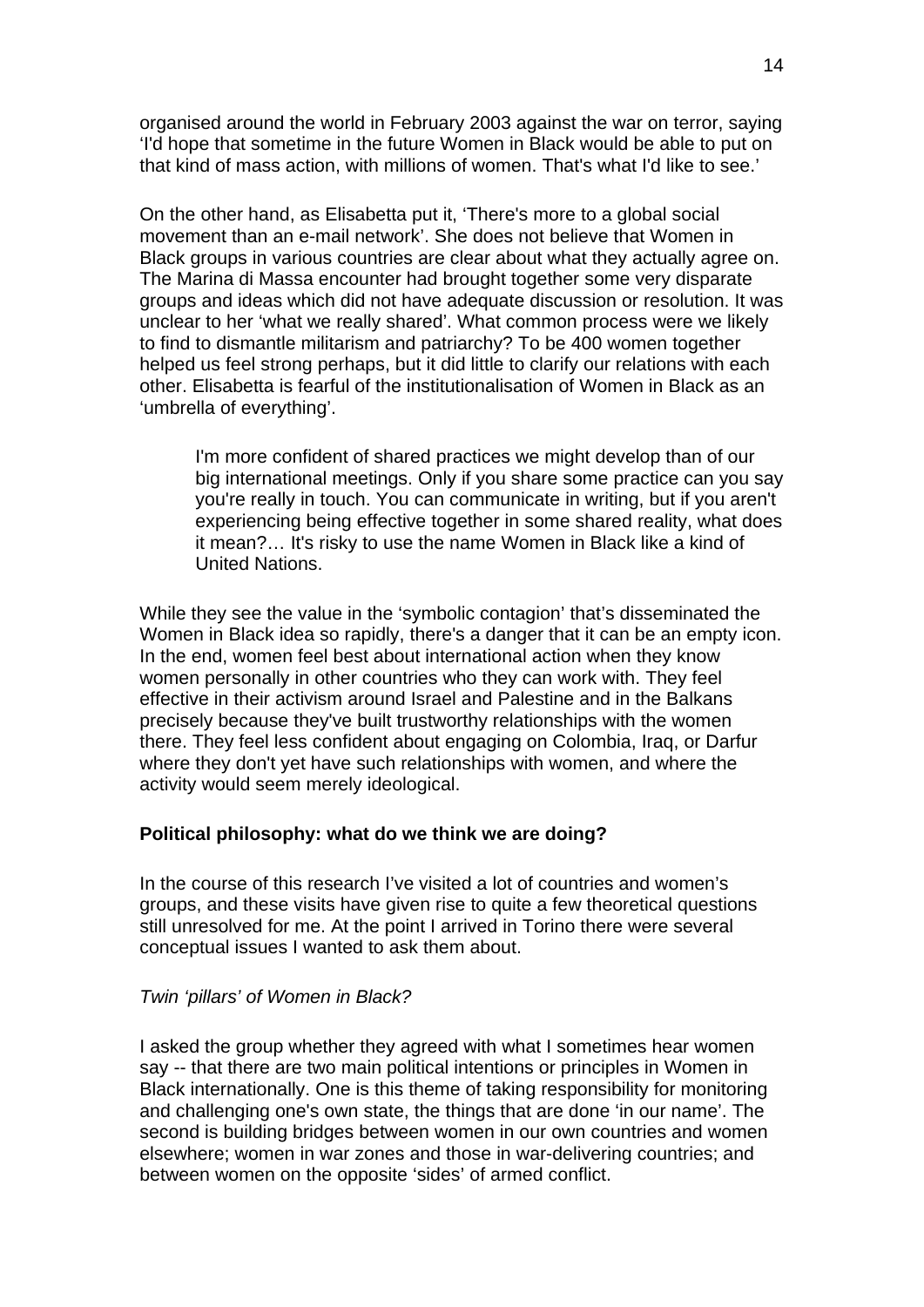Mostly they agreed with this and gave examples from their practice, some of which I've described above. But for Elisabetta the first (dealing with your own state) was the key idea of Women in Black, inherited from the group in Jerusalem whose primary task was challenging the Israeli occupation of the Palestinian territories. We saw that the women who would become *DiN* in Torino began their work together in the 1980s by reaching out to women in war zones – Lebanon, Israel/Palestine, and then Yugoslavia. It had been a shock to them in the 1990s to come to terms with the fact that their own country, Italy, was a direct aggressor, first in the Gulf, then in the NATO bombing of Belgrade and Kosovo, later in the invasion of Iraq. They joined the big demonstrations of women and men opposing these interventions and they produced leaflets and talked with members of the public to generate awareness about the Italian government's role. They would press the local municipality to take a stand on issues of militarism and war. When the right came to power under Berlusconi, especially from 2001, they would also increasingly challenge the government on aspects of its internal policy, for example on immigration and security.

Elizabetta felt it would be claiming too much to say that ' building bridges' was the second pillar of Women in Black. We were not really effective on this front. In Torino they'd not found it at all easy to foster the unsteady relationship between women across the Green Line between Israel and the West Bank. It was Bat Shalom and the Jerusalem Center for Women in Jerusalem, not Women in Black, who mainly did that difficult and much needed work.

The solidarity work we did with Palestinians - for instance the project 'adopting' young girls - that's not doing much towards a peace process. Palestine alone can't solve the problem. So we must also support the internal opposition in Israel. And we did try to be a vehicle through which Palestinian women would become aware it exists. In that sense in going as Women in Black to Palestine I go there 'like' an Israeli.

So on whether we do 'bridge building' – the answer is yes and no. The practice of sharing emotions, experiences, *is* a feminist characteristic of Women in Black. A personal and direct connection is a necessary condition of what we do. But you can't compare that with 'building a bridge' across the Israeli wall.

So 'crossing borders', which this group and other Italian *DiN*s have certainly done a lot of, is by no means the same thing as 'building bridges'. And I can see that very often the aspiration to build bridges hasn't been translated into reality. *Zene u crnom* of Belgrade, in the context of Serbian nationalism, despite their brave politics of 'we won't be enemies', actually found it distressingly difficult to keep communication open with Albanian women in Kosovo during the war of 1998-9. Just as the Israeli 'Jewish' women found it difficult in actual fact to maintain communication with Palestinian women during the Gulf War when they were living in fear of Scud missile attacks while many Palestinians were cheering on Saddam Hussein.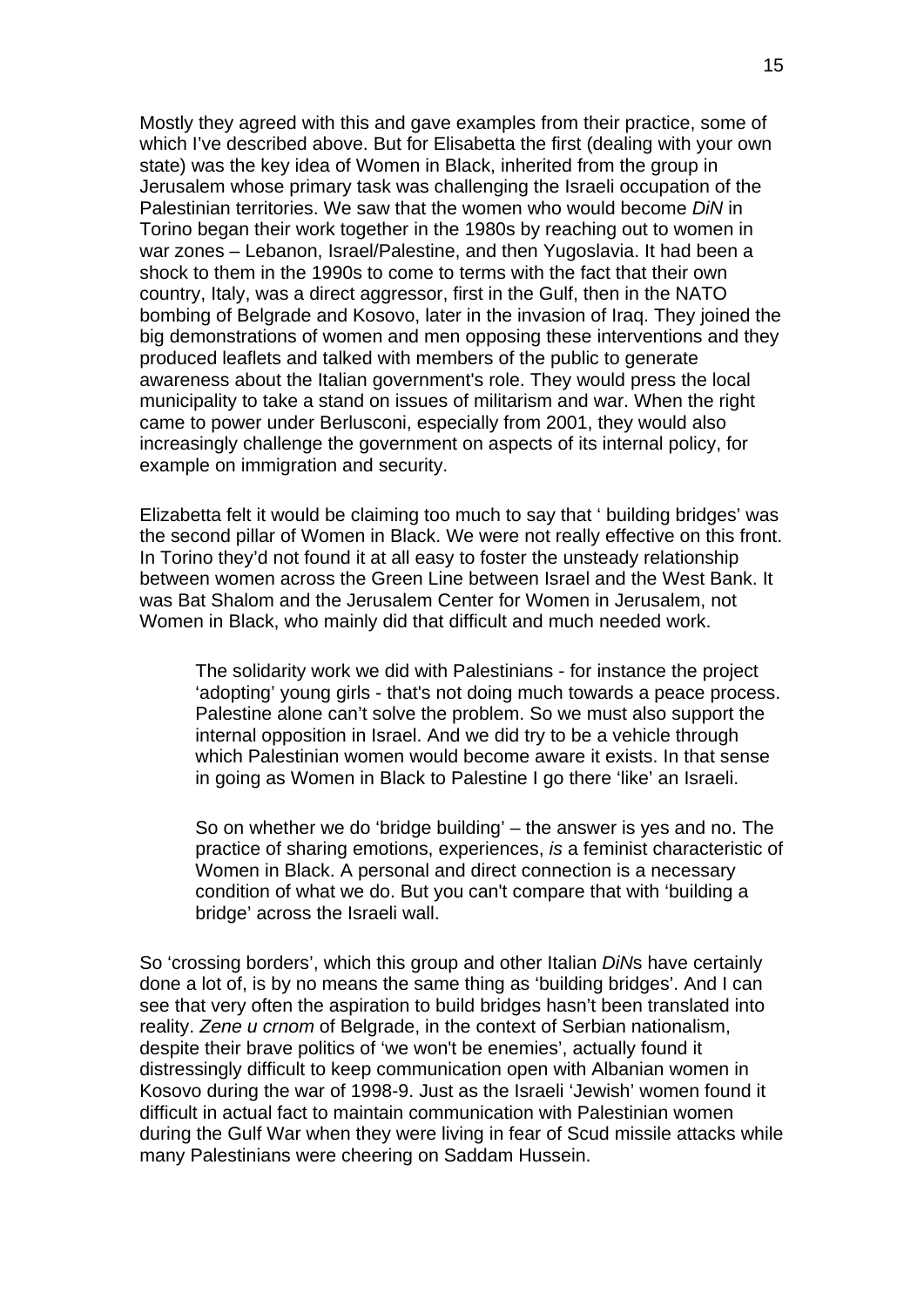#### *' Transversal politics'*

In a way this reply was disheartening, because Elisabetta and other Italian women have been greatly valued by me and others for their work on identity politics, and particularly for evolving the concept of *politica trasversale* something Nira Yuval-Davis, and later I too, went on to elaborate as 'transversal politics' (Yuval-Davis 1997, Cockburn 1998 and 1999). But then I came to understand that her tough judgment on what they (and we and others) had actually been achieving / failing to achieve during these (and other) wars was a necessary reminder of the difference between theory and praxis, between rhetoric and reality. In a way the art of transversal politics is the art of the impossible. It's a sisyphian task that must be forever attempted even if you have no reason to believe you can succeed.

Elisabetta believes it was actually Raffaella Lamberti of the *Associazione Orlando* in Bologna who first used the term *politica trasversale*. But certainly together they had been writing about nation, national identity, gender and identity politics from around 1991. A flurry of thinking and writing occurred around these themes in connection with the seminal meeting they organized in 1992 of twelve Palestinian, twelve Israeli and twelve Italian and other women in Bologna. A few papers have survived from this time in English translation and my discussion here draws on two of them (*Donne in Nero* 1991, 1992) together with an article some of the Torino women prepared in English for a book planned by the Israeli WiB but never published (*Donne in Nero* 1993).

At the conference, which was prepared in a very thorough and responsible process, the Palestinian group were asked to introduce the theme of 'fundamentalism'. The Israeli group, coordinated by Yvonne Deutsch, would address 'militarism and nationalism'. The Italian group, coordinated by Elisabetta and Raffaella, was to take responsibility for 'gender and nation'. It was very relevant to their handling of the latter topic that Nira Yuval-Davis was present at the Bologna meeting and her ideas were influential on the Italian women. At that time Nira's book *Gender and Nation* was yet to be published, but her book with Floya Anthias, *Woman-Nation-State,* had been in circulation three years. Cynthia Enloe's *Bananas etc.*was available and *The Morning After* would appear the following year.

The entry of Italy into the Gulf War brought the realization that war was being waged 'in their name'. The 'black thread' of Women in Black linking them genealogically to the Israeli women in Jerusalem was tangible and real now. Just like the Israeli women, they could not accept the national name with which they were labelled, but neither could they facilely refuse it and deny responsibility. So this was a fertile moment for thinking carefully about their own gender and national identities, in the light of current theories of identity which were stressing that subjectivity cannot be read off from 'name', that identities are complex and multilayered, changing and constructed – with a degree of individual agency – rather than given and fixed. They wrote 'in the process of "becoming subjects" each of us perceives herself as a complex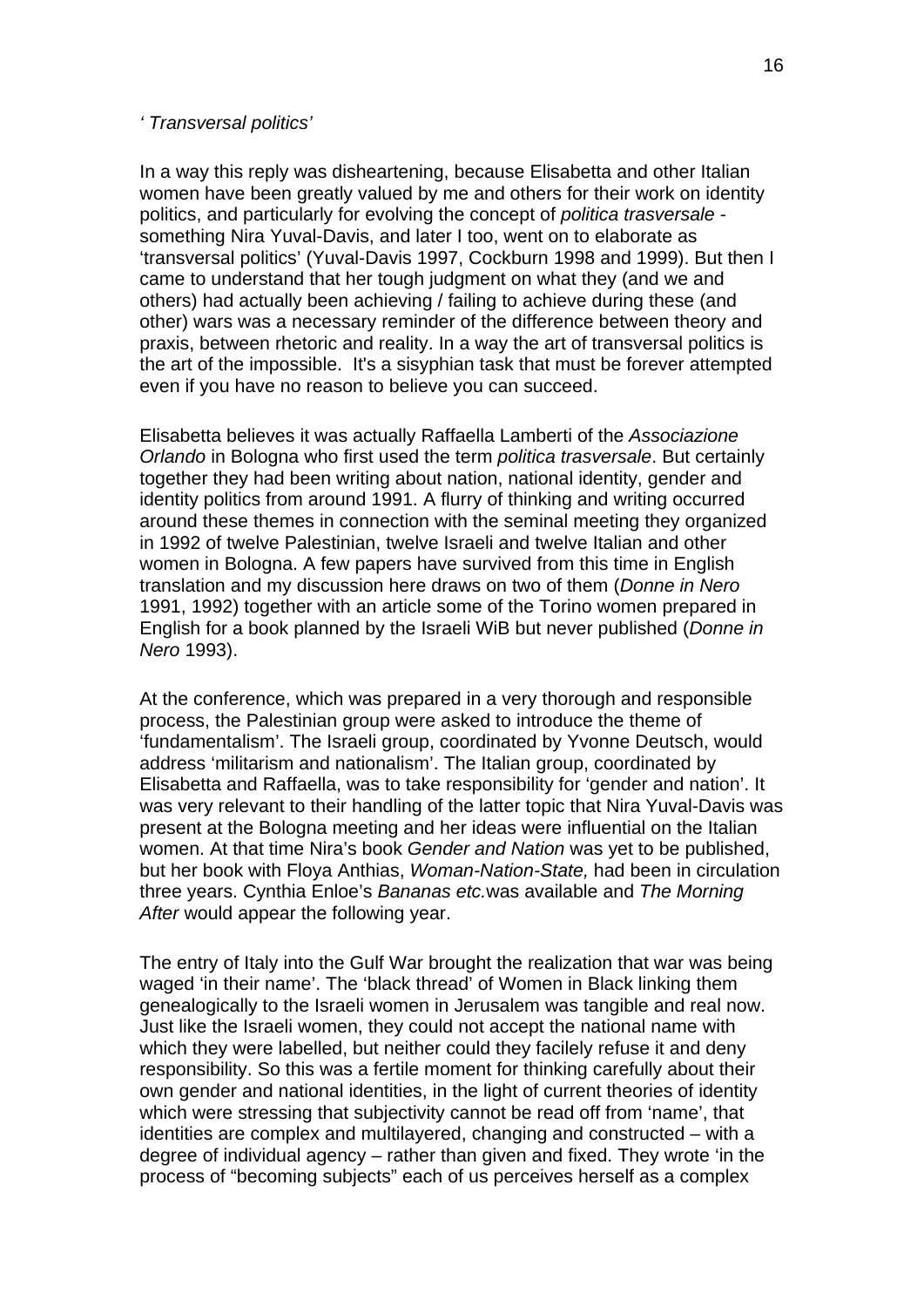universe, interlaced by a multiplicity of levels..interconnected…not reducible one to the other.' Each one of these belongings they said, involves a decision, 'agency' (*DiN* 1992:12).

The important idea current at this conference was that political action could not be based on a simple and fixed idea of identity – for instance, a women's 'identity politics' that relied on the notion of 'global sisterhood'. Women are not merely women. They have an individual relationship with other identifiers such as race, nation, ethnicity, religion etc. Thus what unites us, e.g. being women, at the same time divides us. (One key positional difference to recognize and deal with would, they acknowledged, be that two-thirds of the participants at the conference would be living in a conflict zone, the other third, the Italian women themselves, would be living in very different conditions.)

If subjective identity was unpredictable, varied and changing, then self-dentity had to be explored, tested and negotiated rather than taken for granted. The ground on which we would find each other and act politically together could only, ultimately, be shared *values*. Thus they wrote 'Our common starting point, our basic condition to hold a joint seminar, to face and overcome the conflict [in Israel/Palestine] could be to recognize each other not simply 'as women' but 'as women who are for years *committed to finding a fair solution* of the conflict.' (*DiN* 1991:3).

They brought into play words they describe as 'among our key words as Italian feminists': *rooting* and *shifting*, 'that is the idea that each of us brings with her the rooting in her own memberships and identity but at the same time tries to shift in order to put herself in a situation of exchange with women who have different memberships and identity.' These words, they said, were also being used in the multi-ethnic feminisms of the US. Could they be used in this joint seminar? Crucially this concept already evolved before the meeting and it was to be applied in the methodology of the conference itself: the subjective, self-awareness, experience, the personal would be stressed and valued (this was not to be an academic affair); but at the same time theory would be in play, being used and made. Both theoretical knowledge and subjective consciousness would be in play.

Raffaella, Elisabetta and other women planning the conference were not yet using the term *politica trasversale.* But you can see it foreshadowed here. This conference was important for leading to a clearer understanding of the *terrible difficulty* of crossing borders and talking to each other, through, by means of and inspite of differences of identity and positionality – on the basis of shared values we cannot at the outset be sure to find. Or is it that, in looking for such values, we actually make them? They wrote '*what we have in common are the instruments that we ourselves are finding to cross boundaries, both real and metaphoric ones*' (*DiN* 1992:13).

It was moving for me to do the archaeology involved here, digging up the seeds of ideas that, translated and amplified by Nira and others, would guide my own work from 1995 onwards.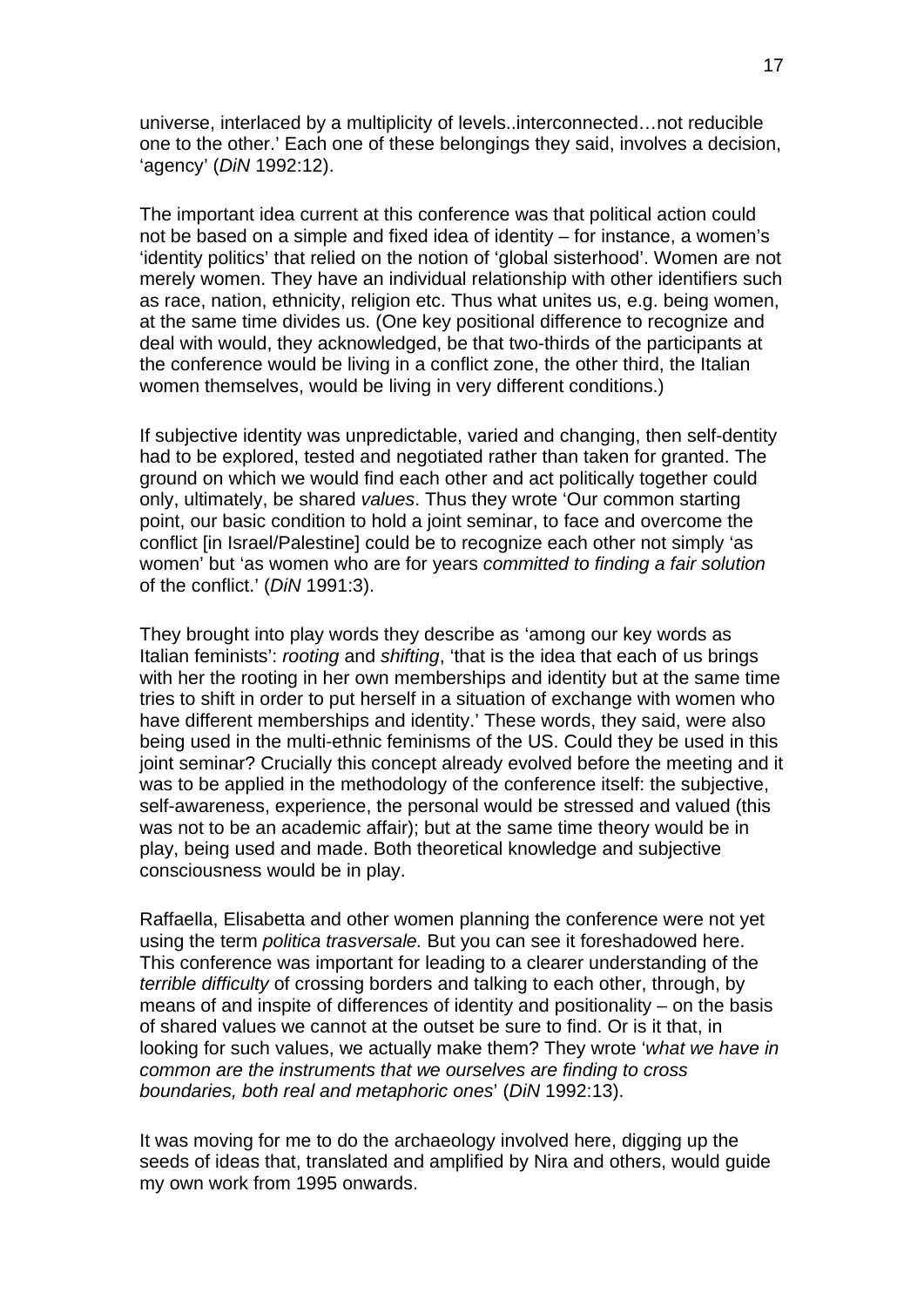Because I'd recently uncovered rather strong differences of opinion on this question, in Spain, Serbia and elsewhere, I asked quite a few of the women specifically: *do you see antinationalism as a fundamental principle uniting women in Women in Black?[6](#page-17-0)*

The answers were cautious. Several answered something to the effect of 'I'd rather not identify as an Italian woman but as a citizen of the world. If only…!' The 'I'd rather not' spoke of their understanding that intrinsic to the notion of 'nation' is the defence of territory, 'border control and the readiness to warfare' (*DiN* 1993:9). Whereas the 'if only' spoke of their awareness of the very different positionalities of Italian women living in Italy and women living elsewhere in situations of unresolved injustice and conflict. So Diana said for instance 'when we speak of nationalism, that's a hard discussion! Palestinian women, for instance - we can't refuse them their 'nation'.'

Exploring our relationship to nationalism, in any depth, means adressing identity - in exactly the terms we've discussed above. And it means holding in tension contradictory ideas: 'nation' is a belief, a construct we know to be capable of very destructive and alienating interpretation; and, despite that, we may sometimes feel we need such an idea to secure our survival.

#### *Pacifism, non-violence and necessary violence*

1

Some of the Torino women spoke of themselves as 'pacifists'. For example Patrizia said casually, referring to the early days when the *Casa delle Donne* was founded, 'I wasn't a pacifist then.' And the Elisabetta said 'Some of us would like to be pacifists. Some have more problems. Without weapons in some places you can't survive or solve problems.'

So nonviolence and in particular non-violent resistance to oppression and aggression is an open issue for them and had began to be discussed at some length in a re-evaluation of their past. Like the Spanish women, they had been painfully rethinking their solidarity with (violent) liberation movements in various parts of the world in the 1970s. Patrizia observed that 'we don't anymore speak of 'liberation'.' But they had also been revisiting the history of the Italian 'partisans', those who had taken up arms against German Nazism and Italian fascism in World War II. They'd re-explored women's role on both sides in the war. They'd looked to forgotten examples of civil, non-violent resistance. Elisabetta noted 'To all of us it's very important to be aware that those women and men in the end gave up their weapons and tried to assert the principal that war is not the way to do international relations'.

<span id="page-17-0"></span><sup>6</sup> After all, some authors have seen the birth of Italy in the mid-19th century *risorgimento* as a rather rare kind of nationalism in which women were active and which was positive for women (Kaplan 1997).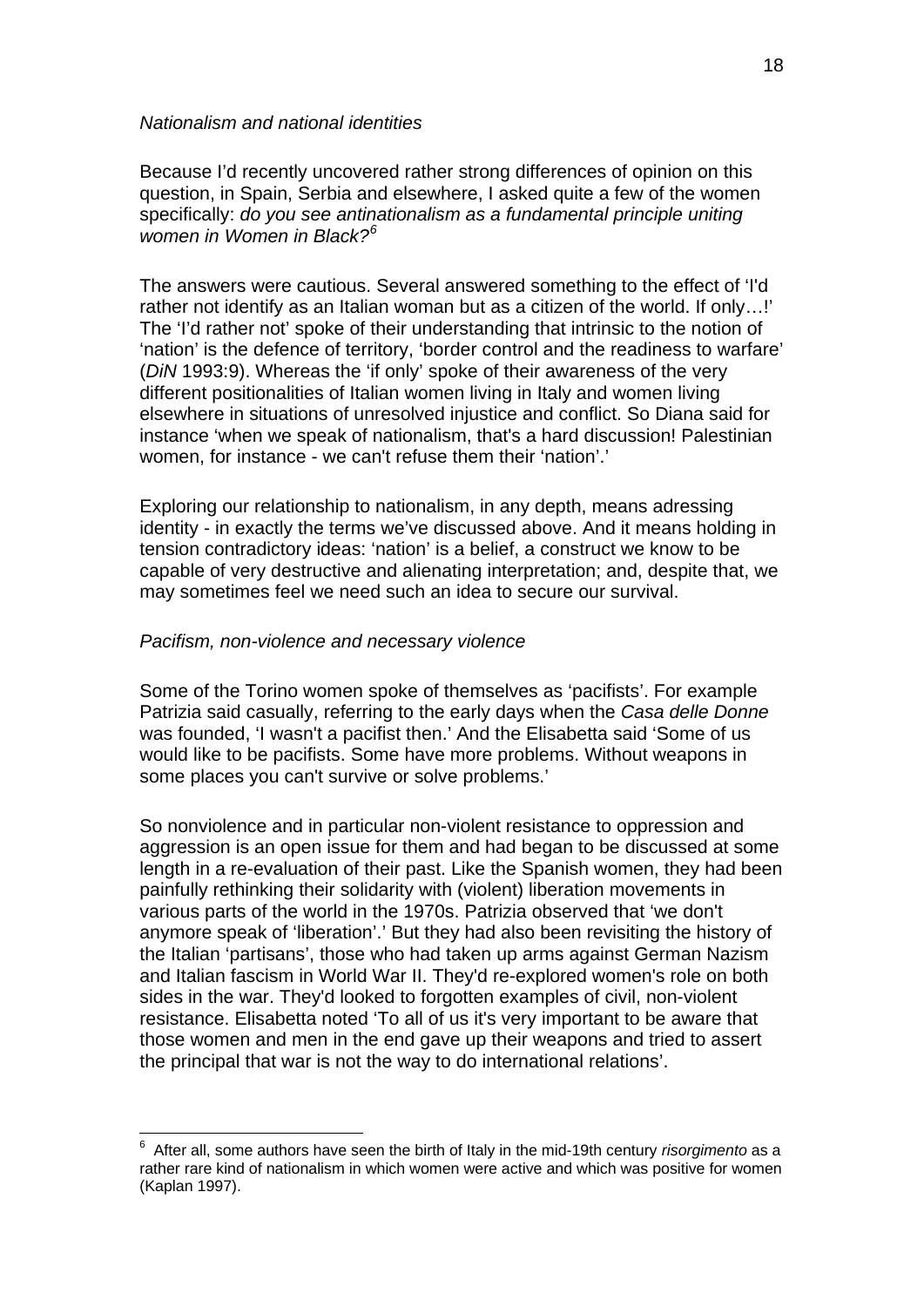So, in a sense, in the same way that these women were looking for shared values that could provide both the methodology and the substance of negotiations between women across *contemporary* differences of identity and positionality, they had been carrying out similar manoeuvers with regard to their relationship to women *in the past.*

#### *Women's opposition to militarism and war: what are we thinking about patriarchy?*

Another question I'd brought to Torino was 'What conceptual connection do we make between patriarchy and war?' Followed by the rider 'And how explicit is your feminist analysis in your public practice?'

The women I met and interviewed spoke easily of themselves as feminists, part of a long feminist tradition. Italy had an impressive women's movement in the mid-70s. Observing it from England what we had admired most was the strong statement of 'women's difference' made by women in the trade unions and left movements (who elsewhere were often limited to liberal and emancipationist demands) (Threlfall 1996).

In the mid-1980s revival of the movement, which with the decline of the left had by now moved on to the ground of cultural feminism, the theme of 'difference' sometimes became essentialist. Now in the anti-war movement, Elisabetta said, 'We've moved away from sexual difference to a less essentialist gender approach.' Thus few women in Women in Black would say that women are naturally non-violent, men naturally violent. And rather than being 'against' men, they would look to transform gender relations, seeking 'how we might change from being passive subaltern women to having mutual relationships with men' as Elisabetta put it. This in no way invalidated a women-only project. Diana said 'we share with men a project of transformation, but we look at the world with different eyes. I want to reflect *with other women* on the instruments of change.'

Just as they felt at home with the word *feminism*, the women unproblematically used the word *patriarchy*. When I asked ' what connection do you see between patriarchy and war?', Elisabetta answered, ' The connection is there in a reading of history. Patriarchy has always been perpetrated through domination of 'others', particularly women. So historically women have inherited an identity built in a relation of subordination to the male Other.' And Anna said 'the essence of refusing war and giving space to difference is precisely the essence of feminism'.

At a certain moment Margherita said to me 'Sometimes when I'm desperate I think of Mussolini. If we don't resist the fascist mentality we could go back there again.' She confirmed that she sees fascism as the epicentre of patriarchy, militarism and nationalism. But she said 'Patriarchy is a strange idea to people and it needs explaining.' If *Donne in Nero* speak too much about male violence in peace and war they risk being seen as essentialist, so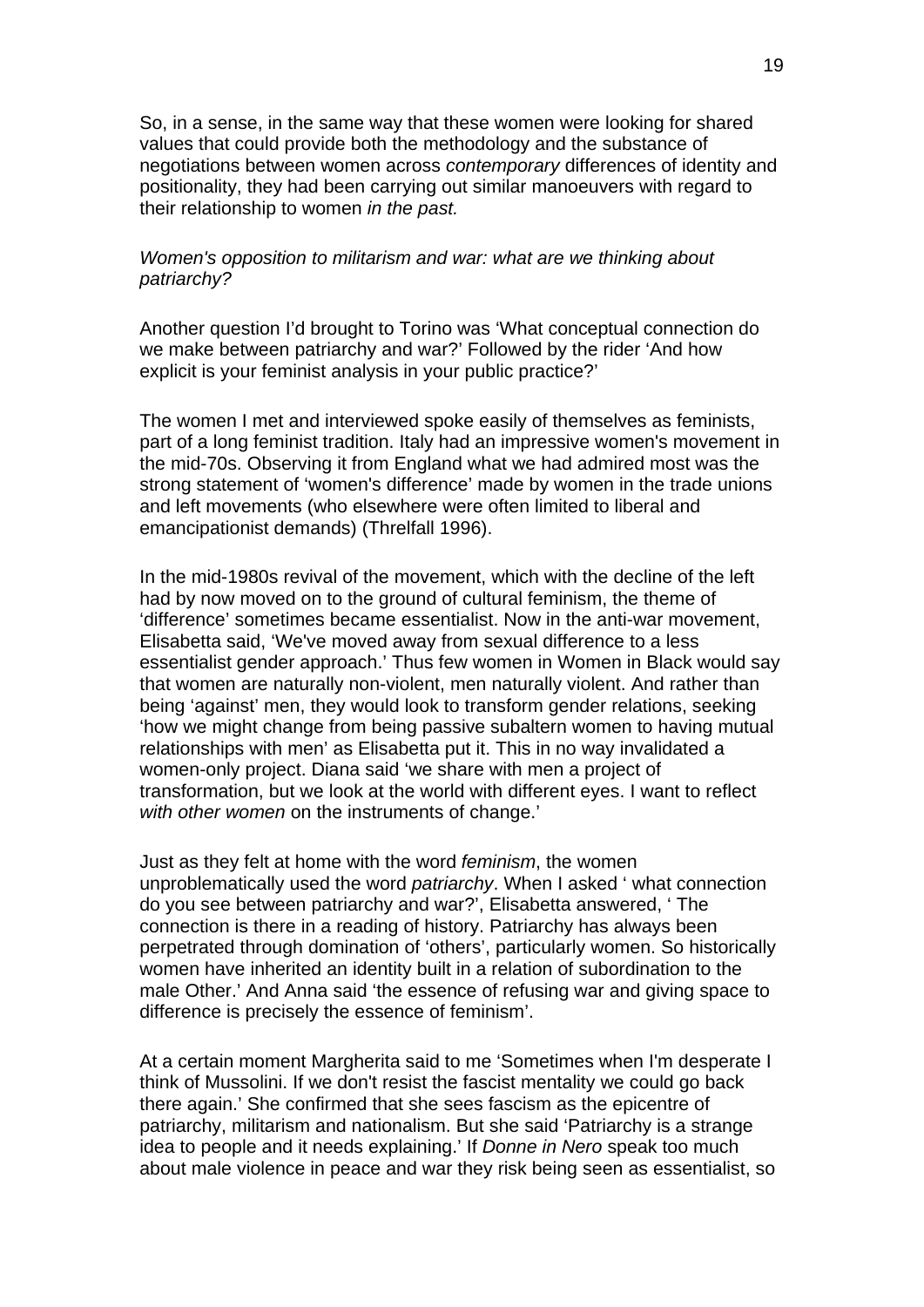'we would rather say what we're for than what we're against. And we don't use feminist language in the abstract.'

There is, I think, the same necessary self-censorship here that I've found in other countries. 'We talk about problems, not abstractions or stereotypes.,' Margherita said. 'We refuse 'isms'' But, I checked 'You speak of capitalism, militarism and nationalism?' 'Yes.' 'But you don't use the words socialism or feminism?' 'No.' the feminism of the 1970s in which these women were 'born', generated a deep and full understanding of women's oppression. Today, they are trying to apply that understanding to the new problematic of militarism and war. But they are having to do so in the context of a powerful backlash against feminism. When feminism is widely seen as 'strange, even repulsive', they can't feel confident that the younger women supporters of *DiN* in Torino, let alone other young women in the city, can be comfortable to identify themselves as feminists.

#### **Acknowledgements and contacts:**

I would like to thank very very warmly the eight women of the *Donne in Nero della Casa delle Donne di Torino* who welcomed me, made time for me and gave me the benefit of their thoughts in the two days I spent in Torino in May 2005. They are Ada Cinato, Anna Valente, Diana Carminati, Elisabetta Donini, Giulia Daniele, Margherita Granero, Patrizia Celotto, Filomena Filippis and Valeria Sangiorgi. And I'd especially like to thank Elisabetta for having me to stay with her, for fixing up our meetings and for the long conversations we had.

I sent this profile in draft to them all the women I interviewed in Torino for comment and correction. Once we had arrived at a version of the paper with which they felt comfortable, they agreed that it should be put on my website for women in other countries to enjoy and discuss.

The coordinates for this group are:

*Donne in Nero della Casa delle Donne di Torino*, Via Vanchiglia, 3, 10124 Torino, Italy.

e-mail: casadelledonne@tin.it

#### **References:**

Cockburn, Cynthia (1998) The Space Between Us: Negotiating Gender and National Identities in Conflict. London: Zed Books.

Cockburn, Cynthia (ed) (1999) 'Transversal Politics'. Thematic issue of *Soundings: Journal of Politics and Culture*. London.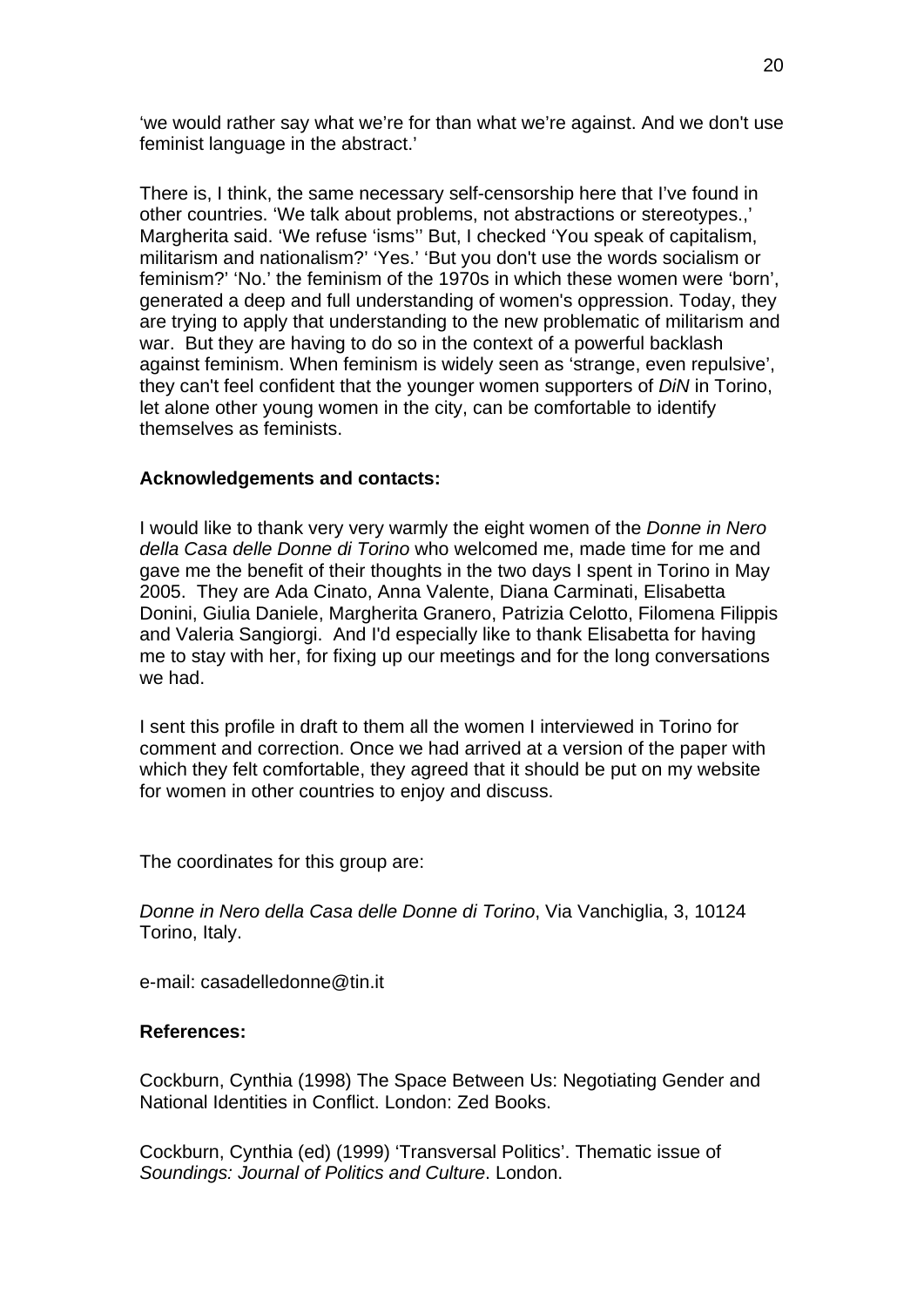*Donne in Nero* (1991) Letter of December exchanged between *Donne in Nero* women in Torino and Bologna planning the conference of 1992. Unpublished typescript.

*Donne in Nero* (1992) 'Gender and nation', a preparatory paper prior to the Bologna conference of 1992.

*Donne in Nero* (1993) 'The Italian case: an open experience', article prepared by Luisa Corbetta, Elisabetta Donini, Anna Garelli, Margherita Granero, Carla Ortona for publication in a book planned by Israeli WiB never published.

Enloe, Cynthia (1989) *Bananas, Beaches and Bases: Making Feminist Sense of International Politics. London: Pandora.* 

Kaplan, Gisela (1997) 'Feminism and Nationalism: the European Case' in West, Lois A. *Feminist Nationalism*. New York and London: Routledge. Pp.3- 40.

Threlfall, Monica (ed) (1996) *Mapping the Women's Movement*. London and New York: Verso.

West, Lois (ed) (1997) *Feminist Nationalism*. London: Routledge.

Yuval-Davis, Nira (1997) *Gender and Nation*. Cambridge: Polity.

Yuval-Davis, Nira and Floya Anthias (eds) (1989) *Woman-Nation-State*. London: Macmillan.

This document is one of a series of local and regional profiles that will appear on this website in coming months. They are interim products a two-year research project *Women Opposing War: Organization and Strategy in the International Movement of Women against Violence and Militarism*, being carried out by the author from her base in the Department of Sociology, City University, London, during 2004/5, with the support of several charitable trusts. The profile is not intended for publication in its present form. I would be grateful if you would not quote it in published work without first seeking my agreement.

Cynthia Cockburn [c.cockburn@ktown.demon.co.uk](mailto:c.cockburn@ktown.demon.co.uk) 6 September 2005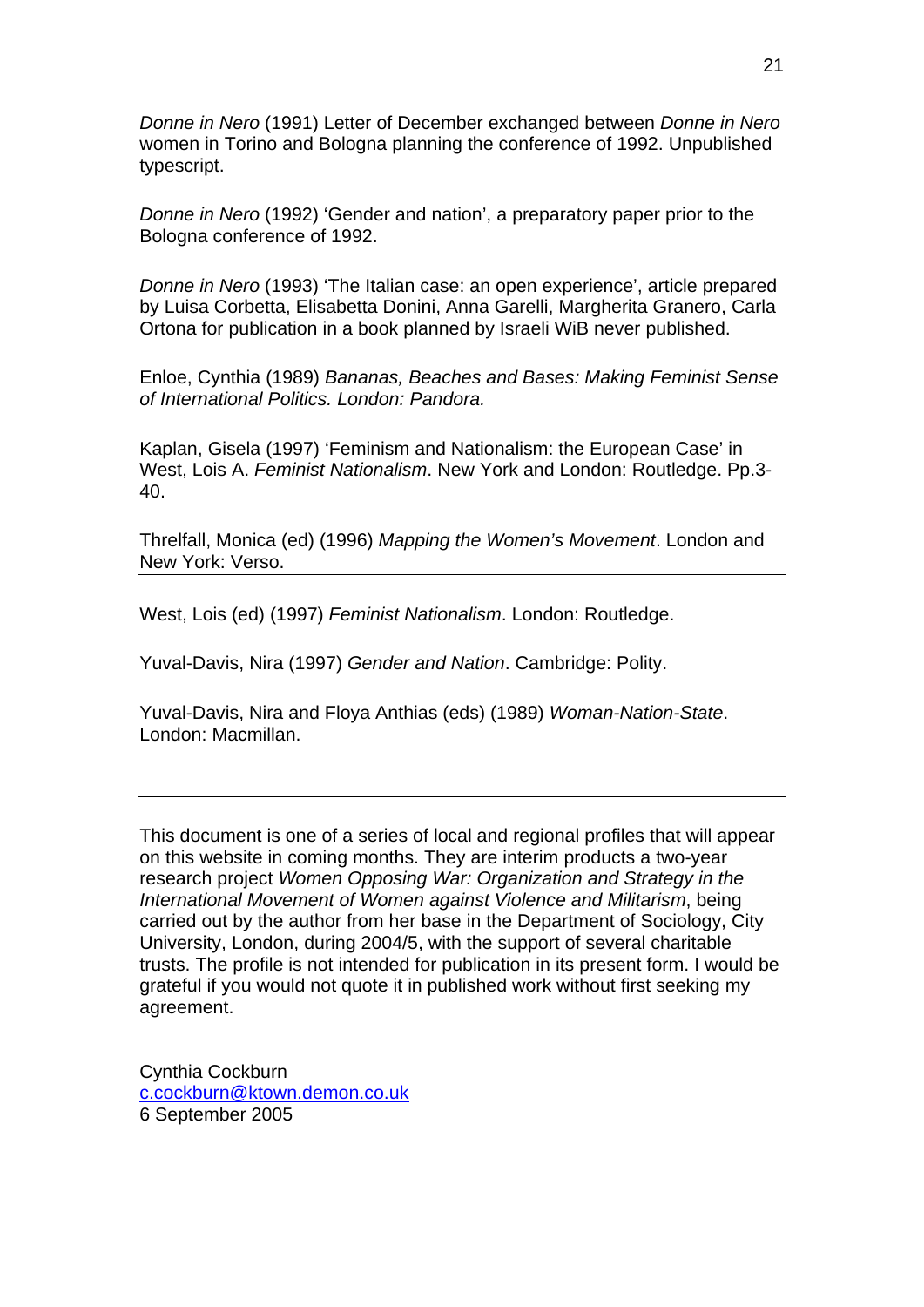# **Women In Black In Verona**

During my two days' stay in Verona in May 2005, I first had a supper meeting with several of the women of this *Donne in Nero* group. Around the table were: Anna Cipriani, Annamaria Romito Pacini, Mariarosa Guandalini, Rosanna Restivo-Alessi, Vanna Zamuner, Vilma Martini and Yifat (Taffy) Levav. The next morning Maria Rosa drove me to Taffy's home among the vineyards of nearby Soave, and I had a long combined interview with the two of them. I had had prior contact with Giannina Dal Bosco, an experienced and active member of the group, but unfortunately she was away while I was there. Other group members whose names kept entering our conversation, and I was sorry to miss, were Umberta Biasioli, Alberta Marin and Emma Dall'Oca.

#### *Donne in Nero* **in Verona: the group and its praxis**

The core group here in Verona is a minimum of seven women, a maximum of fifteen. Most charactistically they are in their 50s and 60s. They hold organizing meetings on an irregular basis in the home of one or other of them to respond to political changes, plan their vigils and to discuss their activities in relation to other initiatives going on in Verona and elsewhere. Mariarosa passes around information that comes to her from the international WiB network, contacting members by e-mail or phone. Or both. 'Often,' she says, resignedly, 'I phone them to remind them to read their e-mail!'

The most important purpose of the group is the weekly vigil held every Wednesday in a central location, the spacious Piazza Bra. They stand silently, wearing black, in a line along the pavement. They have a long black banner reading *Donne in Nero contro la Guerra.* They individually hold some placards, but others they set out at their feet in a mosaic of colourful handwritten posters, saying who they are, why they're there and highlighting a variety of themes.

This array of posters varies from week to week, some added, some discarded. When I was there there one read 'No bombs, no suicide bombs'; another giving the cost of the war in Iraq, in euros; a third described the purpose of the vigil in English, for tourists. Sometimes a poster may feature a particular woman in some war zone, killed, imprisoned or – as in the case of Giuliana Sgrena – taken hostage. Laying the posters on the ground like this, rather than holding them (at least in the summer when it isn't likely to rain), has the advantage that number of posters doesn't have to be limited to the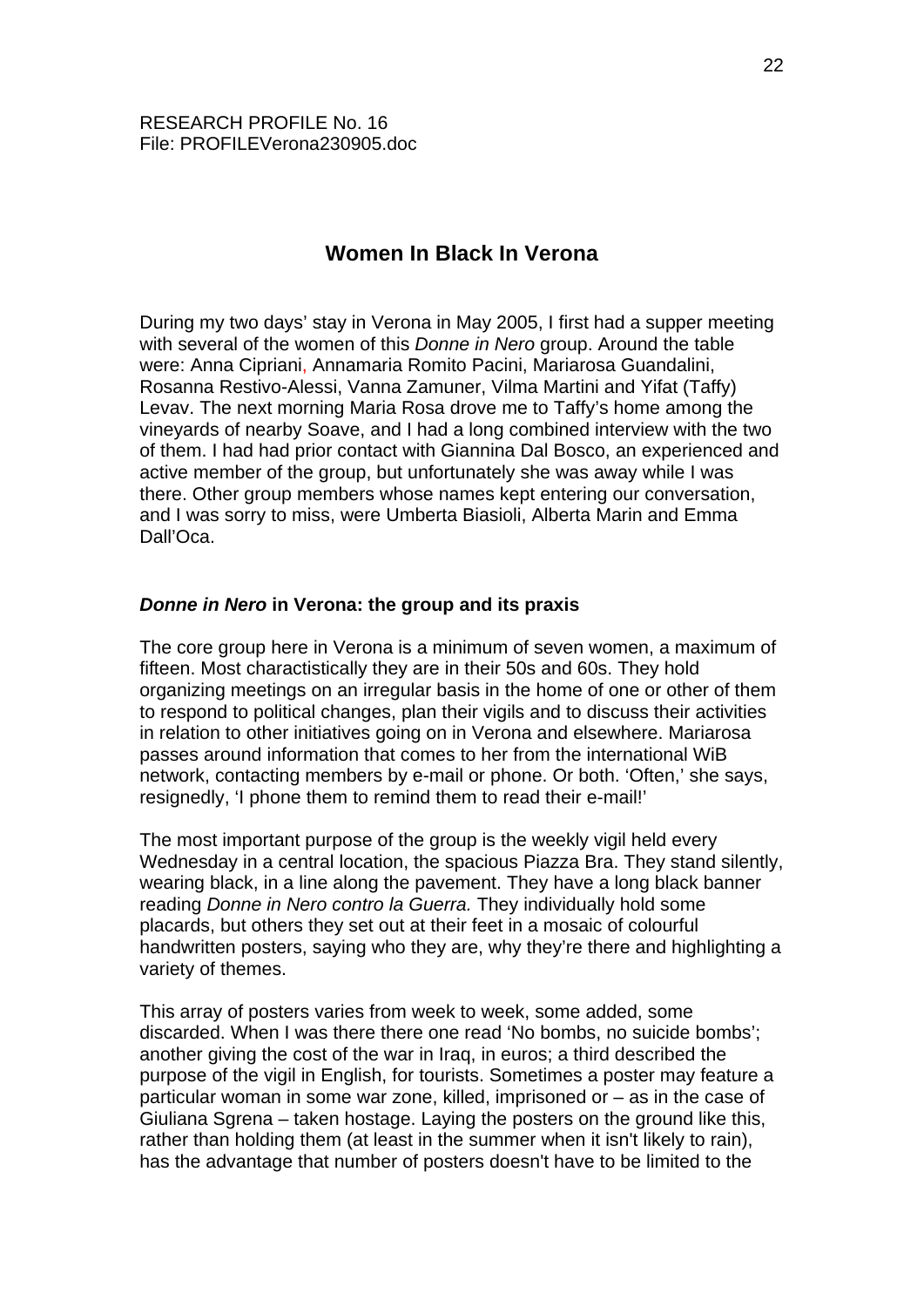number of vigillers. Also I noticed that passers-by would stand and read the detail quite intently in a way they might feel embarrassed to do if the placard were across someone's chest! And they're colourful and attract attention as a contrast with the black of the remainder of the vigil.

I asked whether the group had any funding. They collect money in a variety of different ways for women in war zones. But I was interested to know that besides this they've long had a system of voluntary 'self taxation' whereby each member commits herself to contribute €10 a month. Their contact with women in Palestine and the former Yugoslav countries had shown them that what women most need is reliable and regular help. Mariarosa said

The essence of being a women's group is that we understand what women need. We learned that they need to be able to rely on continuous and constant support. The chaos that war causes, the loss of control, we understood this. And thinking this we asked ourselves how could we share their burden?

### Taffy added

If they ask for a regular remittance of money from us, a taxed sum, not occasional lumps, we felt that's what we should do. As a woman the important thing is stability. We have responsibility for children. So it's quite understandable that they wish for this consistency. As a woman anywhere in the world you can understand that.

Several things are special about this group - and I grasped these features partly by listening to Yifat / Taffy, who, being a relative newcomer and an Israeli, could see them with particular clarity. The women are, she pointed out, although several of them are teachers, mainly working class. 'I've been stunned by them,' she said. 'They're an exceptional group. Not all university educated - such highly intelligent women, who speak a very beautiful Italian!'

Another thing she'd quickly understood is that some of the members of *DiN*  are associated with one or another Christian group with a tendency towards liberation theology. In her church the priests are workers like everyone else, part of the community. Yifat, herself a non-religious Sephardi Jew, was curious about the faith-based character of the group when she first met them. 'But religion doesn't take over or dominate,' she said. 'Their religion isn't really to do with a church, they don't except church authority. It's something personal and spiritual.'

Yifat and her partner left Israel five years ago, unable any longer to tolerate the politics, the militarism, the Occupation. She'd first come across the vigil as she walked one day through the Piazza with a baby in a pram and a dog on a lead. She joined them two years later when she bumped into Mariarosa again.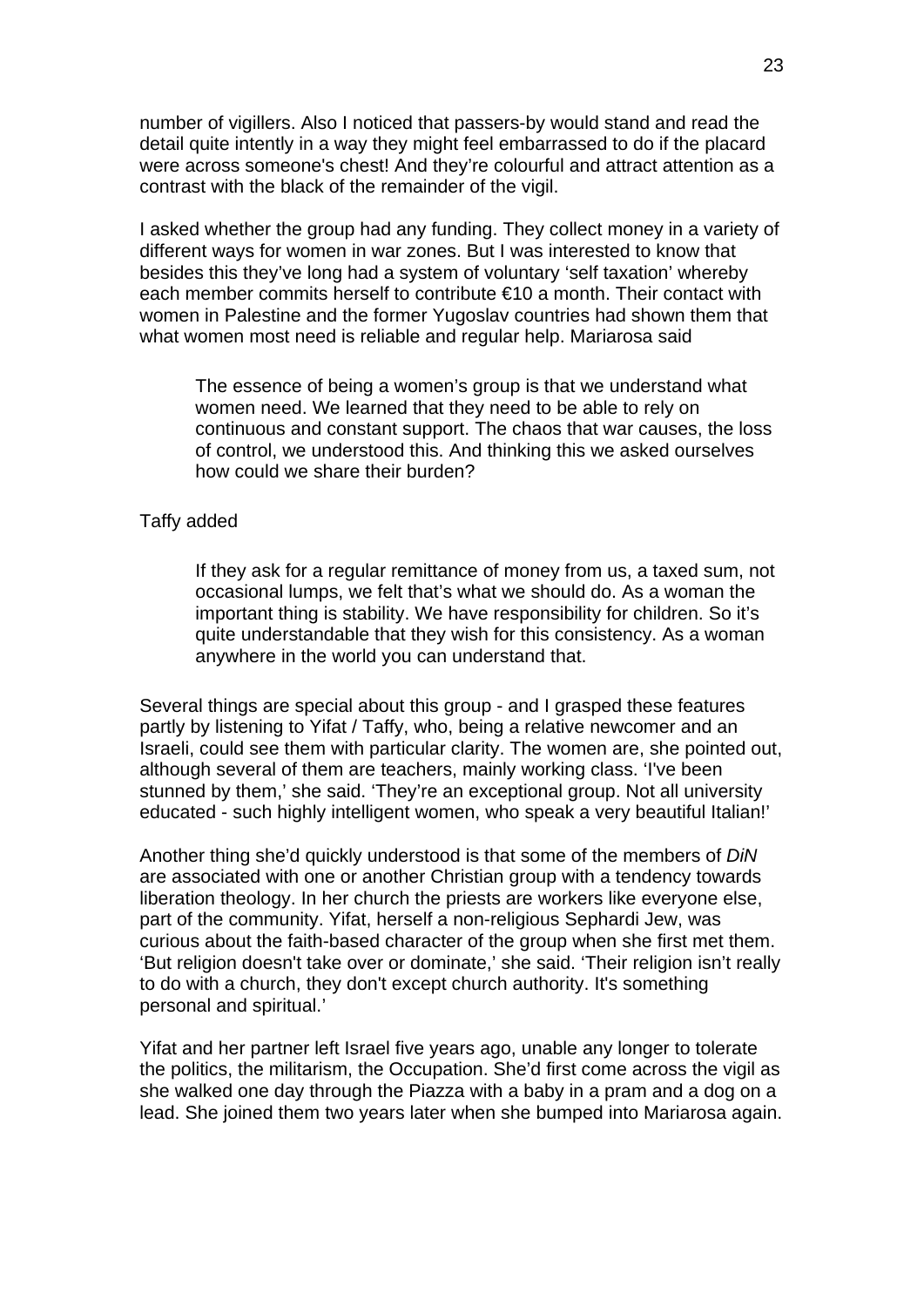#### **Allies and networks**

In Verona, Women in Black's main allies, the groups with which they have overlapping membership, are mainly concerned with human rights, racism and working with immigrants. *Cesar Kappa* is one - an antifascist group opposing the local right wing. There is an Amnesty International group, too.

Women's groups include the *Circolo della Rosa* which they described as being of a more elite and centre-left milieu, concerned with artistic and cultural activities. A wellknown group of women academic philosophers in the University, calling themselves '*Diotima*', do theoretical work around 'difference'. And there's a lesbian group that meets in the gay meeting place the Pink Centre.

On the anti-war front, there is a local group of the *Associazione per la Pace*, certain religious groups active for peace, and a small radical left group called *Attack*. They do all meet up however, and are joined by *Donne in Nero*, when mass demonstrations are called for, as in 2002 and 3 in the attempt to prevent the invasion of Iraq.

The *DiN* group feel however that they have a certain significance in the Verona scene simply by virtue of their longevity. They came into existence in 1990 and have remained a constant and reliable feature in the city ever since. Rosanna said '*DiN* has existed here a really long time. The others only get active when there are emergencies, they come up and then die out.

Of course *DiN* Verona's closest allies could be said to be the *Donne in Nero* groups in nearby northern cities, especially Padova, Torino and Udine – also Bologna a bit further south. They worked closely with these neighbours in planning and staging the WiB international encounter in 2003, when 400 WiB women from many countries came to Marina di Massa.

They also feel themselves to be an intrinsic part of the extensive network of Women in Black groups in Italy - forty-six at the last count. National organization of the network, however, is sketchy. The group in Rome, numerically the strongest, has to some extent played a focal role in terms of transmitting information by e-mail. Today communication is good, thanks to the voluntary effort of individuals.

There is actually some disagreement as to how organized the Italian *DiN*  network ideally should be. Some would like to see more connectedness, even though local groups must retain their autonomy. They are currently discussing whether to have a website, for instance, and whether to pay someone to manage it. Some women would like *Donne in Nero* to become a formal organization. The feeling about this in Verona is negative. They would like *Donne in Nero* to be more effective and influential, yes, and that probably means better communication. But if this loose network of rather distinctive local groups registers itself as a formal organization and acquires a constitution, committees and elected officers, it will no longer serve, they feel, the valuable purpose it does today.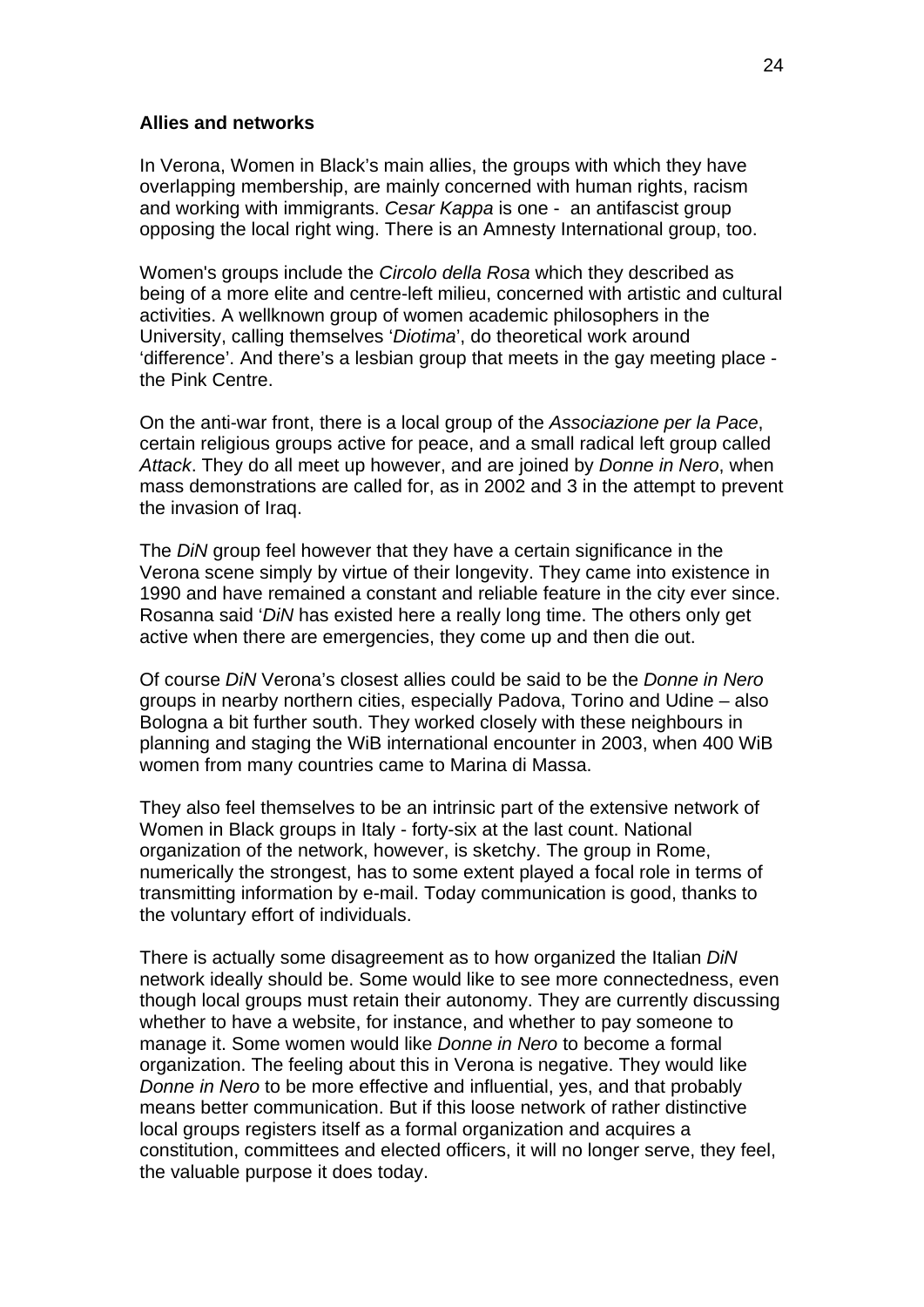Maria Rosa said 'When a group gets organized it may be the very moment you lose the will to act… It's not been proved that organized groups do more by virtue of being organized, or produce better results'. And Yifat added, 'I want Women In Black to be something you can run home to. A place of personal relationships. You'd lose if it became an effective international organization.'

# **Activities of Women in Black Verona**

# *In connection with Israel and Palestine*

'It was really Giannina who started the whole *Donne in Nero* thing here in Verona,' Mariarosa told me, 'and she has a passion for Palestine. She'd already been to Israel and met the Women in Black in Jerusalem before we got going here in Verona in 1990.' Giannina and Biancarosa (a former member of the Verona group) had travelled with Women Visiting Difficult Places (*Visitare Luoghi Difficile*), an initiative I describe at greater length in the Torino profile. So it was natural that the emerging *DiN* group that started vigilling in Verona in 1990 developed this connection.

One thing they did was to participate in the project '*Salaam: The Children of the Olive Branch*', which arranged for Italian groups to 'adopt' a child in Palestine, writing letters to her and sending money to her family. (Later they would decide to stop financing individual families and instead sponsor a community.) They were in touch, of course, with Women in Black in Israel and with *Bat Shalom*, whose Palestinian partner in the Jerusalem Link is the Jerusalem Centre for Women in East Jerusalem. But it has always been difficult, they affirm, especially since the outbreak of the Al-Aqsa intifada in 2000, to identify and contact Palestinian women's organizations. 'There are curfews. Even they can't meet each other. Groups can scarcely exists since the intifada.' Consequently, recently, their main involvement in Palestine has been through the (mixed-sex) International Solidarity Movement in the West Bank. Giannina and Alberta fly out there at least once a year, others of the group less frequently.

Over the years, *DiN* Verona have carried out many activities in support of peace between Jews and Palestinians. For example they were involved in mounting a poetry reading of Israeli and Palestinian poetry in Verona a few years ago to support *Ta'ayush*, a nonviolent Arab-Israeli partnership. In this they worked with other groups of Italians, men and women, addressing this issue. 'It's difficult to say who initiates what -- we all jump in.' Since the Israelis started constructing their 'security' wall to affect total isolation from Israel of the population of the West Bank, Verona groups, including *DiN*, build and destroy a symbolic cardboard wall in the Piazza on June  $8<sup>th</sup>$ .

The activities of the group around the conflict between Israel and Palestine are particularly meaningful for Yifat, a Sephardi Jew from Israel. Arriving in Italy a few years ago, she got involved in a lot of activities around Israel and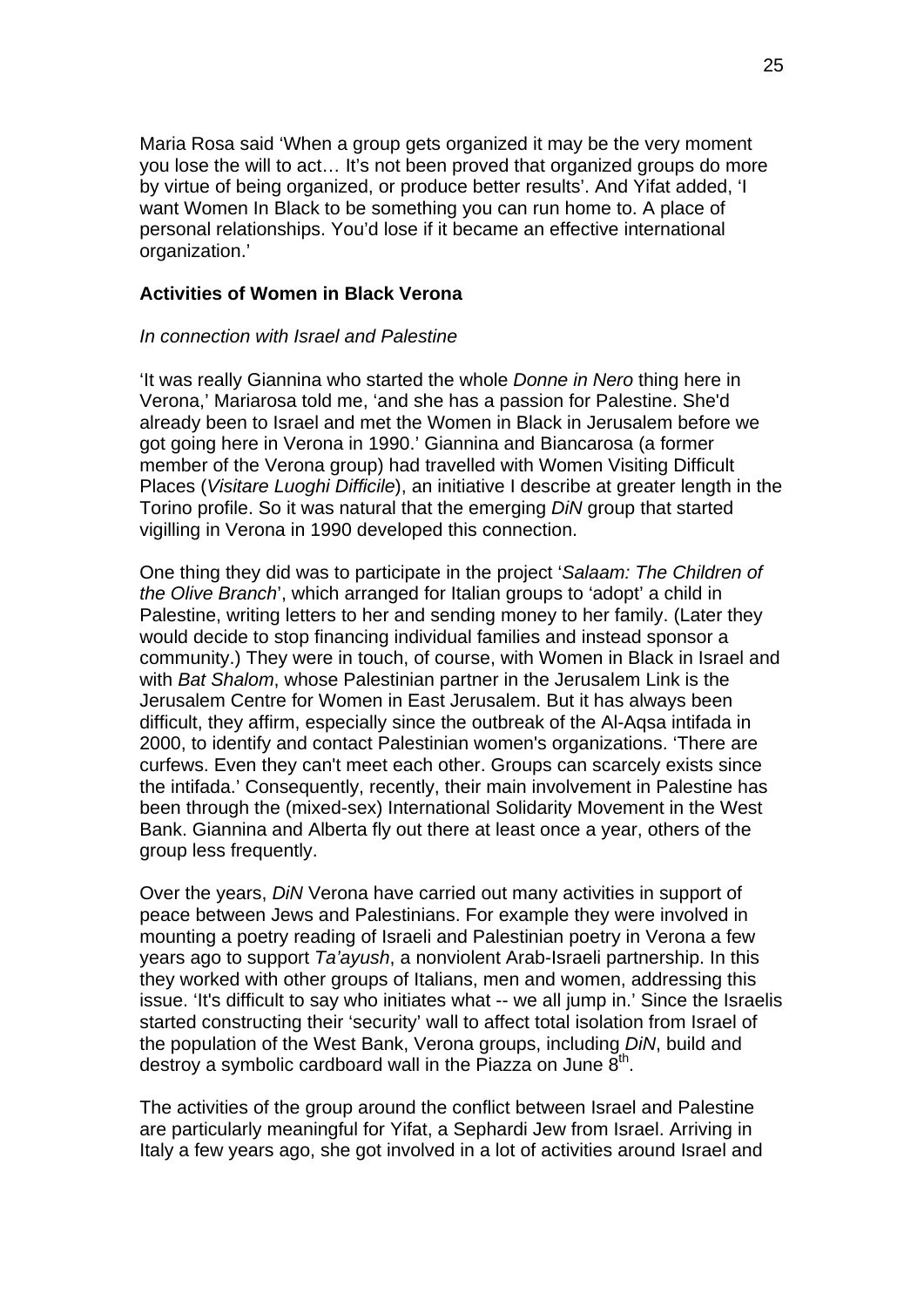Palestine in and near Verona. But there's something about Women in Black she finds matches her politics especially well. She explained it like this.

Women have a strong capacity to find out what other women need. The Israeli left have *patronised* Palestinians. 'They'll have to do this, we'll help them.' And then they're puzzled why the Palestinians don't accept the advice from us people who know better! It's the same relationship men have to women in some ways. I understood in Israel that this approach is wrong. We have to *listen* to them, that's what we have to do.

In Italy, left demonstrations are the same. They shout for `*Palestina libera, Palestina rossa*' – in other words, `A free Palestine and a red Palestine'! That makes me very angry! These Left factions will help Palestinians to their obtained their right to - what? `A Communist state!' I would even say is problematic to specify a 'democratic' Palestinian state. It's *they* who must decide what kind of a society they want.

The left in Israel is changing, but it's always been `We'll help you if… if it's democratic, if it's left, if you undertake to control terror!' You can't work for peace with an `if' like that, provisionally.

#### *In connection with the former Yugoslavia*

Italy had a common border with the former-Yugoslavia. So when the neighbouring state began to fall apart and war was on the horizon, to this group in northern Italy it felt as if 'this is a heavy responsibility for European countries'. In 1991 some of the women of *DiN* Verona, including Giannina, Mariarosa, Umberta, Alberta and Biancarosa, joined a peace caravan of European women and men led by a Green organization, which travelled through Lubljana, Zagreb and Belgrade to Sarajevo. Hostilities were just then beginning in Bosnia.

Mariarosa told me how in Belgrade they met Stasa Zajovic and others – including Lepa Mladjenovic and Neda Bozinovic - that were coming together as women to resist the impending war. 'They greeted us and hugged us warmly. Nobody knew how to react at that time, how to be ready for the war that was coming.' The Italian women had brought with them their banner, saying *Donne in Nero per la Pac*e. And this was the moment when the group in Belgrade would take the name Women In Black Against War*, Zene u crnom protiv rata,* which with hindsight one can see as a development that would broaden the focus of WiB from Israel / Palestine into international movement addressing war itself.

Back in Italy, collecting the regular monthly 'dues' of  $\epsilon$ 10, the women sent the proceeds mainly to women in the former-Yugoslavia. The *DiN* group in Venice which had also been represented on the caravan, subsequently organized a meeting in Mestre, a bridge-building move to enable women from the former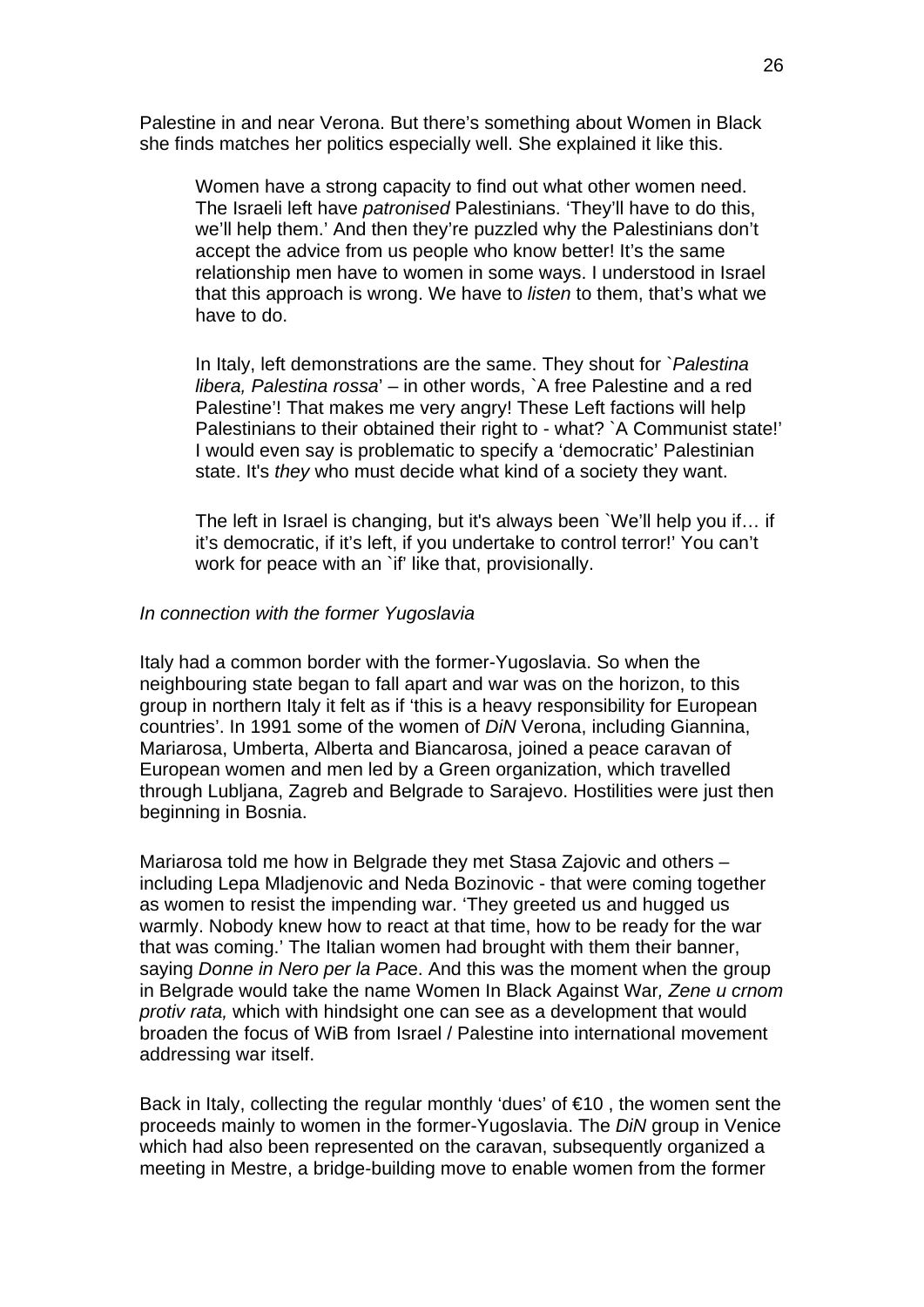Yugoslav regions to meet each other. In 1993 Giannina, Biancarosa and Rosanna joined *Mir Strada* (Peace Now) an international non-violent mass action (organized by Italian *Beati Costruttori di Pace* and French *Equilibre*) in which a thousand men and women went to Bosnia (2-14 August) with the aims of

- interrupting the war at least for a few days;
- lending solidarity to all human beings suffering from the war regardless of their ideology, gender, religion or ethnical origin;
- calling for the renewal of respect for human rights;
- and starting a kind of popular diplomacy, based on non-violence and international human rights.

Later, members of *DiN* Verona would make many other visits to the region, attending several of the annual encounters organized by the Belgrade women at Novi Sad. Immediately after the Dayton Peace Agreement in 1995, Mariarosa, Giannina and Umberta went to meet Bosnian women in Sarajevo. Close friendships have evolved from this movement of solidarity and support.

# **Their philosophy**

When I put to them that the Women in Black network seem to me to have two basic principles -- building bridges to and between other women and taking responsibility for monitoring and contesting one's own government and state - they agreed with this. Clearly their work with Israel/Palestine and the Balkan countries are examples of the former. But they told me also how they have addressed their actions against all the wars as they came along in the '90s - the Gulf War, the NATO bombing of Belgrade, the US bombardment of Afghanistan and the invasion of Iraq. When Italian governments started their their involvement in successive NATO interventions and the US-led coalition in the war against 'terror', *DiN*'s alienation from the state increased.

Rosanna pointed out that they're not just against the government but '*contro la guerra' -* against war in general. On the other hand, it's too easy, in a way, to oppose war in the abstract. She said

it becomes personal when it's your government. For instance when you see the Italian government sending aircraft to the Gulf, in total contradiction of the Italian constitution. That 'my' government violated the constitution! From that moment I was able, in theory, to become a **"**traitor**"** to my country . I want it to be clear that I refuse foreign policy of my country, based on bombs and military forces: it is NOT IN MY NAME.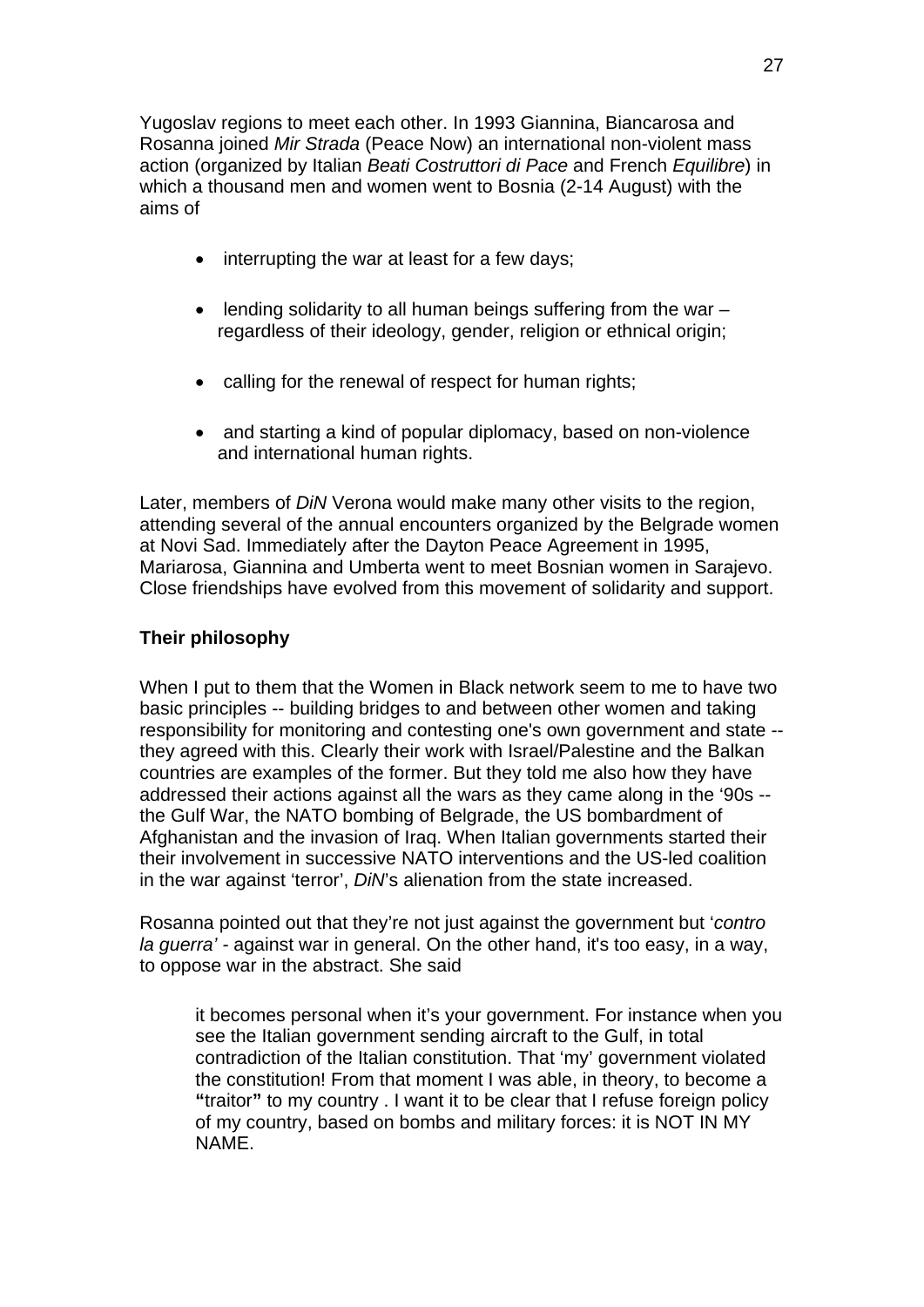Their strategy in dealing with war and militarism here at home has been, first and foremost, the vigil, trying to influence popular opinion by addressing individual passers-by one by one. They feel that silence is a good strategy. Taffy said 'Most men say women talk too much, so seeing women silent for an hour -- that's surprising to people, it's strong and effective. It counteracts the stereotype.' Like a lot of Women In Black groups, I find, they feel a little disappointed in themselves that they don't do more to lobby politicians. But one way I saw them as 'taking responsibility' for war and its effects within their own society was the practical work some of them do, in ally- organizations like *Cesar Kappa*, with migrants experiencing racism in the city. (They say that when people are aggressive against vigil it's most often racists angered by their support for immigrants.)

#### *Pacifism and nonviolence*

 I found the same thoughtful hesitations among them as exist in WiB elsewhere on the questions of pacifism and non-violence. They firmly believe that, as Rosanna put it, 'war can never achieve peace'. And Taffy said definitely she would see herself as 'theoretically' pacifist. But she simultaneously made it clear she had some sympathy with those who would say 'we can't really dictate a practice of non-violence if we're not directly experiencing a situation -- for example where people are trying to hurt a child. Defending yourself the defending others are different things.'

#### *Nationalism*

This kind of awareness in the group of the significance of positionality differences according to where you live and what you're experiencing - makes for a differentiated view of nationalism too. Some of them are strongly against nationalism; all feel strongly that nationalism is one of the root causes of war. They make strongly antinationalist statements in their posters. But they do understand that some women are still attached to a notion of '*patria*'. 'You've been brought up to it, so you have some internal conflict about it.' It was interesting to me that when Rosanna spoke of 'becoming a traitor to my country', Annamaria added 'yes, but we should distinguish country from government'.

We discussed the question of nation and nationhood in relation to Israel and Palestine. The left as a whole unquestioningly support Palestinian nationalist aspirations for a Palestinian state, usually calling for 'two states for two people'. Mariarosa thinks that the solution is not the creation of a Palestinian State, but the construction of a Israeli-Palestinian community where the rights of Palestinian people are fully respected. But she says ' I know that's idealistic, an outsider view. It's the opinion of a woman living in Italy. Someone living in the conflict itself may well think differently.' Taffy's dream is to start from zero, Jews and Palestinians raising their children together so that neither is 'other' to the other. People commonly argue against this by warning that Palestinians would create a culture disadvantageous to women, and clinching it by saying ' anyway it's unrealistic'. She counters the first by saying 'Jewish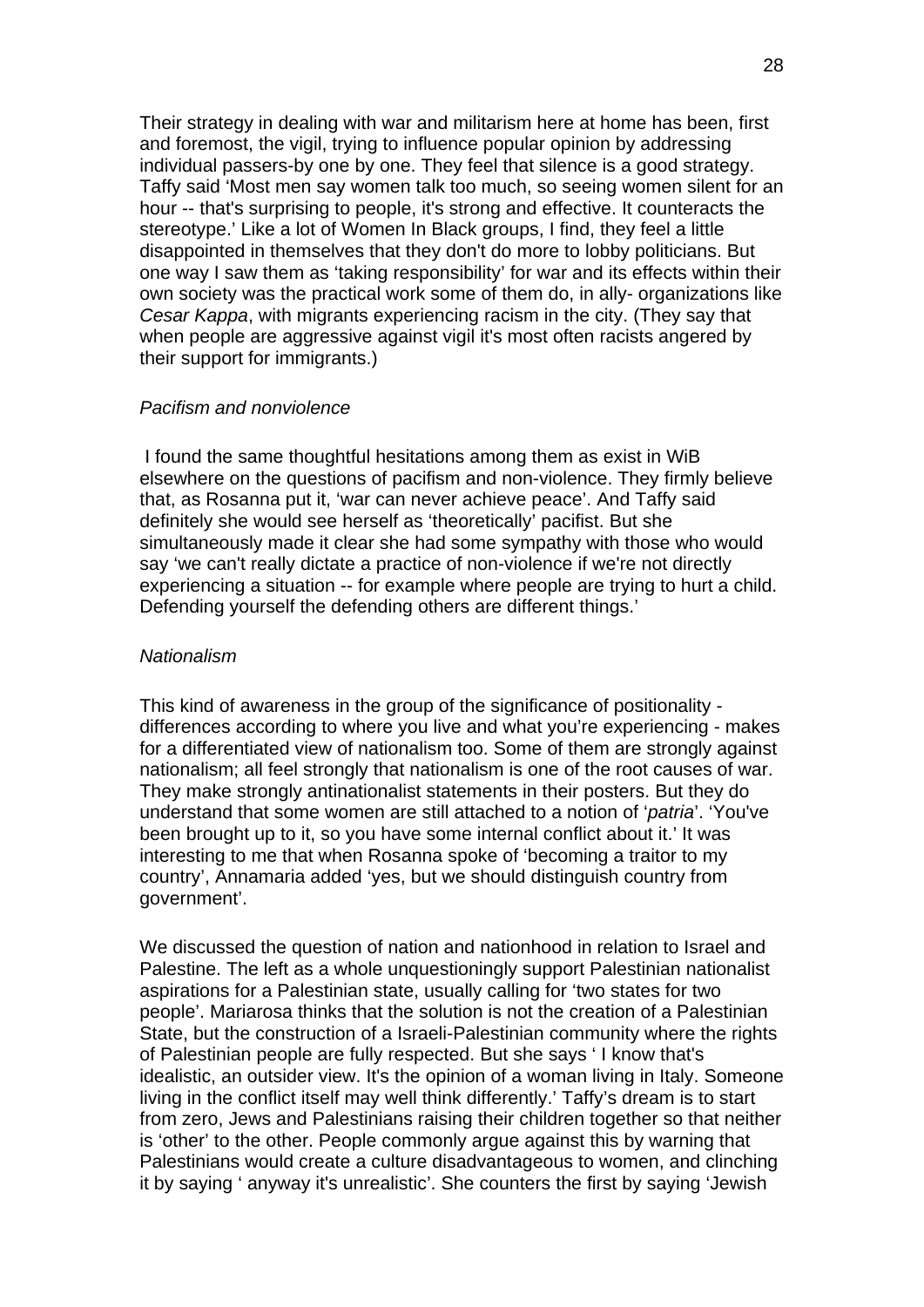culture is not so hot on human rights either', and the second by arguing that the two state solution is no more 'realistic' than a single state.

One state for two people -- for all people -- is not just the ideal but also the only rational solution. Even if you support the two state solution as a tactic, it just won't work. Palestine won't be a viable state, that's the main point. It's too small and too split geographically.

#### *Feminism et cetera*

Finally, we talked about why they're organizing as women, and what that says about their analysis of gender in relation to war. This group, unlike the *DiN* in Torino, don't have individual biographies in the Italian feminist movement of the 1970s. Exceptions would be Giannina who has a long history of feminist and trade unionist activism, and Yifat who comes from Israel where experience showed her, she feels, that women are powerful in their actions against war. But probably others would agree with Mariarosa in seeing gender as implicated in the causes of war. She said 'It's economic interests, economic control and power. All kinds of power -- state and national power - including masculine power which is implicated in all the structures.'

Whatever their background or analysis, in practical terms they've clearly elected to be a women's group, part of a women's network. Rosanna says she likes organizing among women because 'We don't have to answer to anyone, nobody tells us what to do, nobody is judging us. Besides there are some things that only we know, only women understand. And we know our own limitations as women.' Vanna said, ' A woman is able to listen to others and doesn't impose what she thinks. Men are more dogmatic. Men talk a lot, we like silence'. They have their particular methodology of protest. They prefer poems, for instance, to the aggressive slogans popular with the left. 'Instead of blaming capitalists for war, we'd rather point out the horrors of war.'

So although men, usually husbands and partners, do occasionally drop in on the vigil, they are not involved in the organization. But there are divergent views on their presence. Taffy says, for instance, that in Jerusalem where men often stand carrying Women in Black signs, 'it's great, the men are accepting the role of women'. And Vilma felt comfortable about having men attend the vigil in Piazza Bra.

Men and women are equal and similar. If they join us it's probably because they haven't found other groups they like. If they identify with the purpose of our group and don't detract from its essence, it's OK. They envy us. We've got something that they haven't got.

Mariarosa on the other hand says 'I have a different view. I'm not keen on having men on the vigil because our strong symbolism is really: to be women; in black; and in silence'.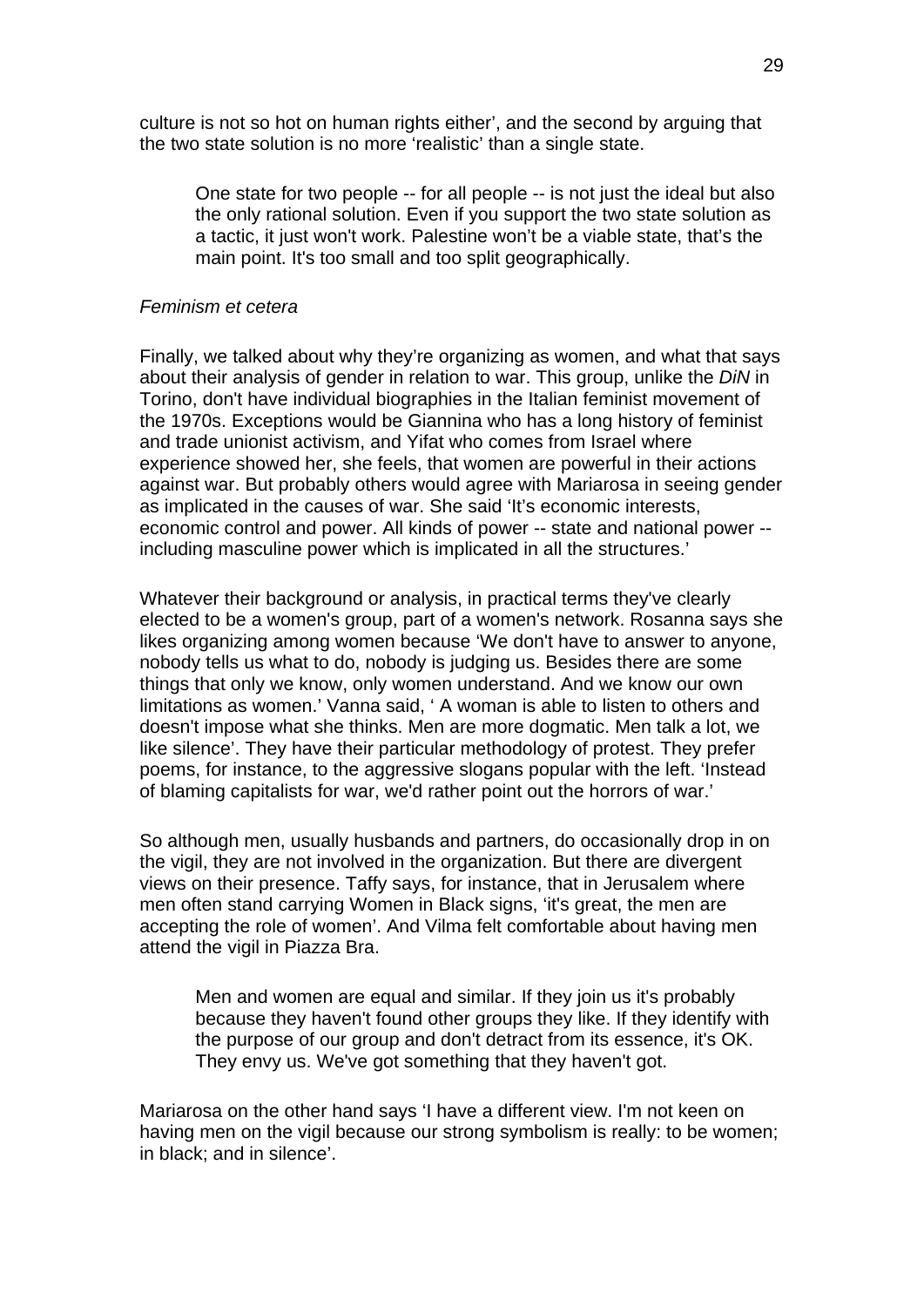That war and peace are gendered matters, the women certainly agree. A basic tenet seems to be that women and men have different experiences of war. This is the case even if women join the army. 'It *always* different for a woman, even the fighting of war, ' Mariarosa said. Their posters speak mainly about the suffering of women in war. As a group however they also have a critique of militarized masculinities and, for example, call for military refusal. They are deeply conscious of the connections between domestic violence in peacetime and sexual violence in war, and are aware that war often leads to increased domestic violence. So although it is not their specific task to address domestic violence, they work with groups who do so.

When it comes to organization and meetings probably most members agree that being women-only has important advantages. We've seen, above, that they feel the special value of *DiN* in the context of the peace movement in Verona resides in the fact that they've kept going for 15 years. Rosanna says that's been possible because

there's an affinity between us as women that keeps us going, the ideals we share. In a women's group it comes naturally, you don't need to prepare. We don't argue continuously; we agree easily. We manage to address each issue as it comes along without difficulty. For example, shall we or shall we not join a particular demonstration? Even if we can't discuss something with the whole group, a few of us can make a decision on the spot and be confident that we'll have agreement from the others. We know we agree on the main issues. We're united by the fundamentals.

#### **Acknowledgements and Contacts:**

I'd like to thank the women of *Donne in Nero* in Verona very much indeed for receiving me so graciously, giving me their time and the benefit of their thoughts. Fortunately for me, since I don't speak Italian, some women in this group spoke English -- and Taffy was a valued interpreter between me and those who do not. Thanks Taffy! Sometimes we found a common language in French. So sorry, Giannina, Umberto and others that we failed to meet this time. I hope we shall make it another day. And, Mariarosa, a big thank you to you and your partner, son and daughter for having me to stay and showing me your sublime city!

I sent this profile in draft to them all the women I interviewed in Verona for comment and correction. Once we had arrived at a version of the paper with which they felt comfortable, they agreed that it should be put on my website for women in other countries to enjoy and discuss.

The contact coordinate for this group is:

namagna.new@virgilio.it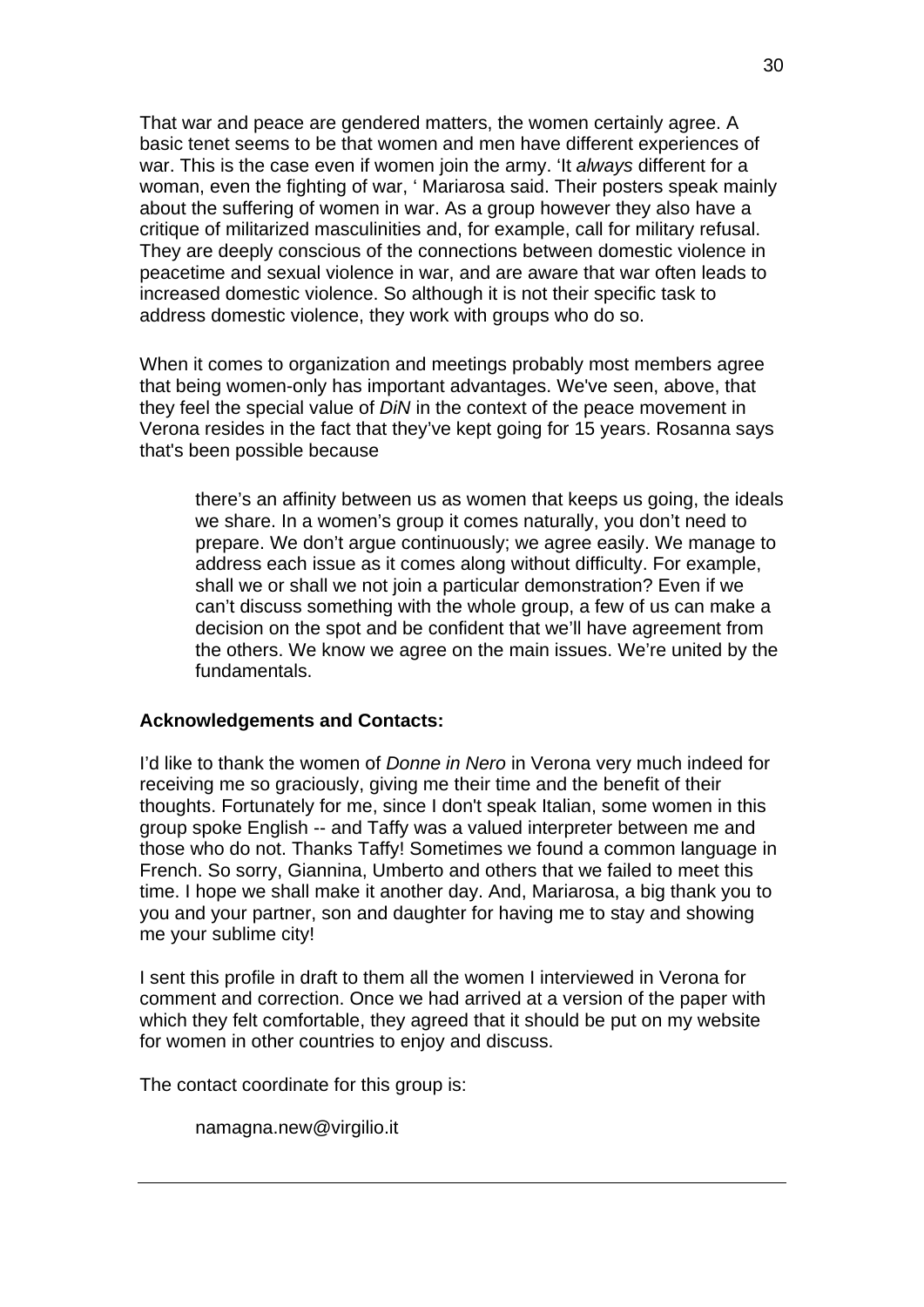This document is one of a series of local and regional profiles that will appear on this website in coming months. They are interim products a two-year research project *Women Opposing War: Organization and Strategy in the International Movement of Women against Violence and Militarism*, being carried out by the author from her base in the Department of Sociology, City University, London, during 2004/5, with the support of several charitable trusts. The profile is not intended for publication in its present form. I would be grateful if you would not quote it in published work without first seeking my agreement.

Cynthia Cockburn [c.cockburn@ktown.demon.co.uk](mailto:c.cockburn@ktown.demon.co.uk) 23 September 2005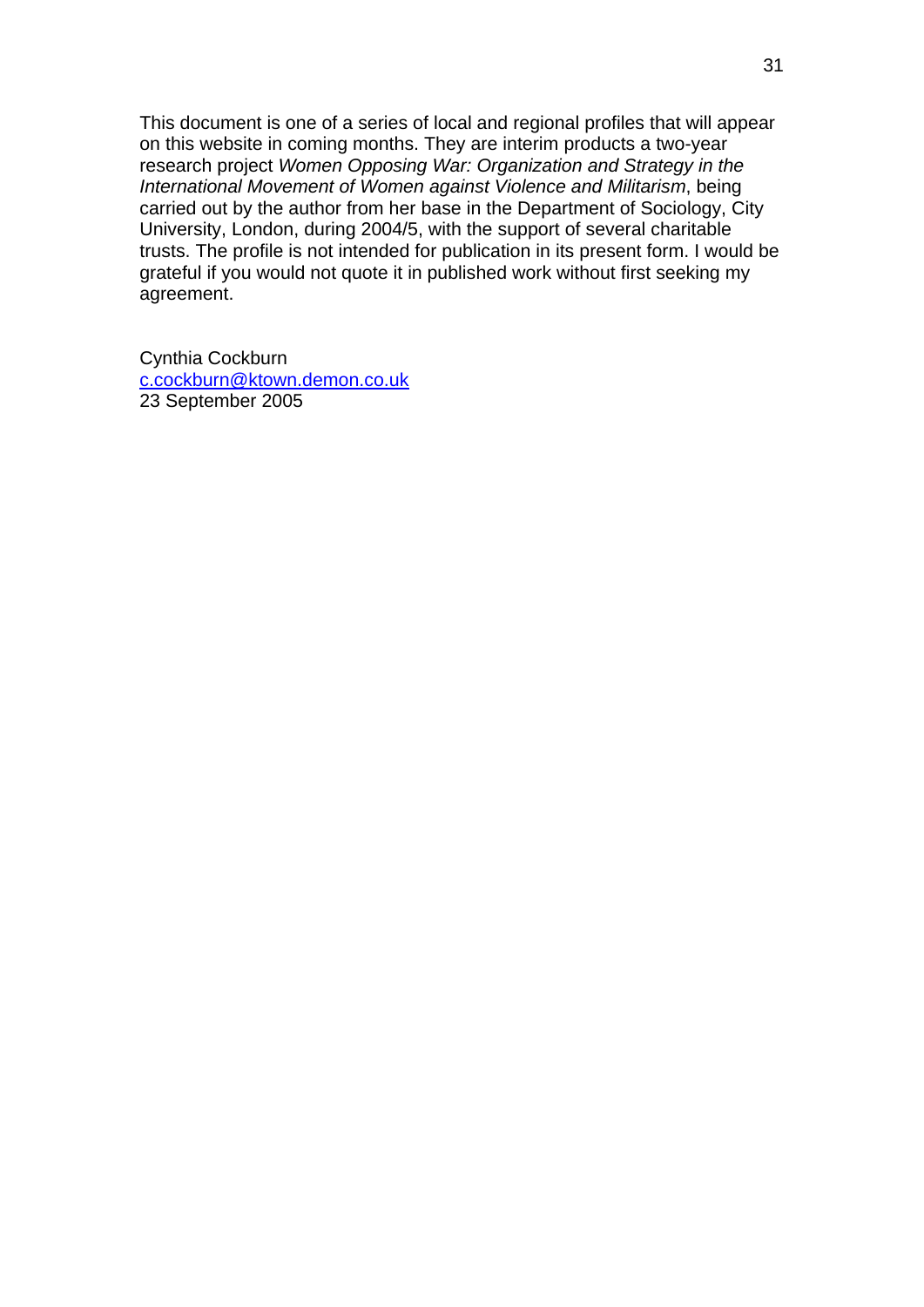# **Women in Black in Padova**

Padova was the third stop on my trip to visit Women in Black groups in northern Italy. First we had a meeting at the *Casa della Donna*, where almost all the group were present: Charlotte, Gabriella, Giuliana, Lucia, Manuela, Marianita, Mariella, Mariuccia and Maya (for their full names please refer to 'acknowledgements' on page 9). Later I sat down with Charlotte, Giuliana and Marianita for individual interviews.

There was, it seems, a *Donne in Nero* in Padova in the early '90s, probably sparked off by the Gulf War. But it disintegrated. The present group is entirely different women and they didn't come together until 1999. It was the time of the war in Kosovo. Giuliana had gone along with a couple of other women to the Peace Tent erected in the town centre by the local coalition opposing the NATO bombing. They'd taken with them a banner reading 'women against war'. Marianita saw it. She'd already been to visit Women in Black Belgrade and had attended one of their annual encounters at Novi Sad. So she wondered, 'is this a new *Donne in Nero* in Padova?' But she discovered they knew even less about Women in Black than she did. On the other hand, they realised they needed each other. So here in the Peace Tent in fact was a Women in Black group just about to be born.

At the start there were only three or four of them. One of the first things they did as a group was to join a peace movement demonstration at the United States Air Force Base at Aviano, from which planes were flying to bomb Belgrade and Kosovo. This time they did call themselves 'Women in Black'. Mariuccia remembers buying a black dress for the occasion. 'But it was so hot some women finished up in black bras!' Meeting groups of *DiN* from other Italian cities at these demonstrations, Giuliana was positively impressed by the strong links many of them had build to women in the war zone.

For two years the Padova group was very small, only four or five women. 'But they were important years,' said Marianita. 'We matured together.' New women gradually joined, until they became nine or ten – a group comprised of teachers and former teachers, a doctor, several public sector administrative workers. They began to hold vigils. So long as the Kosovo war continued they were on the street every day, but then dropped to a weekly vigil and then an irregular one, responding to circumstances. A succession of big events, both before and after 2001, forced them out onto the street.

The vigils are held in the late afternoon, at a site in the city centre where they're seen by plenty of people. Like *DiN* Verona, they lay their placards on the ground in front of them. And they always distribute a fresh leaflet focusing on the issue of the moment. The placards and leaflets they describe as 'counter-information'. Thinking about the content is a reason for meeting quite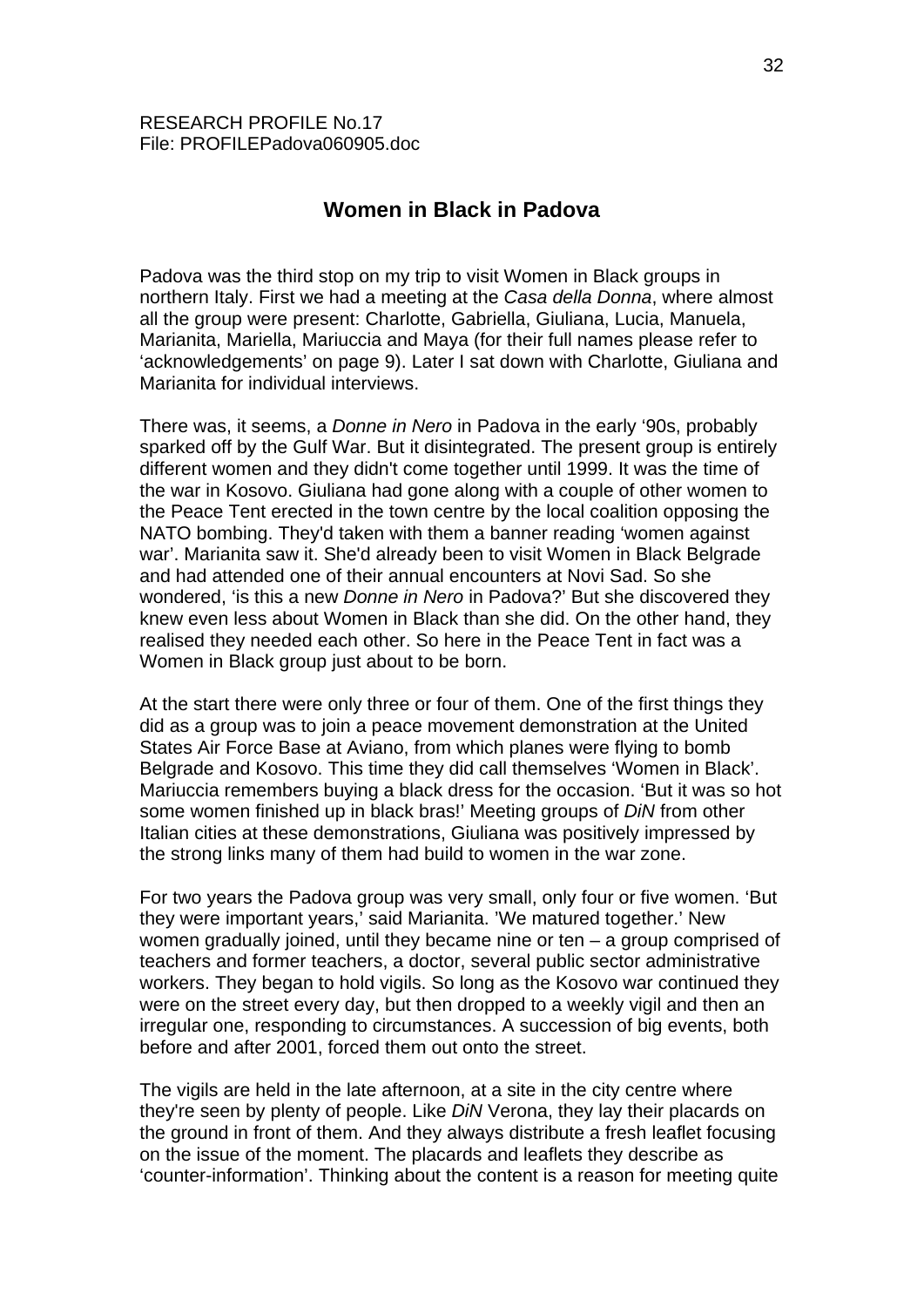frequently. *DiN* Padova have no regular source of funding and often chip in personal contributions. But they have applied for and obtained grants from the local administration for particular projects,.

Most but not all of the Padova group are on e-mail, and they communicate by phone as well. Marianita is the one at the centre of this network. She is on the international Women in Black mailing list, and several other lists besides, and selects items to transmit to her group. She obtains the Spanish or Frenchlanguage version of the international WiB list (she doesn't speak English) and translates the more important items into Italian as a service to the whole Women in Black network in Italy. But she says it's quite difficult to know the criteria on which she should select material for onward transmission. 'At times you want to do it all, say it all. But if I pass on too much information, in the end they won't read it.'

It's a very demanding task, and at one time the group tried to organise it in such a way that individual Italian women would each take on to purvey news from one particular region -- for example Yugoslavia, Afghanistan, Colombia or Israel. But it didn't work, and now Marianita translates items from Yugoslavia and Colombia, and other Italian women see to the other items. Putting news up on a website for individuals to access as and when they choose might be a more intelligent way to make information available. But Giuliana said 'Maybe the rather old average age of Women in Black is a disadvantage in this respect. For the young it's more natural to use the Web. For myself, I have to think twice before I do.' Nonetheless she felt that improving communication and cooperation between the many Italian *DiN* groups was vitally important -- so long as it could be done without losing the individuality and variety of local groups. Picking a path between chaos and bureaucracy was not easy.

On the other hand they do work well, quite intensively at times, with the other groups in the north of Italy: Verona, Udine, Schio and Torino. 'We've got a deeper relationship with these northern groups,' Marianita said. 'We meet them occasionally to exchange experience and take initiatives. It's been very positive. But the wider the area, the more difficult it is to do.'

# **Activities and connections**

#### *Israel / Palestine*

Outside Italy, this group has been more attached to the Women in Black in the former-Yugoslavia than to those in Israel / Palestine. Marianita, Charlotte and other women visited Israel and Palestine together, and Marianita went also as part of the 'rotation' of women organised by Luisa Morgantini in 2001 (see my profile of *DiN* Torino). They invited Israeli and Palestinian women to speak in Padova.

It's quite difficult in Italy, they say, to put across the idea of supporting peaceseeking people on both sides in a conflict, and specifically, as Women in Black do, supporting dialogue between them. Solidarity with (only)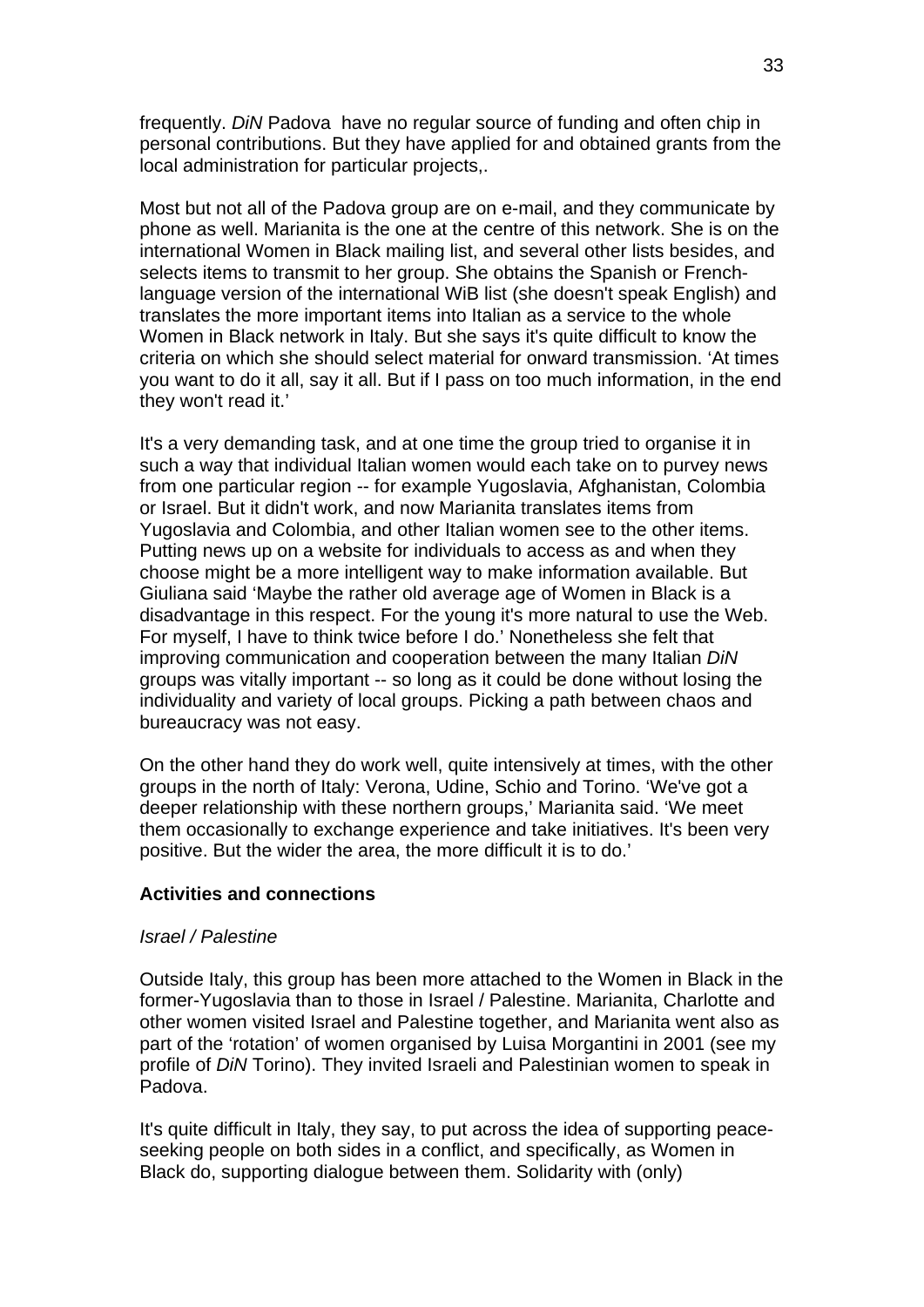Palestinians is the theme of the left. It is the *Associazione per la Pace,* with the *DiN* and other pacifist groups, who work for dialogue between the two Marianita explained*.* On the other hand successive Italian governments have supported Israel. Even a centre-left leader made an official visit to Sharon. 'The left were criticising him for going. But we said OK - go! What matters is what you say when you're there. Go and challenge them on their violations of human rights.' *Donne in Nero* are different in acknowledging and supporting *both* Israeli peace activists and a non-violent resistance in Palestine.

#### *The Former Yugoslavia*

But Padova *DiN* don't have the enriching personal connections in Israel and Palestine that they've developed in the former Yugoslav countries. Belgrade is nearer to the north Italian cities, and the women there speak many languages. For a lot of Italians the neighbouring country had been a place for tourism. Marianita said

I often went there on holiday before the war. I felt that their form of socialism was very different from other East European countries. Although the regime was repressive to its opposition, all the same for 50 years under Tito there was no bloodshed.

So when Yugoslavia began to disintegrate into war it was an emotional time for her and many other Italian women. They badly wanted to respond to what was happening just across the border. Marianita joined the initiatives of the *Associazione per la Pace* and *Beati i Costruttore di Pace* (Blessed are the Peacemakers). In 1993 she joined the caravan to Yugoslav cities which tried and failed to reach Sarajevo. The same year she went with AFP to Belgrade and met the Women in Black there. She was very impressed by how they were actively opposing war in such a difficult and dangerous situation. She didn't get active with Women in Black at the time -- she was teaching full-time then -- but she kept informed through Giannina and others in nearby Verona and Schio.

Marianita visited Bosnia and for three years had a Bosnian deserter as a guest in her home. In 1997 she went to the international encounter at Novi Sad, and later to a WiB meeting in Brussels. All this made her feel already very involved, some years before their own *DiN* group in Padova would get together. One of the first things they would do as a group was to go in October 1999 to the international encounter the Belgrade women organised at Ulcinj in Montenegro. For many of them close friendships developed with women of the former-Yugoslavia. Padova, Udine and Verona *DiN* groups worked well together, 'specialising' in relations with Belgrade.

#### *Addressing the Italian state*

I put to the group in Padova the notion that other women have put to me, that the international network of Women in Black has two main 'pillars' in its mission: on the one hand the building bridges between differently positioned women in times of war, as described above; on the other challenging the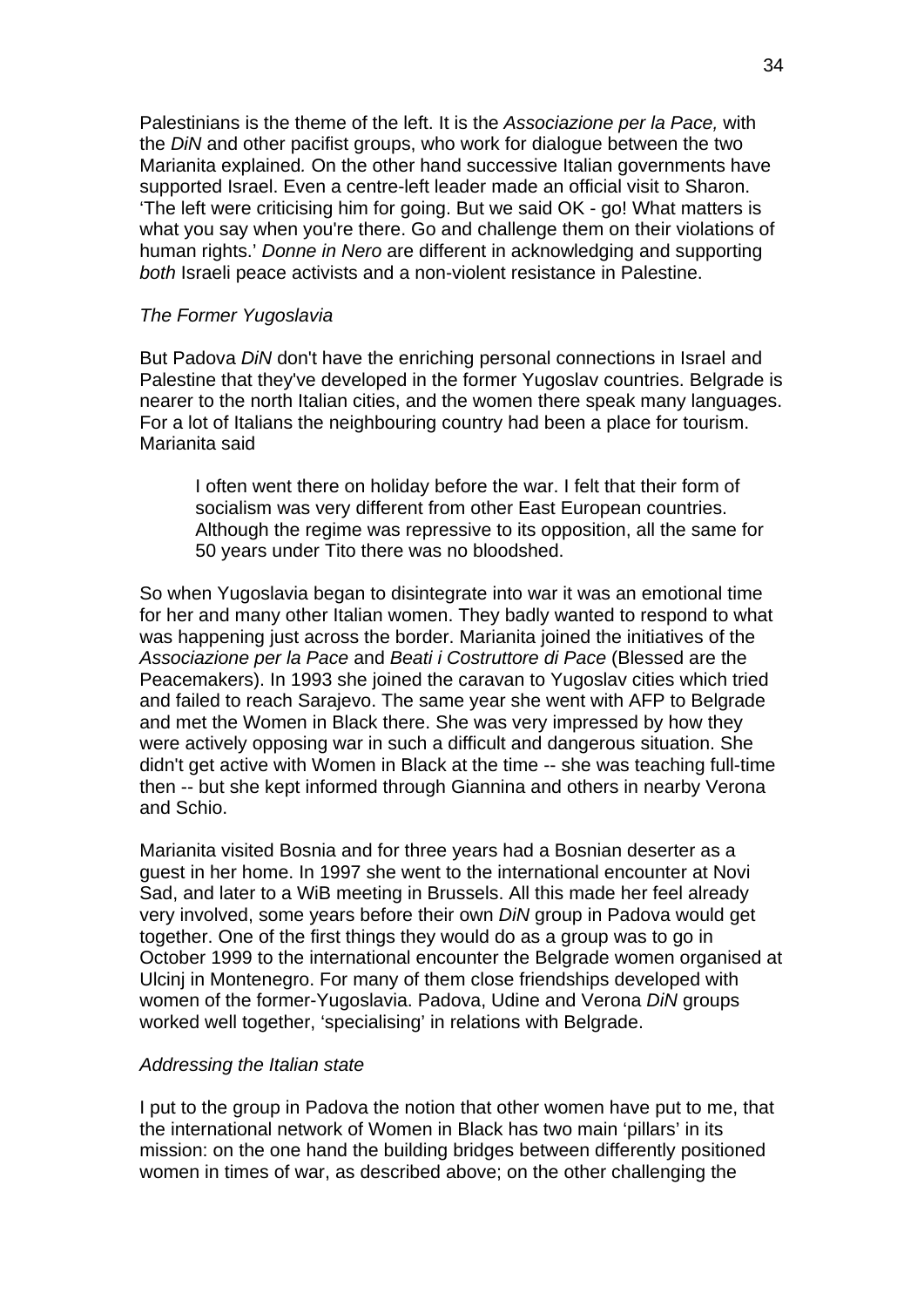policies of our own governments. Marianita agreed, but felt as a group they had worked more on reaching out to women in conflict zones than they had on addressing Italian policy.

We've not really considered how were citizens of a state that is making war, that's militarized and producing arms. Only lately we've been getting to think about what our position is, in our own society.

#### **Local and national allies**

1

The Padova group also do local work in the community. Lucia, a teacher, is particularly committed to work at this grassroots level. With her the *DiN* have taken a lead in bringing Women in Black into schools to do peace education with the children. For example they have arranged meetings at which high school students could hear visiting speakers from RAWA (the Revolutionary Associatioin of the Women of Afghanistan) and the HAWCA (Humanitarian Movement for Women and Children in Afghanistan).

Among *DiN*'s local allies, then, may be counted some teachers and groups of school students. The *DiN* of Padova meet at the *Casa della Donna* where other women's groups also meet and organize talks and exhibitions. There's a lesbian group in the town called *Drasticamente.* 'We have good relations with them. They invited us to come and speak about *Donne in Nero.* But we don't overlap much.'

When there was a war threat, groups in Padova came together in a local network, the *il Coordinamento Contro la Guerra*. [7](#page-34-0) *DiN* collaborate in this alliance, although the working relations within it are very different from those in their own group. Whether to co-operate with other groups or whether to go it alone is quite a live issue here among women in Padova. One of them said, 'We talk about 'building bridges' to women out there. But when it comes to building bridges here to people of different views we're not all that great!'

As far as the the issue of religion is concerned - a women's group of a local parish church invited Women in Black to come and speak to them. Some of the group were not so keen, but others felt it was important to respond. Charlotte said 'I've taken part in *Beati* actions too.' They have no difficulty in collaborating with Catholic pacifists.

<span id="page-34-0"></span><sup>7</sup> There is a national organization in Italy of women opposing war.Called the *Convenzione Permanente dell Donne contro la Guerra* (Standing Convention of Women against War), it began in 2000 and is a reference point for studies and other initiatives for peace, internationally and in everyday life. Its principle is opposition to the use of war and other kinds of violence as an approach to resolving conflicts whether of gender, ethnicity or between countries. The Convention includes *Donne in Nero*, the *Unione Nazionale di Donne* (*UDI*, National Union of Women), 'historical' feminist groups and newer formations of young women. It includes women from *Rifondazione*, from the Greens, dissident members of the *Democratici di Sinistra* and the Catholic grassroots. One of its most representative figures at a national level is Lidia Manapace, a longtime feminist and pacifist.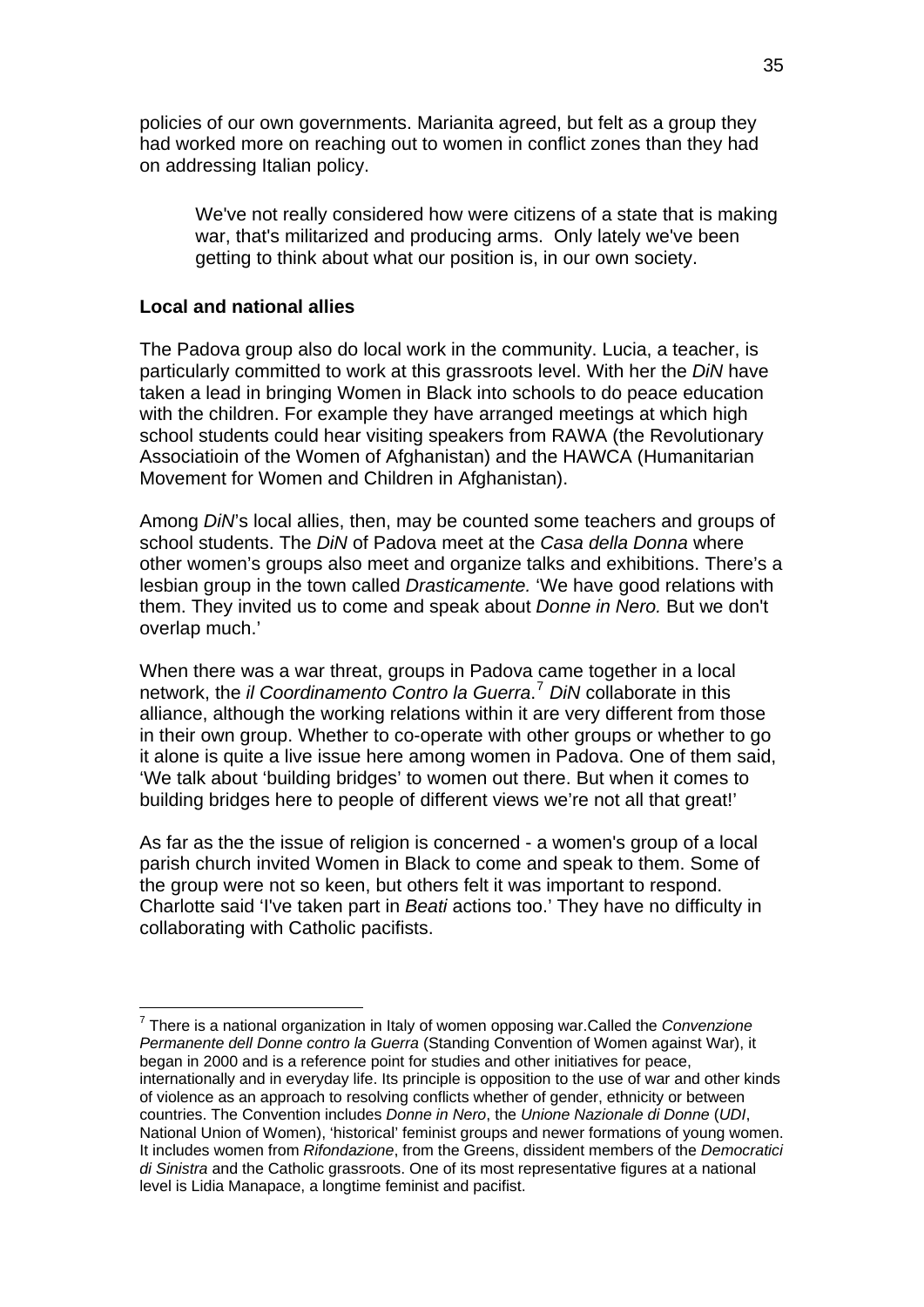And then there's 'politics'. Just like us in London, they found co-operating with the left over the Social Forum 'brought them to their knees'! Marianita explained,

There are a lot of tensions in the left here. It's to do with the history of politics in the city. So some of us in our group will say, 'It's such hard work to co-operate with them, let's do it alone'. Others feel it's important to keep up relations with others working for peace in the city, to talk on different platforms. They'll say, 'I'll speak anywhere as long as I can speak my mind'. But this isn't unique to Padova - it's a classic divergence that exists everywhere in Italy.

#### **Why Women In Black?**

At our meeting I asked the group, 'Do you think of yourselves as feminists?' Mariuccia immediately responded with an emphatic 'Yes!'. But these women vary widely in their individual histories of involvement in, or distance from, the feminist movement of the 1970s and 80s. Manuela, one who has been consistently involved, remarked 'I like that question! It addresses a lot of things we don't talk about. We talk about war and Bush, and we forget other little corners that we really ought to examine!'

She explained that in Padova the feminist movement of the 1970s had been very strong, 'many-sided, with loads of groups and a lot of confrontation.' On 7 April 1979, when the authorities took violent action against the extraparliamentary Left and the police arrested large numbers of people, even university professors, feminists were among their targets. That repression set back feminist organisation and activism which would not revive until it surfaced, in a different form, in the mid-1980s. But in both phases of the movement there were 'huge difficulties, misunderstandings, problems of communication, open conflict'. Even recently they had encountered difficulty in working with other women here in connection with the World March of Women.

The adherence to Women in Black was, for each member of the group, quite conscious and selective -- this network represented something unique in both the anti-war movement *and* the women's movement. But their criteria varied. Manuela said 'we began to ask ourselves why we wanted to work together as Women in Black. We found we had personal answers, each of us.'

For Manuela herself it had been a specifically feminist choice. 'It's not just because it's easier. I *believe* in working with women.' By focusing on issues that could unite them, women both more and less identified as feminists could work productively together. She believes that war accentuates the patriarchal violence of everyday life, so it was natural to her, having always worked with women, to join women now in organising against this immediate threat of war. 'Women have a different view of the world,' she says.

Mariuccia, looking back to the seventies, said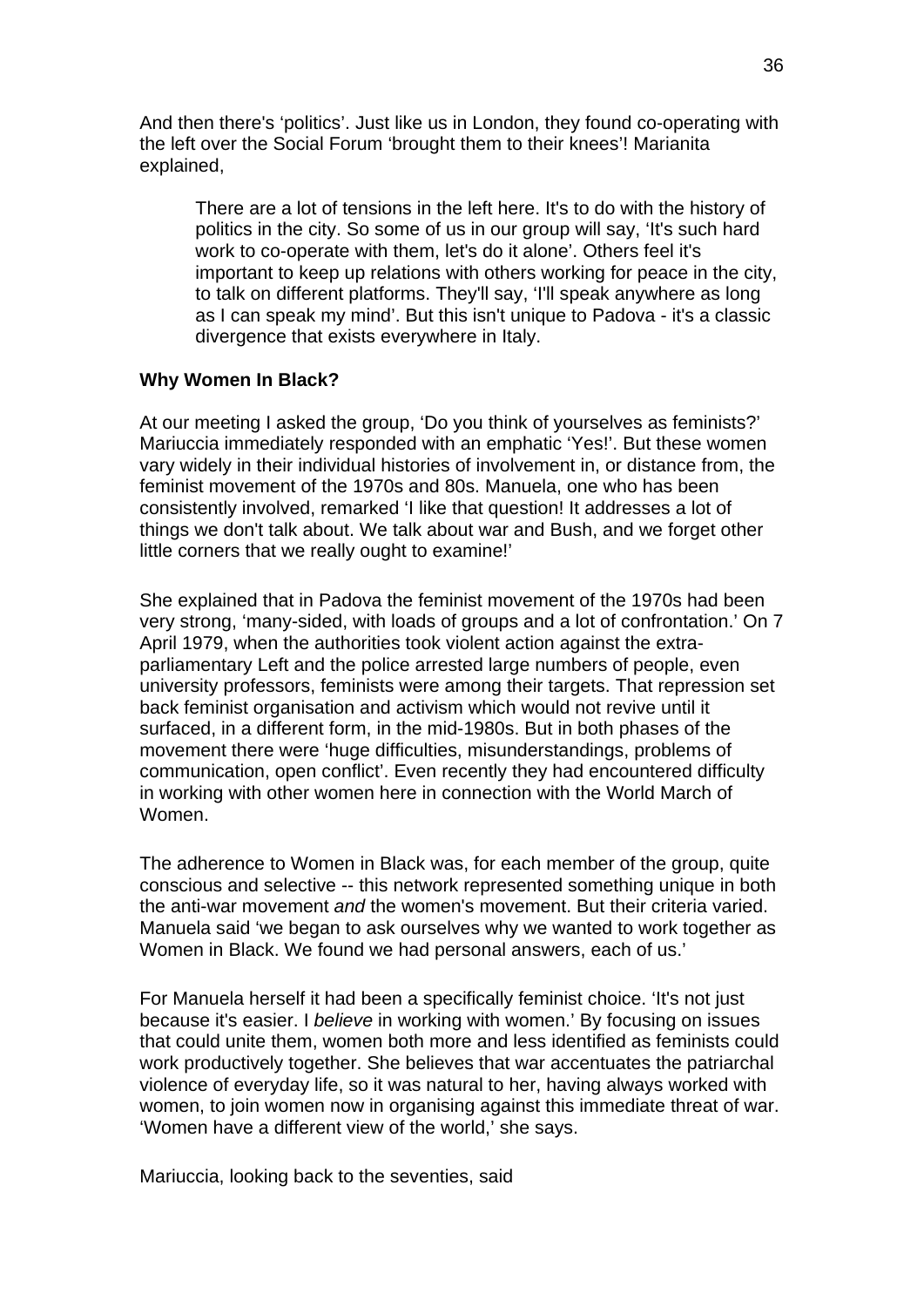If I'm acting now against war, it doesn't mean I've abandoned those earlier feminist themes. It's *as a woman* that I am absolutely against wars. Take Iraq. I'm ashamed that I can't tell you how many are dead. I imagine being a mother of children in these last three years in Iraq - I ask myself what sort of life they have lived!

Lucia felt it was important to differentiate *Donne in Nero* from 'radical feminism' with it's 'sharp lines'. Today she felt things were more fluid. 'At root we have things in common'. She had been involved in consciousness-raising groups, doing readings and discussions on the theme of violence against women and by women, and the relationship of gender violence to war. She'd been asking herself whether women 'are carriers of a different culture'. She feels 'militarism is an expression of a patriarchal society. We have to change society at its roots. Militarism can't be fought only by proclaiming 'No to War'. First of all we have to change minds', and that's what *DiN* seemed to be about.

For Marianita it was the issue of violence and nonviolence that had made her consider herself a feminist. 'I can't manage to separate feminism from pacifism. She said: It's being a woman that leads me to do something against militarism and violence.' Both Marianita and Giuliana were attracted by the fact that *DiN* didn't get immobilized by theoretical debates, but facilitated action. Giuliana, with a history first in the left and then in the feminist movement, had come to feel profound impatience with any analysis divorced from practice. In Women in Black she'd found both together. And Marianita said something similar.

As I'm ignorant about feminism, I try to read what feminists are writing. Sometimes it's lovely. But there is no outcome. Whereas in *DiN*, there may be contradictions, yes, but there is also a practice and that's what's important to me.

For some of its members what was most important about *Donne in Nero* was that they didn't position themselves 'against' one or other side in war, as do (we saw above) both the Italian state and its left opposition. Charlotte had only recently been drawn into feminist activism by her daughter, who had prompted her to visit Israel/Palestine and the former Yugoslavia. Now, at 60, she found her ideas clarifying. And she liked Women in Black particularly because 'I need very much to understand both sides of a question. For instance, I like it that we support pacifist groups both in Israel and Palestine. I like that kind of tolerance.'

Several of the women said that what attracted them to Women in Black was its particular way of relating and working - the group *process*. Marianita was drawn towards *Donne in Nero* because 'I found they were women I could work with. It was the way they had of working, of making decisions. It was very very different. At the start we scarcely knew each other, yet there was a willingness to co-operate - in practical action, against war'.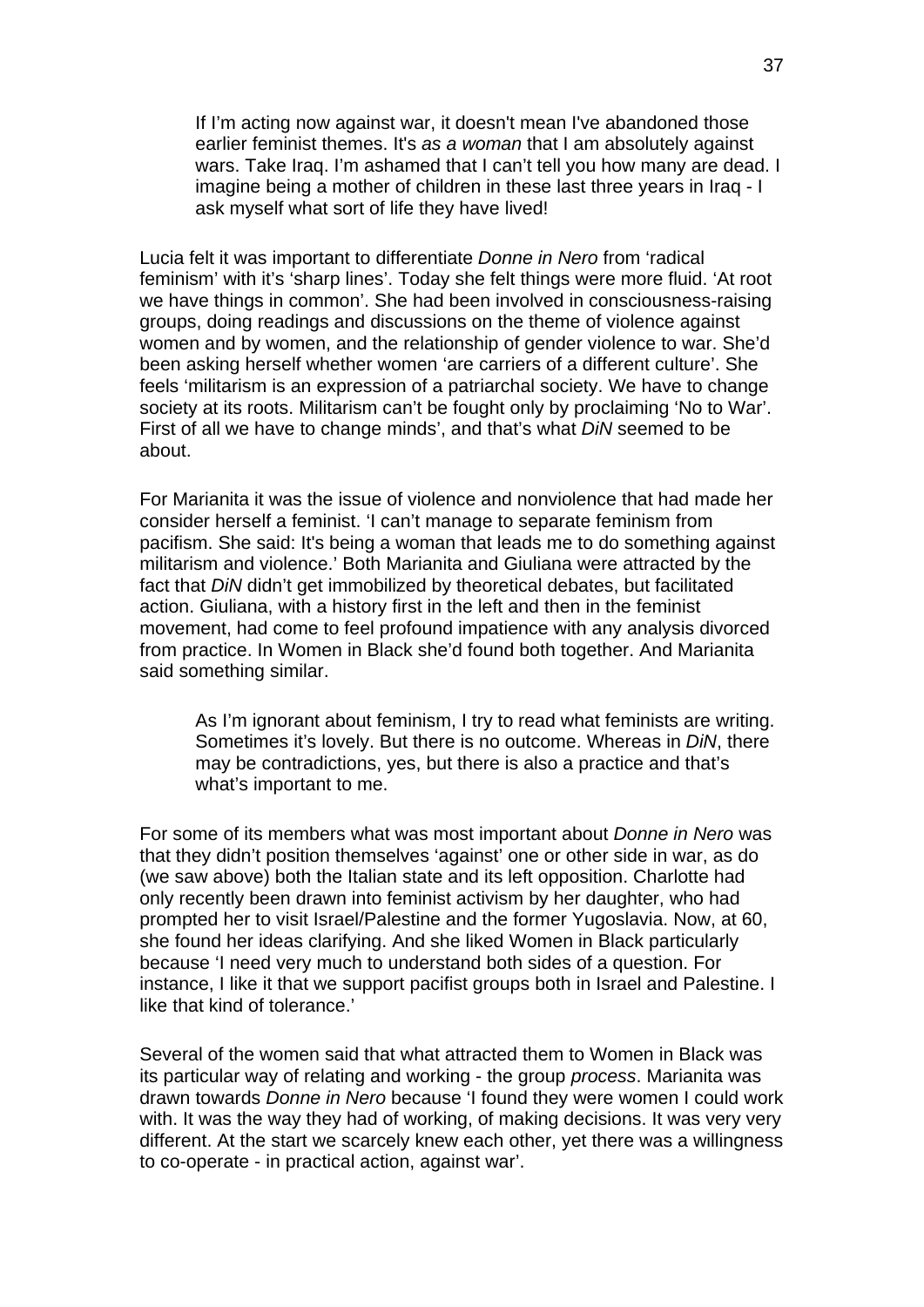Giuliana too had liked the process she first saw at one of the international encounters hosted by the Belgrade Women In Black -- for instance the absence of 'leaders', and the listening, the inclusive group work. She's impressed by how, in contrast to those earlier manifestations of feminism, in *Donne in Nero* they know how to deal with the conflicts that arise. For example, concerning the invasion of Iraq, one of them might give priority to opposing Italian state policy in a similar way to the extra-parliamentary left, while another would prioritize campaigning on the effects of the war on Iraqi women. 'In other groups such a difference would create a violent rift, whereas we manage to stay together.'

#### **Pacifism, nationalism and patriotism**

A question in my head when I came to Italy was how women resolve certain contradictions around two concepts -- on the one hand ' pacifism' and on the other 'nationalism'.

At our meeting around the table in the Casa della Donna, I asked 'do you think of yourselves as pacifists?' Mariella said, 'I'm not a pacifist, or even pacific! I'm just against war and violence.' But I pressed her on this - for instance how does she position herself on the violence of the Palestinian Al-Aqsa intifada? 'With great discomfort!' she answered. 'I find that very difficult, quite distressing. But I'm convinced that in this year of 2005, the military approach, armed conflict, is bound to fail.' You mean, I asked, we can't reach peace through war? 'More than that,' she said, 'it's positively selfdestructive.'

So for Mariella it wasn't just an ethical question, but a pragmatic one. It wasn't just wrong to use force, it was counter-productive. Several other women saw a choice between nonviolence and necessary violence as contingent – it depended on circumstances. Manuela said

From my personal history, I'd be a pacifist. But it's too easy to say that, when you're not in a war yourself. I don't know what I would do in other circumstances. My country is making war. The only thing I can do is something against my own country. It's very different when you're considering countries that are *in* war. I would like us to think more about it.

Some of them were aware their ideas on this had changed over time. Like others on the left, in the 1970s Marianita had been actively involved in solidarity movements supporting liberation struggles -- for example in Nicaragua. 'There was no question in my mind then of non-violence. I supported the Sandinista armed resistance against the Contras.' Now here she was in a movement not only for justice, but for *peace* and justice.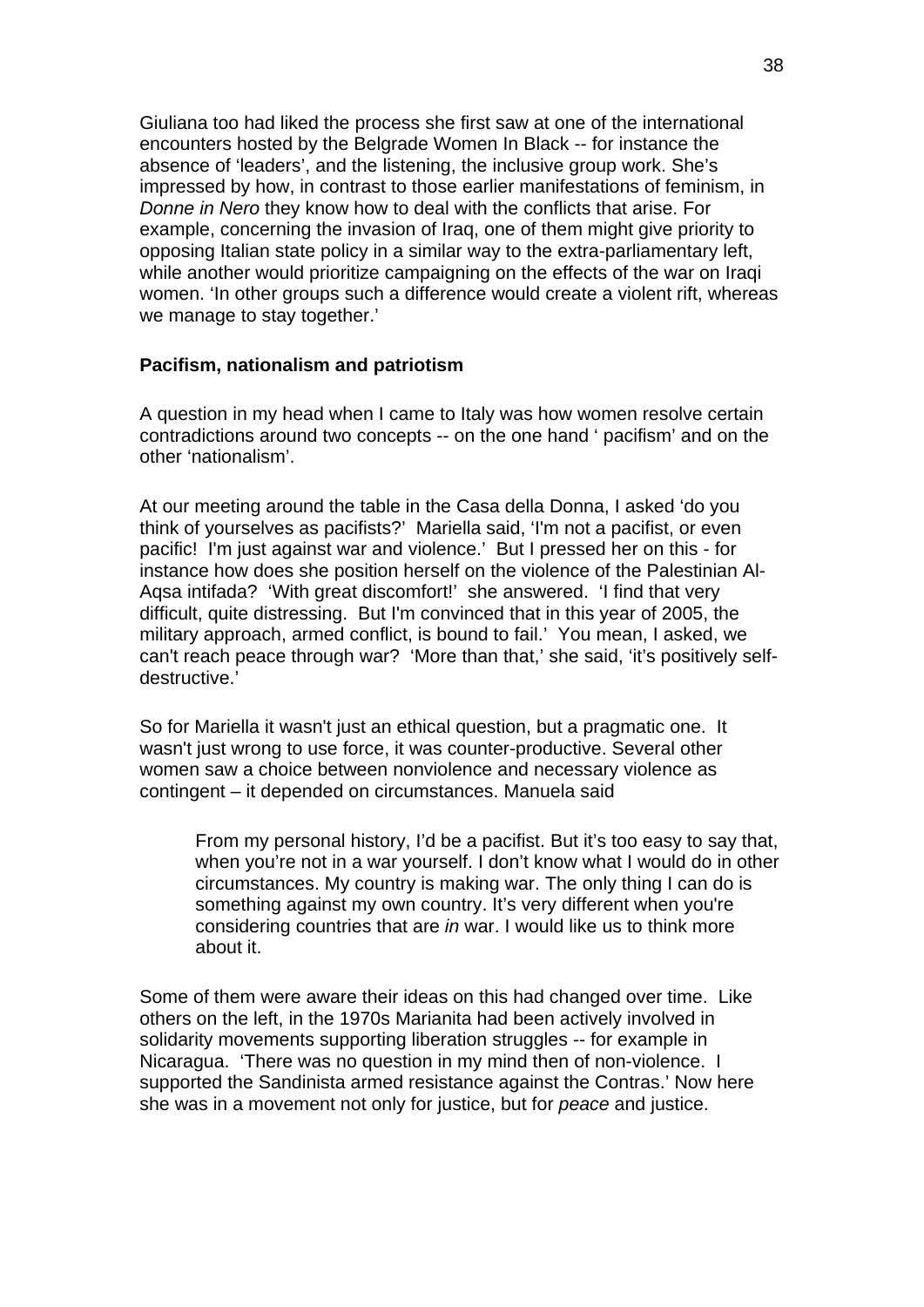For Lucia the absence of overt violence didn't mean peace. She referred to 'structural violence' -- the violence that's institutionalised and present in our lives in the shape of inequality and exclusion.

Pacifism means saying no to war, no to the use of violence. But there's another way of seeing non-violence, and that's working for economic justice, a different kind of development -- sustainable, respectful. I feel that very much as a teacher.

Italy today is ruled by a right-wing party, led by Silvio Berlusconi, with an explicitly nationalist name: *Forza Italia*. *Donna in Nero* oppose many of its foreign and domestic policies. But there are other elements, well to the right of *Forza Italia*. Giuliana explained

Until a few years ago there was no strong nationalism in Italy, at least not since World War II. But in the last few years a widespread movement has begun again, to build unity around the flag. They're trying to create, to make a myth of the flag. This nationalism has two aspects: one is fascist, the *Alleanza Nazionale*, and the other is the *Lega Nord*.

However, the nationalism of the *Lega Nord*, the Northern League, is contradictory. It's not Italian nationalism -- because it opposes Rome. Those who oppose the *Lega* include those who value Italy as the nation it is. Lucia's view reflected some of this complexity.

If nationalism is a search for your deeper roots, for things which unify us, I would support that. Because I feel in Italy, as in Yugoslavia and also in Spain, there's a tendency that wishes to split the country into *sub-national* identities. This threatens disintegration and could even lead to war, as it did in Yugoslavia. In Italy the separation and rivalry is between north and south. We need to find a national identity to unify us, if we want to prevent an internal war. Besides, if we don't, it could lead us to be confident and unafraid. The more secure your identity the less fear you have of the 'other'.

One way fear of the 'other' expresses itself of course is in racism. Padova is by no means the worst city in this respect, despite having a large immigrant population. But the paranoia of the post-September-11 war on 'terror' had changed the atmosphere in Italy. Tighter immigration laws had had a racist effect. The mass media was now controlled by the right, and racism had gained legitimacy. People who were once inhibited to speak their views out loud now feel free to be as racist as they like.

Another contradiction the women had been facing was that which exists between the politics of the left in Italy and the politics articulated by Women in Black allies in a war zone. Marianita had been impressed by the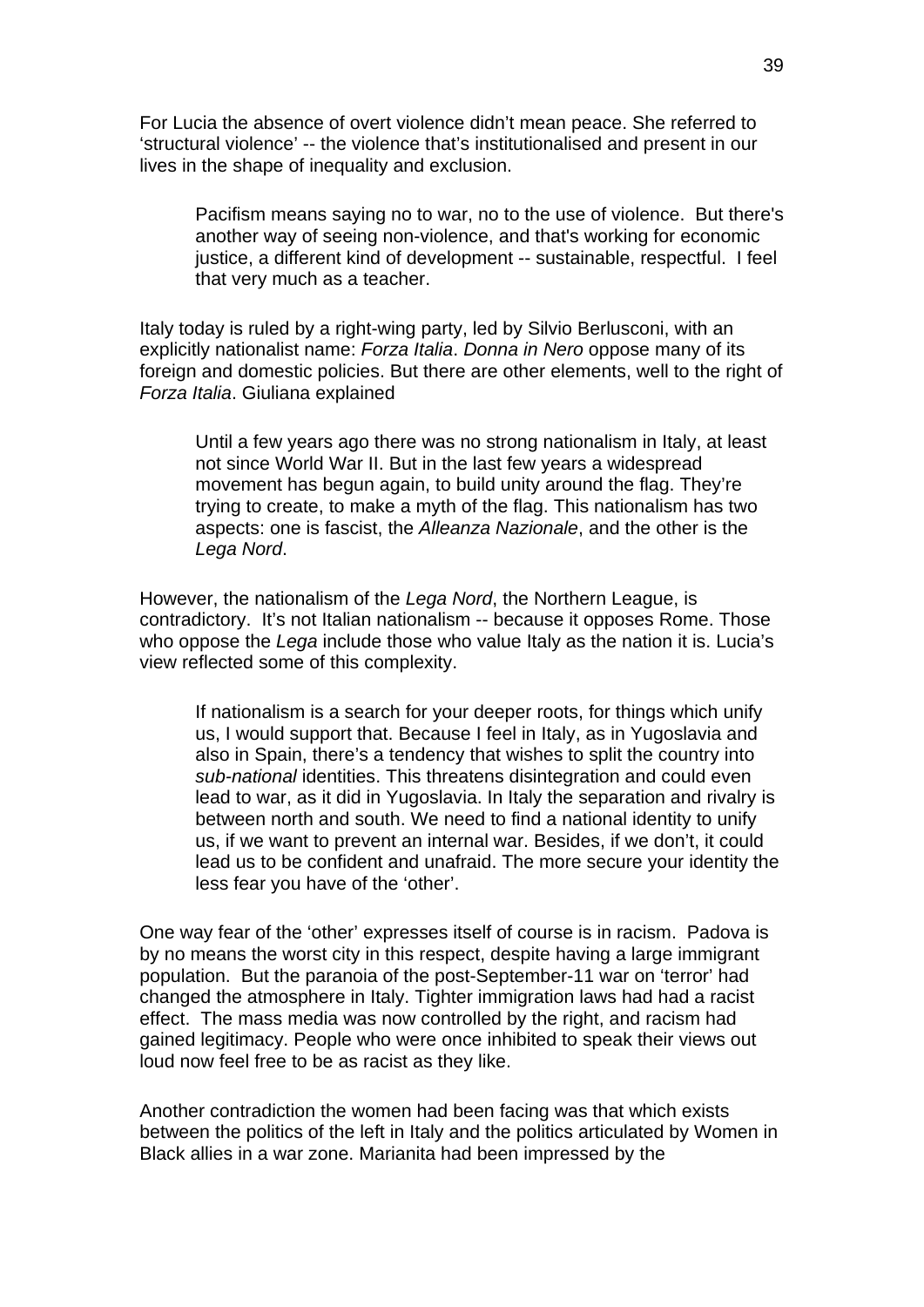'antipatriotism' of the Serbian women, during the war in Kosovo. It had made her regret her own lack of reflection.

In Italy, even in Women in Black, there was not always much comprehension about the position the women in Belgrade were taking. Because we simply saw NATO as the enemy, bombing Belgrade and Kosovo, we supposed that was the way they saw it too.

Some *DiN* had not at first been alert to the Serbian group's simultaneous opposition to Milosevic - which of course they had been sustaining since the very start of the wars in Yugoslavia eight years before. Giuliana said there had therefore been conflict in Italy at that time, with the left, including some women, limiting their opposition to NATO alone while *Donne in Nero*, as they attuned themselves to what the Belgrade women were saying, stepped out of line to condemn Milosevic's nationalist aggression against the Albanians and other ethnic groups in the former Yugoslavia. While some groups of the left readily accepted the presence of Serb *cetniks* on their demonstrations, *DiN* challenged these nationalists and said 'Put those flags away – they're not a sign of peace!'

This reminded me very much of the discomfort London Women in Black experienced at this time, and which we wrote about in the article 'For a politics of neither/nor'.<sup>[8](#page-39-0)</sup> It seems to be a perennial divergence between a left opposition to war and a feminist / pacifist opposition to war. The former says 'my enemy's enemy must be my friend' while the latter says 'not necessarily so'.

# **Acknowledgments and contacts:**

I'd like to thank very warmly the women of *Donne in Nero* in Padova for welcoming me to their city and their group, and for giving up their time to tell me their story and share their ideas. The following are those I had a chance to interview, either collectively or individually: Charlotte H.Browne, Gabriella Rossi, Giuliana Ortolan, Lucia Tomasoni, Manuela Carlon, Marianita De Ambrogio, Mariella Genovese, Mariuccia Giuliani and Maya Giugni. I appreciated each one of them so much -- and especially the hospitality of Charlotte, who had me to stay in her apartment and also did a lot of language interpretation for me.

I sent this profile in draft to all those I interviewed in Padova for comment and correction. Once we had arrived at a version of the paper with which they felt comfortable, they agreed that it should be put on my website for women in other countries to enjoy and discuss.

The contact address for *Donne in Nero* of Padova is:

[nada.tita@libero.it](mailto:nada.tita@libero.it) 

<span id="page-39-0"></span> 8 Accessible on www.cynthiacockburn.org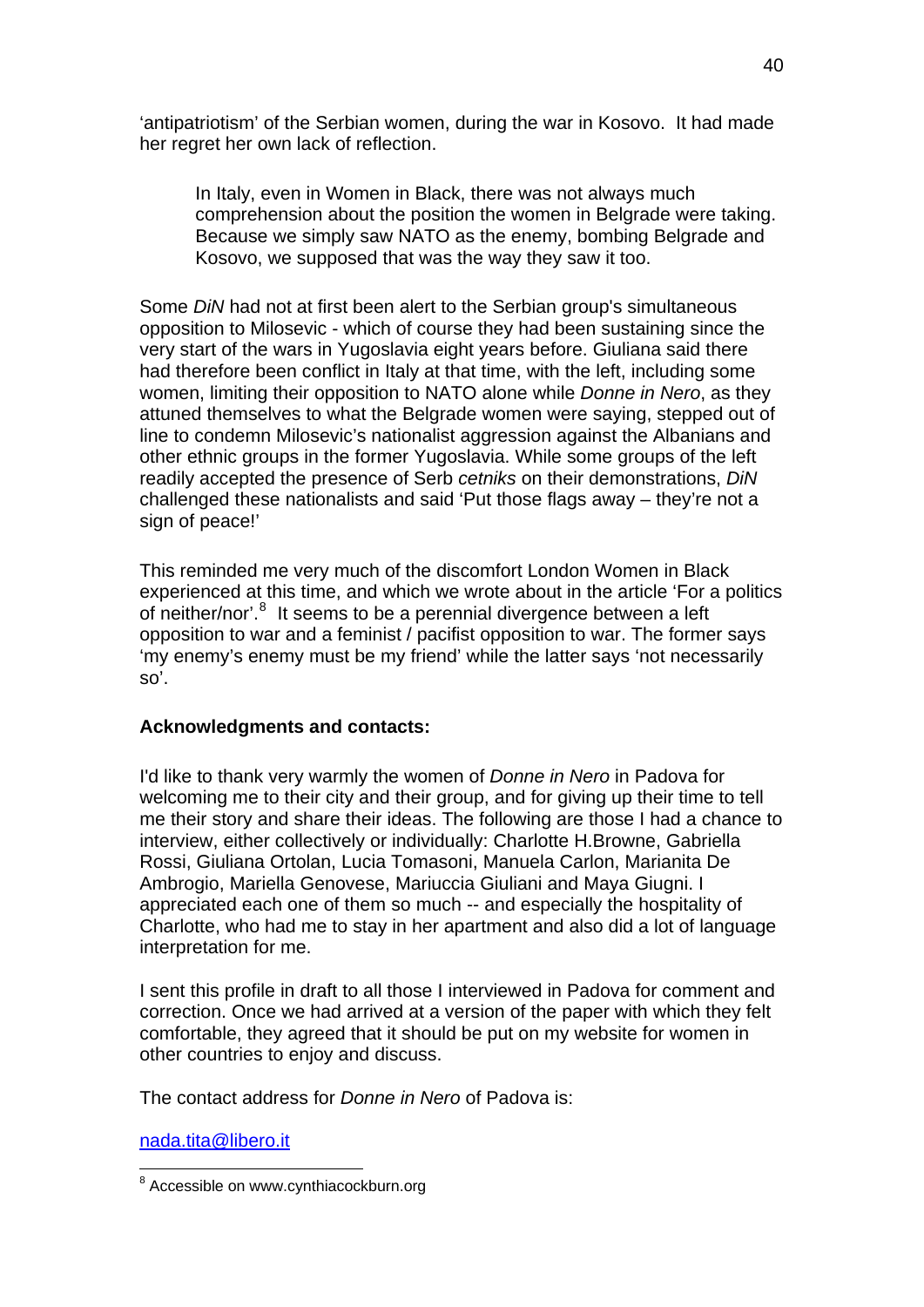This document is one of a series of local and regional profiles that will appear on this website in coming months. They are interim products a two-year research project *Women Opposing War: Organization and Strategy in the International Movement of Women against Violence and Militarism*, being carried out by the author from her base in the Department of Sociology, City University, London, during 2004/5, with the support of several charitable trusts. The profile is not intended for publication in its present form. I would be grateful if you would not quote it in published work without first seeking my agreement.

Cynthia Cockburn [c.cockburn@ktown.demon.co.uk](mailto:c.cockburn@ktown.demon.co.uk) 6 September 2005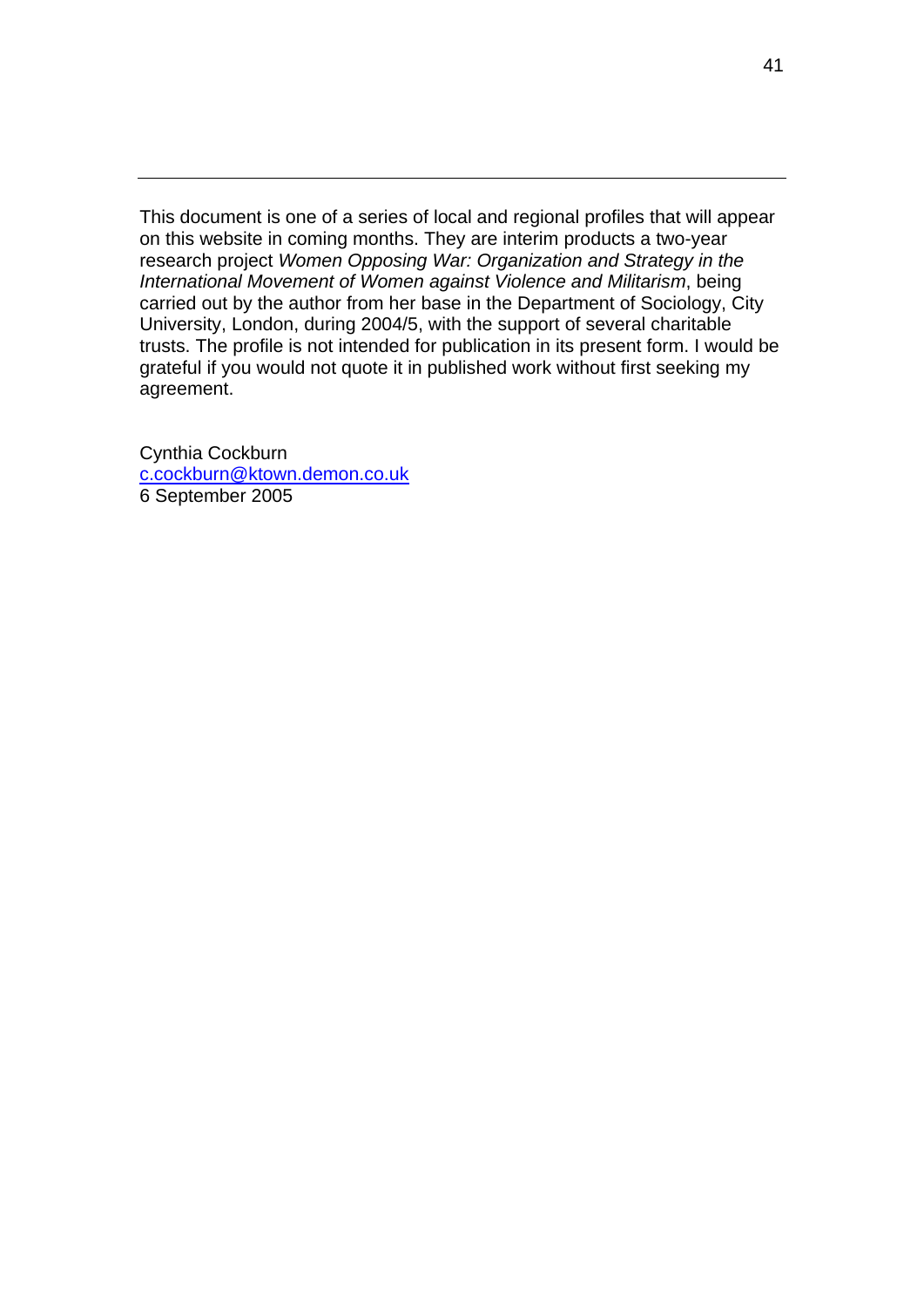# **Women in Black in Bologna**

#### *Donne in Nero*

In silenzio ed in nero nelle piazze del mondo per dire No alla guerra donne in silenzio ed in lutto come si usa in questa terra attorno al Mare Nostrum

fuori l'assenza di colore Dentro l'assunzione totale del dolore perché le donne lo sanno bene che le ferite straziano la carne anche nel campo avverso e il sangue del nemico ha lo stesso colore

questo hanno detto nella piazza centrale le donne di Israele

in silenzio ed in lutto hanno teso la mano alle sorelle - quelle del campo avverso – insieme per dire NO alla guerra

*Anna Zoli, Bologna* 

My travels among *Donne in Nero* groups in northern Italy ended with two days in Bologna where, first, I had a long afternoon's conversation with Anna Zoli, Lorenzina Pagella and Piera Stefanini, in the huge echoing hall of the *Centro di Documentazione delle Donne* (Women's Documentation Centre), it's windows overlooking the Piazza Maggiore. Later I was able to interview individually Chiara Gattullo, Gabriella Cappelletti and Patricia Tough.

# **The group and its organization**

This group hold vigils about twice a month on a Wednesday between 6 and 7 p.m. They stand in the Piazza Maggiore, a stone's throw from their meeting place in the Documentation Centre. Typically there are between eight and ten women present, but there may be as many as twenty when there is something urgent in the news. It's a busy corner where they are seen by a lot of local pedestrians, and tourists too. They wear black and aspire to silence - although they don't achieve this as well as they'd like. The main and the oldest message of the vigil is on a banner which reads *Bandiamo il Militarismo*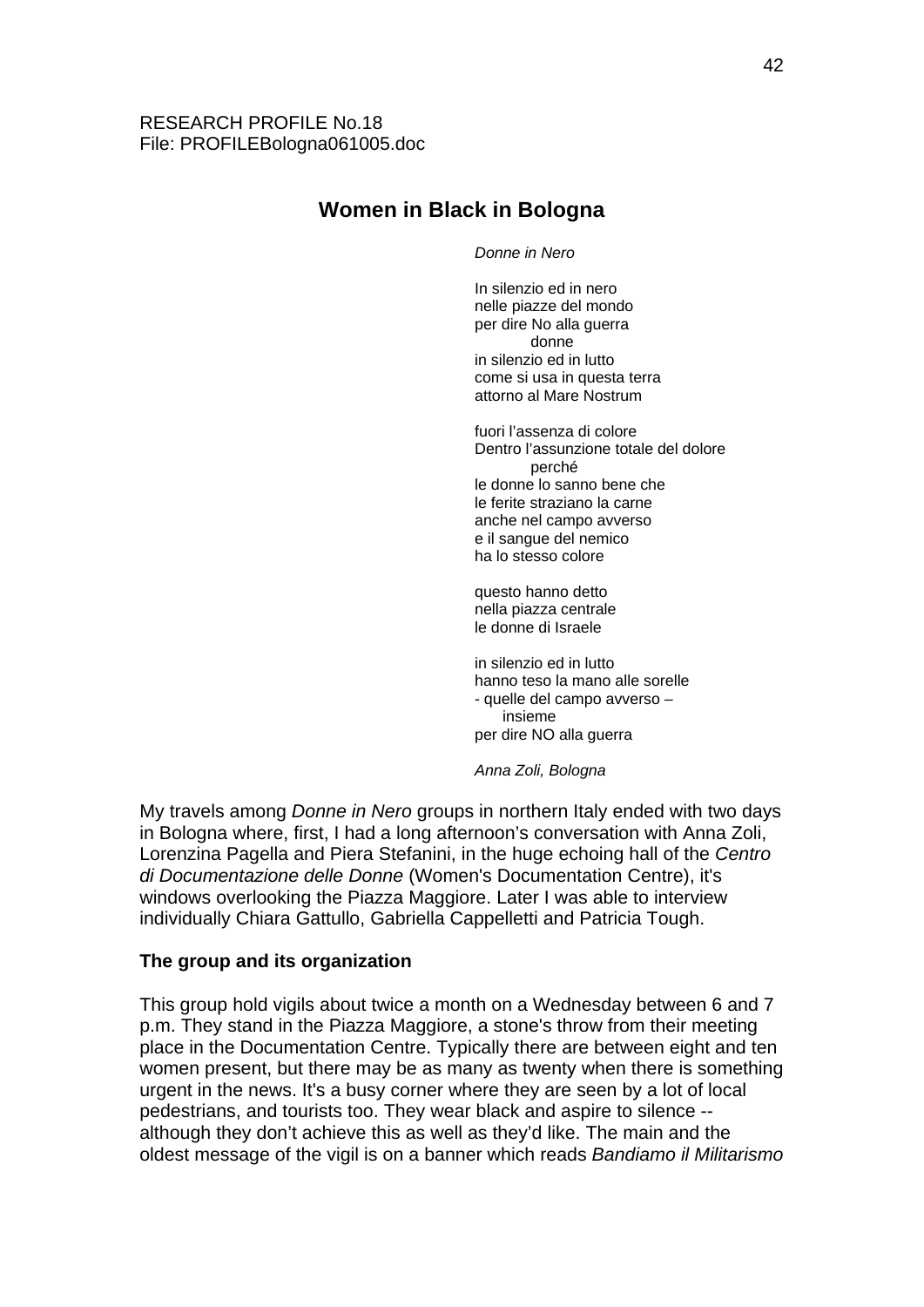dalle Nostre Vite ('Let ban militarism from our lives'). On some of their badges and placards they say *Fuori la Guerra dalla Storia* ('get war out of history').

They spread placards on the pavement at their feet, and actively leaflet the passers-by. The leaflet is frequently updated to reflect changes in political circumstances. In whatever war or threat of war they are addressing, they emphasize the experience of women and express women's usually marginalized point of view. Lorenzina said, 'For us it's very very important to write and rewrite the leaflet, based on discussions between us. We give a lot of importance to reflecting on events.' For example they took up the issue of the exposure of torture at Abu Ghraib prison in Iraq. The leaflet for this was produced in a three-hour discussion in which they tried to understand the implication of the women soldiers photographed among the men abusing their prisoners. So renewing the leaflet is one reason for the group to be sure they get together at least a couple of times a month, and have longer meetings about every three months.

I asked Chiara what effect she thought they had through the vigil. She said

What we achieve through vigilling probably depends on the external situation and what we're saying about it. I don't think the vigil is about changing government policies, really. We can put pressure on the government more effectively by working with other women's and mixed groups in the peace movement generally. I think the people who come to us mostly agree with us and if they don't, we probably don't change their minds. But it's a good chance for me to meet people who don't agree with me. I don't try to convince anyone, but I hope they will stop and think for themselves: 'there's a war!' I explain what we're doing and what we think. Sometimes we may ask them to sign a petition.

But for Chiara political practice isn't, in any case, limited to the vigil. For a while, just after the war, she was manager of a project for inclusive education in Kosovo. Back here in Bologna now she works among blind and partiallysighted students at the University, to help them in their activities throught new technology. And she says 'I don't abandon *DiN* when I go to work. I talk about it. I live it. In my life as a whole I am *DiN*, discussing the issues with people is part of the work'. (In this way, Chiara made me think, perhaps we can see the vigil process as partly for ourselves, helping us to pay attention, renewing a personal commitment that we act on elsewhere.)

As to the composition of the group, it's women only - not just the organization but as a vigil too. Men don't stand with them, as happens in some vigils - but husbands and partners are supportive. The majority of the group are heterosexual, with a lesbian minority -- but the politics of sexuality is 'not particularly visible' among the themes of their collective activism. As to occupation, several are teachers, some work in the public service. One is a railway train driver. There's a student, a psychotherapist, a tax accountant and several retired women. A recent welcome addition has been a graphic designer who has developed the group's image, with stickers, and bags for sale.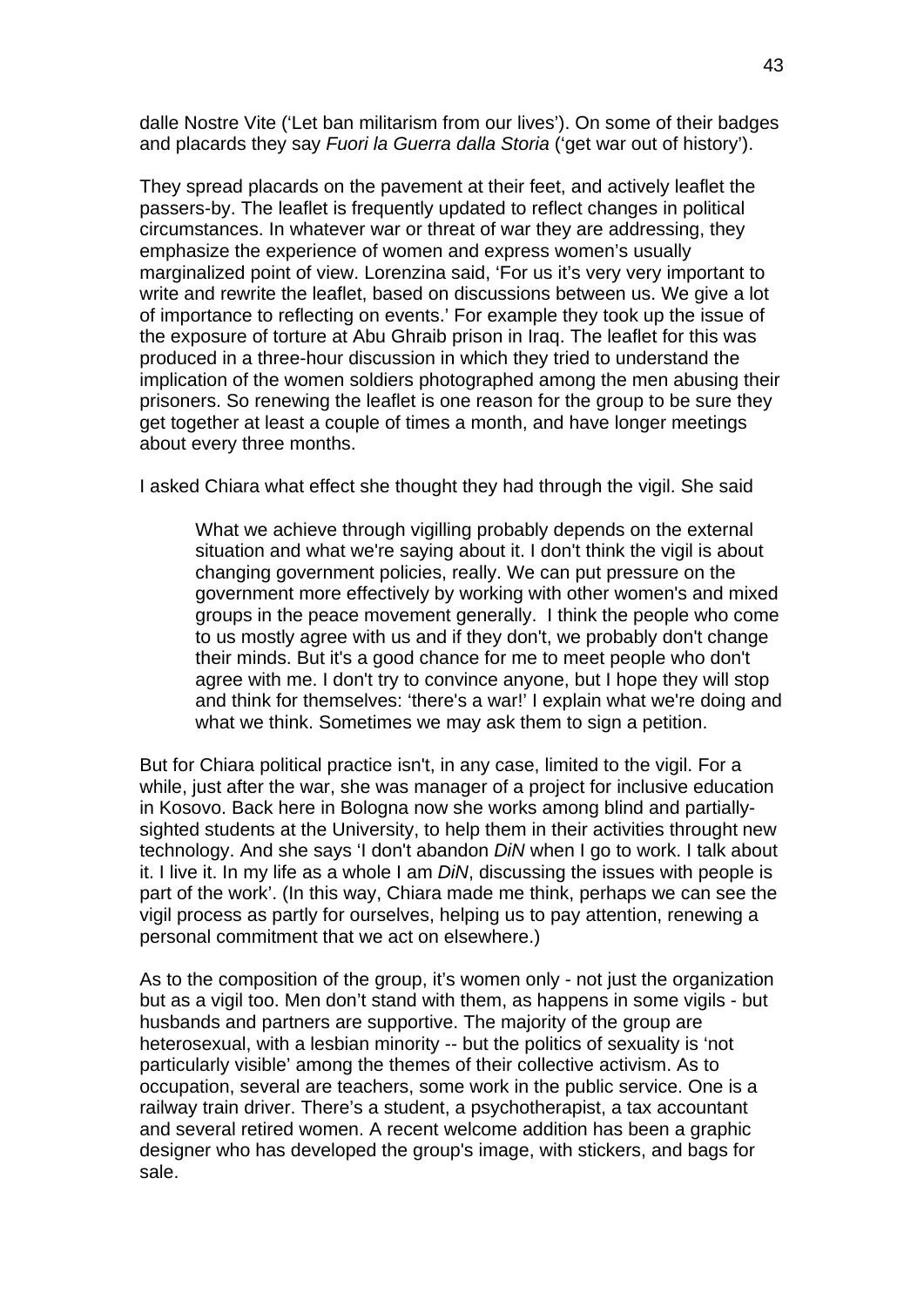In terms of age, two-thirds of the core group are between 50 and 70 - with a few younger women. *DiN* in Bologna put quite a lot of thought into how to attract and hold the new generation, those in their 20s. Lorenzina mentioned two young women of nomadic disposition who had dropped in on the vigil for a while and asked interested questions about feminism, especially in relation to Israel and Palestine. They felt such a group as *Donne in Nero* must surely be feminist, and they expressed uneasiness about this -- they felt that friends of their age would be afraid of feminism 'as if it's the devil'. Piera said, 'We try to attract younger women by organizing special meetings. But our methodology perhaps doesn't suit them. We don't, or can't, make space for their subjectivity.'

*DiN* Bologna has no secure funding. They contribute individually. They sell those bags and other products for a small revenue. And they have received support from the regional council for specific projects – for instance air fares for women to and from conflict zones. Coordination is a recognised role in this group -- and Patricia is currently the acknowledged coordinator, maintaining an e-mail list of around 20 women. She also ensures that the vigil takes place, calls meetings, distributes jobs and chases up on commitments. She and Anna Draghetti, whom I did not meet, are the Bologna contact persons in relation to the Women In Black Italian national network.

# **Activities**

#### *At the start*

The women now involved in *DiN* Bologna came to it from different directions. Gabriella had already been involved with Raffaella Lamberti, Elisabetta Donini, Alessandra Mecozzi, Chiara Ingrao and other women in *Visitare Luoghi Difficili* (see my Profile of Torino). It was the *'Non Ci Basta Dire Basta'*  moment. She had been touched by Elisabetta's letter to *Il Manifesto*, in which she had written, 'We want to say we are not complicit. We speak from feelings, we don't want just to do solidarity. We have understood that we share the same destiny as other women.' Gabriella was terribly moved by the attack on the Palestinian refugee camps in Lebanon. She says now

I wasn't really involved in war and peace politics before Sabra and Shatila. Probably my earliest thoughts on those things would have been as a little girl, seeing an exhibition of photographs of concentration camps. They changed my life. I'd never met Jews, but just seeing those photographs, I got such a deep sense of the injustice of the Shoa. So now, almost 30 years later, I couldn't believe what Israel was doing to the Palestinians.

Gabriella was one of the authors of the book, *Donne a Gerusalemme*, that resulted from their first visit to Palestine and Israel in 1988, soon after the start of Women in Black in Jerusalem. A phrase from that book expresses very clearly the *politica trasversale* (see Torino profile) they were trying to bring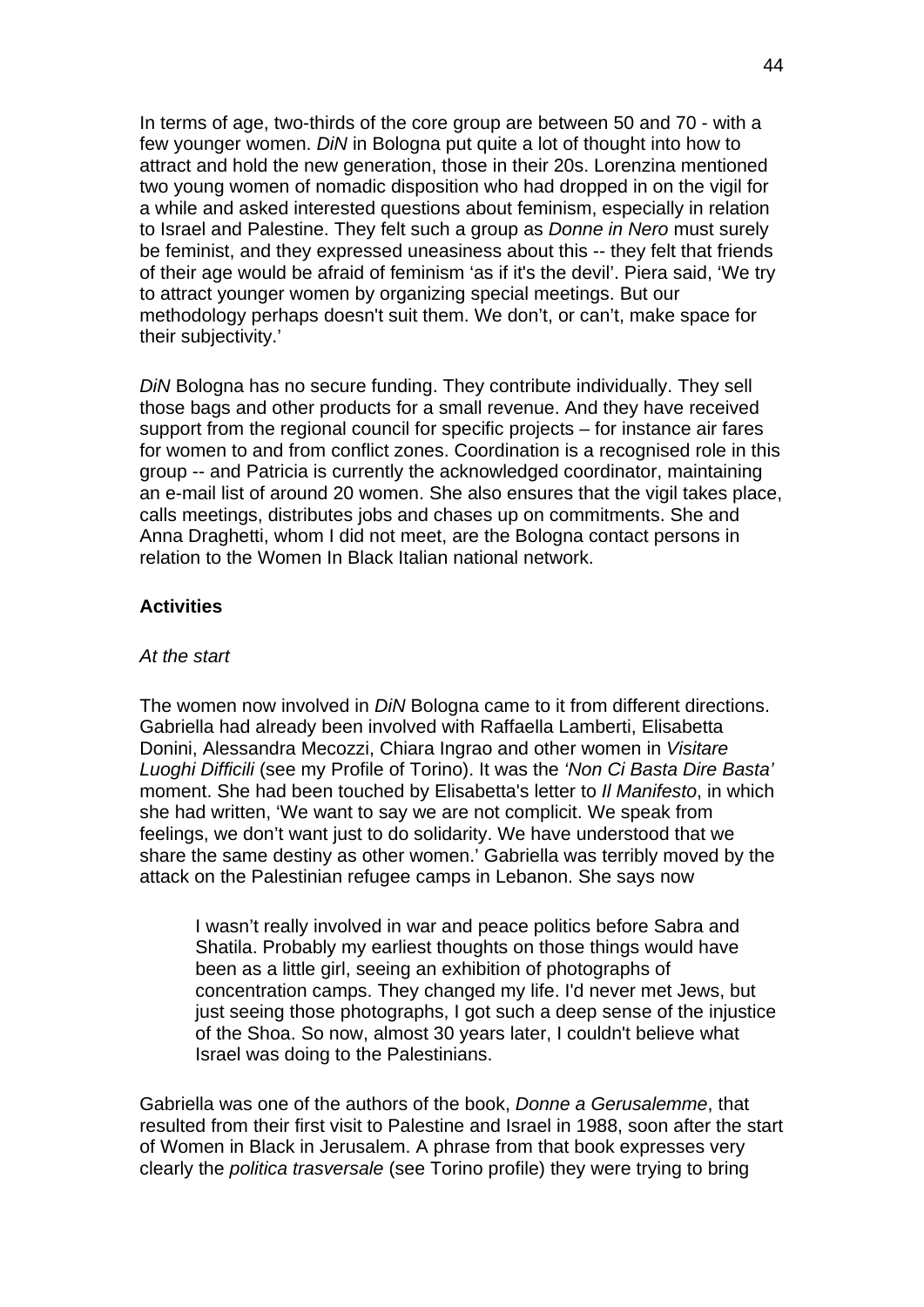into being. 'We cannot consider… conflicts to be solved when one side imposes itself by force on the other, only when the diversity of histories, cultures, experience, of projects are reciprocally recognised and coexist.' On return from Jerusalem, Gabriella says, 'We made ourselves a promise that we would set up Women in Black groups all over Italy, with that same problematic. We would go to different cities and speak'.

Others of the contemporary *DiN* group had met each other in 1991, at the time of the Gulf War. They were in a mixed group that included women of the *Movimento di Cooperazione Educativa* (Cooperative Education Movement), with which Piera Stefanini was involved. Some of these women who were old enough to have lived during World War II had been writing about their experiences. (They called their text 'Not one minute of life for war'). Now at the onset of the Gulf War, they were active in *Renitenza alla Leva* (the conscientious objection movement) and printed cards for distribution to mothers to persuade them to hold back their sons from military recruitment. In some cases such a refusal could lead to a term of imprisonment. At this time, a writing group put on a drama about the horrors of World War II.

#### *Activity in the former Yugoslavia…*

1991 was also the year that Yugoslavia began to disintegrate. Piera, a psychotherapist, thinks of herself as a 'border' woman. She was born and lived until the age of eighteen in Gorizia, a region 300 miles to the west of Bologna, divided by the Italian/Slovenian border. Like Anna she had been actively involved in the women's movement of the 1970s and, she says, 'we are still feminist'. Now, in 1991, she joined some of the *Visitare* group at an event in Trieste to which they had invited women of Slovenia, Croatia and Serbia, Kosovo. 'It was very emotional,' said Piera. 'The Balkan women just could not believe that this moment of secession could really turn to war.' But war it soon became.

In 1992 the ethnic aggression spread to Bosnia. By now the women in Belgrade had taken the name Women in Black (*Zene u crnom*), learned from the Italian women, who had themselves adopted it from the Israeli women. Around this time, Piera, with Luisa Morgantini, Imma Barbarossa and other Italian women, joined Spanish women on a *Carovana della Pace* to the cities of Yugoslavia. They aimed to break the blockade by taking sanitary supplies and condoms. Piera remembers, 'We were afraid of being embargoed ourselves. Just getting across the border between Hungary and Yugoslavia took eight hours. It was depressing, endless queues of women carrying bags of goods to sell in Yugoslavia, in Vojvodina'.

From now on, *Donne in Nero* in Bologna would be active on two fronts, like many other Women in Black groups: on the one hand, travelling to conflict zones and supporting women surviving war and building bridges between women on opposing sides; and on the other challenging the policies of their own country. The two war zones with which they would be most in touch with those where the group had begun: ex-Yugoslavia and Israel/Palestine.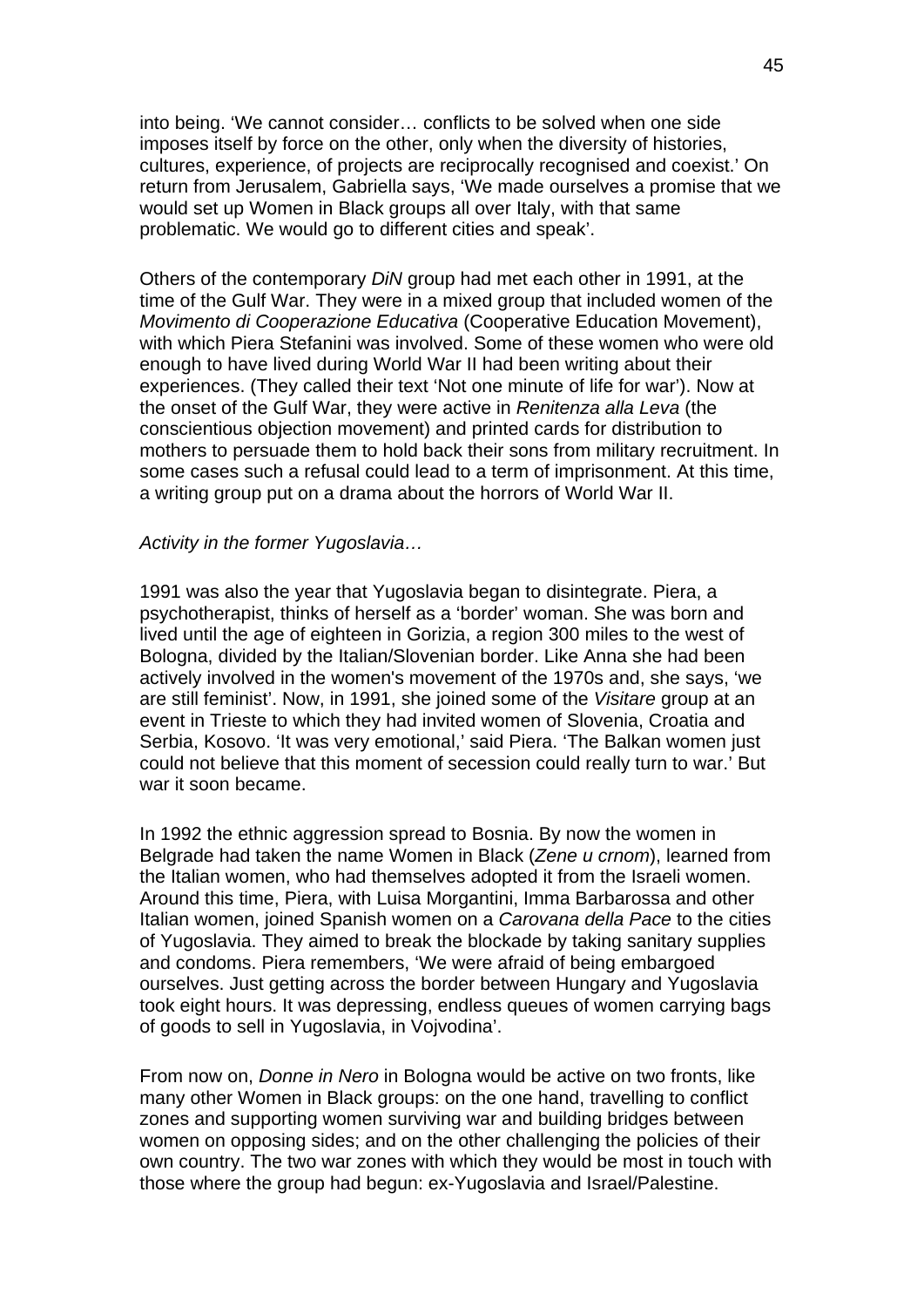In 1994 in Bologna they joined other women, some in political parties, in a project, effectively a 'bridge of women', called *Spazio Pubblico di Donne*. It took place in Tuzla (Bosnia), Pancevo (Serbia) and Pristina (Kosovo). Piera said. 'There was a general refusal here, as elsewhere, to acknowledge the ethnic rapes.' When the war spread to Kosovo in 1998/9, D'Alema's *Sinistra Democratica* (DS) government would join the NATO bombing. Some Italian women, particularly those associated with *DS*, did not wish to oppose this policy. *DiN* took a contrary position.

This was the moment Lorenzina had joined *DiN* Bologna. She remembered how the moment had divided women - there were those who supported the NATO bombing; those who opposed the bombing; and those who like Women in Black Belgrade and Italy, said 'neither one nor the other', condemning both 'NATO in the sky, Milosevic on the ground'.

# *… and in Israel and Palestine*

Meanwhile, several of the women continued visiting Israel and Palestine during the 1990s. Gabriella went to the region in 1992 and 1994, and in the year 2000, just after the beginning of the Al-Aqsa intifada, she went with Luisa Morgantini to start new projects responding to Palestinian women's needs. The Bologna group participated in the rotation of week-long visits organized by Italian *DiN* groups. 'We would stay in a cheap Palestinian hotel in East Jerusalem and travel into the West Bank and Gaza on a daily basis. We had a close relationship with Women in Black and Bat Shalom – especially at first Yvonne Deutsch and Hagar Rublev'.

Until 2004 the women supported the slogan 'Two States for Two People'. Then like many others they began to despair of the viability of a Palestinian state and to favour the idea of a single state solution. But then again, Lorenzina reflected

a one state solution for Palestinians and Israelis would require such maturity! We had a lot of doubts. It's utopian and would benefit Israelis more than Palestinians. And in any case it does not reflect the wishes of women in the region, who we were supporting.

The group were then forced, by the overwhelming developments after 11 September 2001, including the bombardment of Afghanistan and invasion of Iraq, to turn their attention away from the Israel / Palestine issue.

#### *Working at local level in Bologna…*

To address these acts of war meant focusing on Italy, with local and national levels of action. Who were their local allies, I asked? Elements of the left and peace movement came together in Bologna, as elsewhere, to oppose the war on 'terror'. The *Associazione per la Pace* do not have a big presence here. But there was *Lilliput*, a mixed group with Christian inspiration, the Bologna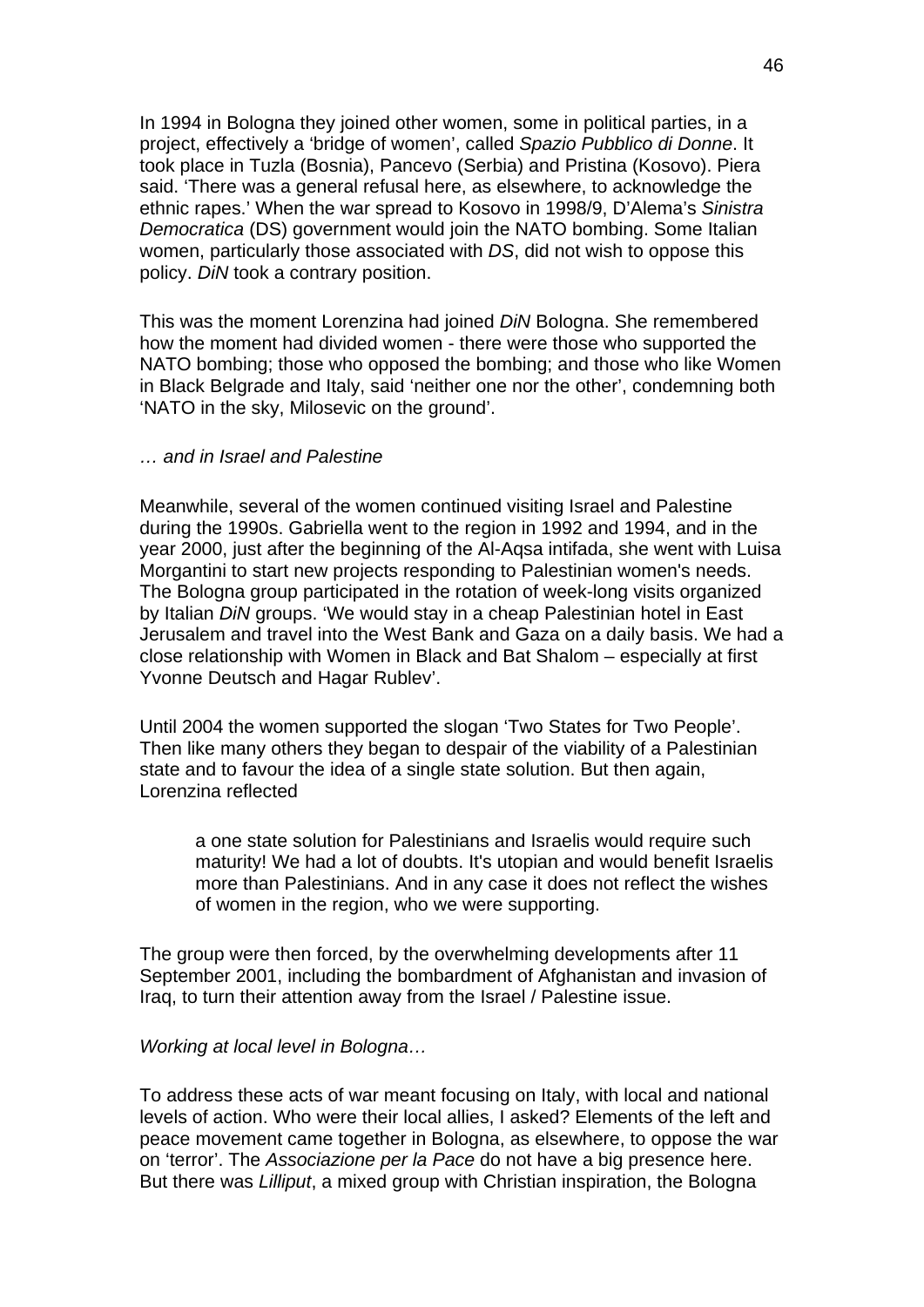Social Forum, and women and men in various political parties and trade unions. There are however tensions in the movement, as we saw above in the case of the NATO bombing. For example *Rifondazione Comunista*, one of the parties that emerged from the demise of the Italian Communist Party (PCI), opposes the trial at The Hague tribunal of former Communist leaders of Yugoslavia.

But, Gabriella said, in any case, 'we want to stay a movement, ourselves as women, even if we are sometimes also present in the mixed movement'. At a certain moment, *DiN* groups in Italy were calling themselves *Donne in Nero e Non Solo* (Women in Black and Not Only) and there was a coordination of pacifist women's groups in Bologna, called *Infinite Donne Contro la Guerra*.

Among feminist allies in the city is the important *Associazione Orlando,* with which Raffaella Lamberti has been particularly associated. This is a cultural association of some substance, started by feminists, working for and with women in other countries, with a focus on development. *DiN* often co-operate with *Orlando* in specific projects - for example together they brought women speakers to the city from Israel and Palestine. Also in Bologna there is a *Carovana Civica,* in which women move from place to place, publicising global problems and social change. There is a lesbian group, *Arcilesbica*. And of course there is the women's house of Bologna, the full title of which is *Casa delle donne per non subire violenza.* Its main focus, as this suggests, is violence against women and it runs a refuge. *DiN* sometimes join them on issues that connect violence in peace and in war, such as migration, sex work and trafficking.

Organisations of migrant women with whom *DiN* could eventually ally are lacking in Bologna. There are no organized groups, for example, of Palestinian women or Iraqi women. In fact the presence of migrant groups in Bologna can't be compared, for instance, with London. But *DiN* have been very conscious of the damaging effect of post-9/11 legislation on migrants and, for instance, were active against internment of undocumented asylum seekers in special centres.

In the past *DiN* of Bologna had relations with Albanian women in a refugee camp near Bologna organising cultural events with them.

It's taken for granted in the group that racism and war go hand in hand. There are no women's groups specifically addressing racism, so their actions on this front are always mixed. Gabriella says

At the 'Time for Peace' event in Jerusalem, I remember Hagar urging us to work on our own Italian racism. And, yes, first and foremost we should analyse ourselves, start by looking at our own racism. There are subtle forms of it in each one of us that we need to perceive and understand. There is terrible racism in Italy, for example as expressed by the *Lega Nord*, and it's dangerous to ignore it.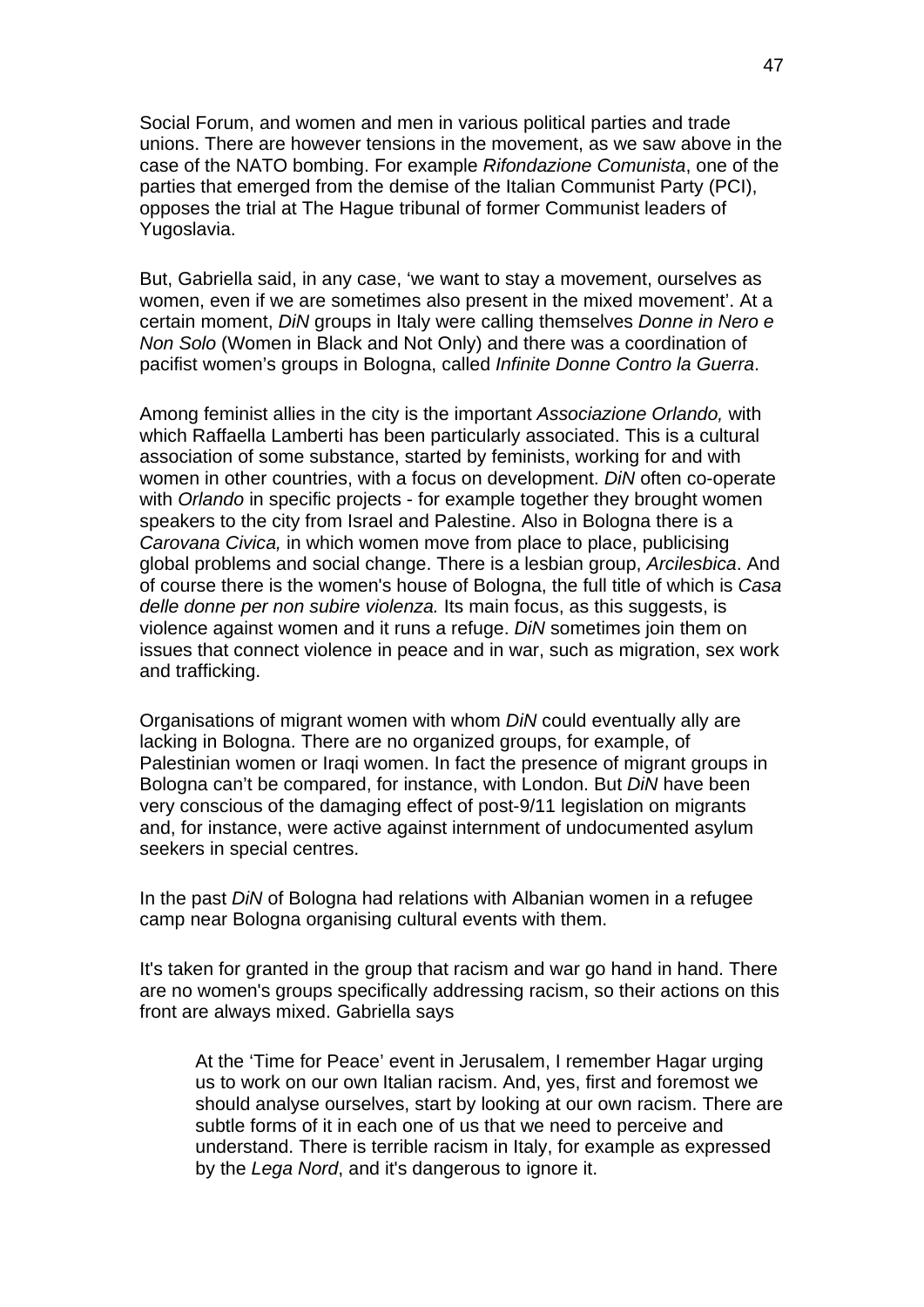At the same time Gabriella suspects the way the left here fetishize antiracism, campaigning against immigration controls without having a practical strategy for immigration.

But they can't - and we've no reply to that. At root we need to address the problem at source, with equitable development. We need a cancelling of debt. That sort of politics at the macro-level, and microcredit schemes etc. for women at the grass roots level.

Piera had mentioned to me a current 'project of law' that would put information security under military control. *DiN* were supporting leftwing women parliamentarians in resisting it. Patricia told me that there was a feeling now in the group that they must focus more on these kinds of issues, the policies of the Italian state in relation to justice, human rights and war.

#### *…and working as a national Donne in Nero network*

In fact, this would be the topic of national *DiN* meeting they were anticipating, to be in Bologna a couple of weeks after my visit. Patricia said

We want to analyse how war is affecting our own lives, especially women's lives. We think that we can't go on only supporting women in other countries, when we're living in one that's actively making war. We'd like to share this analysis and the consciousness that it is shared. We should be coordinating our campaigns nationally.

A decision had been taken not to have a national DiN coordinator. Many of the women in the 46 local groups dislike the idea of the bureaucracy and hierarchy this might entail. They don't want to be involved in campaigns in which they don't have full autonomy and control. Rome has a big and active group, and inevitably the capital city is the place that receives most visits from women travelling from abroad. So it's difficult sometimes to avoid a sense of Rome's 'leadership' in the national network.

The same applies at an individual level. Luisa Morgantini, as a member of the European Parliament and former spokesperson for the *Associazione per la Pace* as well as, informally, for Italian Women In Black, has a high profile and in many ways this has been a valued asset to the movement. At first it was Luisa, Elisabetta and other women's groups who were the 'pioneers' in peace work, doing most of the travelling and making most of the contacts with women in conflict zones. Eventually, other women in local groups wanted to establish their own relationships with women in other countries and to be consulted about campaigns. Gradually the connections grew more diverse and more complex. Certain 'specialisms' developed - for instance Nadia Cervoni in Rome had good connections with Kurdish women and circulated their material to the network, while Patricia visited Colombia, got to know the women's groups there, and fed back their needs into the networw.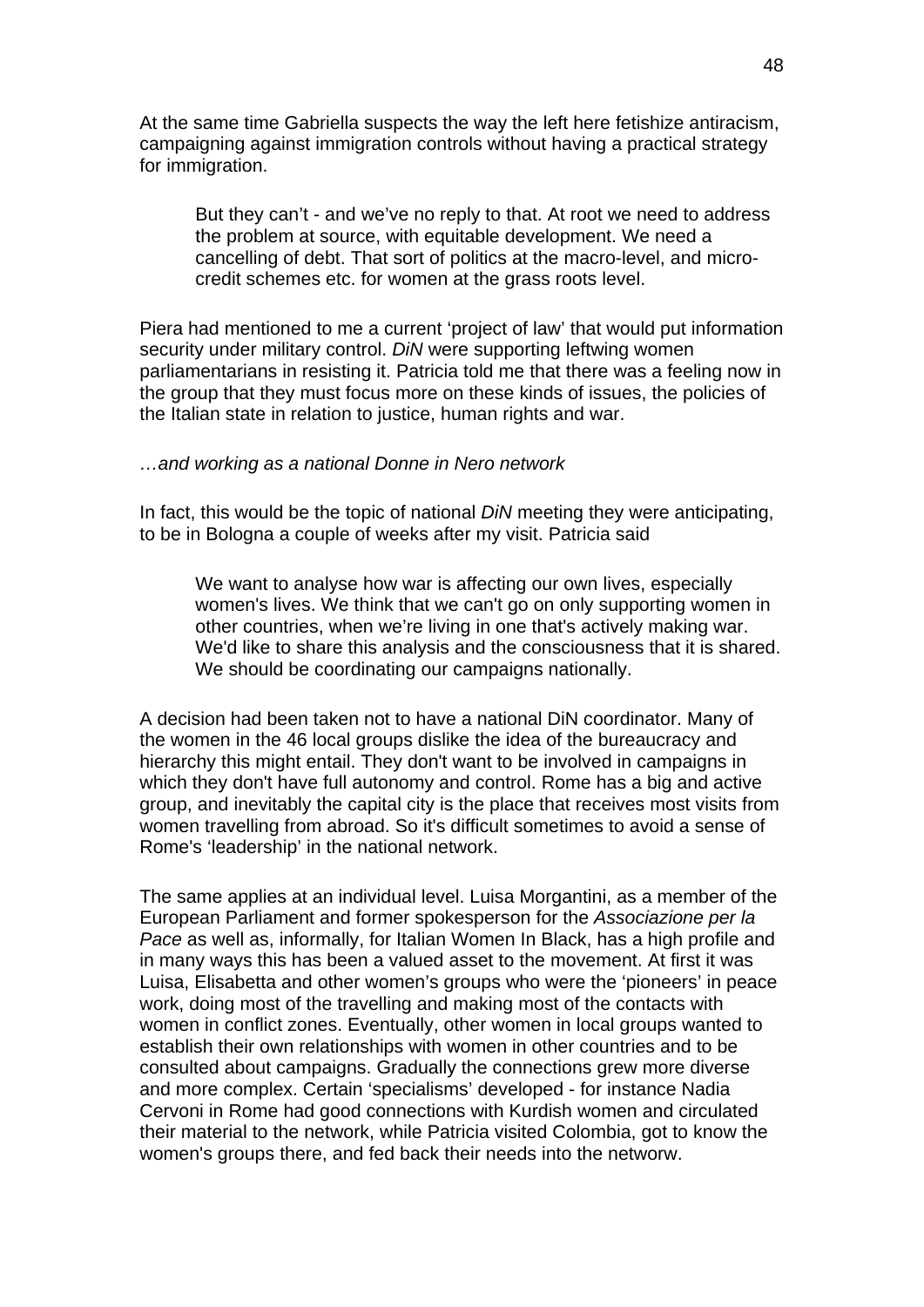Although they try to organized national meetings once or twice a year, there's little sense of *Donne in Nero* being a coherent movement, nationwide. Piera said 'Women in Black Italy isn't very unified. The most we can say of it is that it's a network'. This reflects a certain tension between the wish for local autonomy and a sense that the movement could have more impact if it were more coordinated. Patricia said

It's very difficult. But Women In Black should have better consciousness of the role we're playing in this country. People who know us, who know we exist, expect more from us. We should live up to those expectations. I'm sure this consciousness is what we have to work on. I am sure we can play a better role in Italy. But we can only do this if we develop and deepen our analysis.

It's not just analysis though, it's a question of communications. Every time they meet nationally they talk about whether to have a group e-address, use a listserv, to ease their e-mail communication. They've recently appointed a young woman to develop and manage the Italian *DiN* website. Patricia is less nervous than some *DiN* activists of 'organization'. She says

As a feminist, I don't want hierarchy. But a little bit of organization - that we can't do without. Maybe it will take time, but we will get accustomed to taking, for example, e-mail connections, more seriously. We'll learn to open our computers every two days, not every two weeks.

Of course this raised questions too about the adequacy of our organization as an *international* network. Patricia believes that we should consider having a system of country contacts and perhaps a rotating spokesperson. 'After all we have unappointed delegates right now.' She believes 'it can give us more strength locally to be strong internationally, so they can't ignore us'.

In Bologna I heard two carefully expressed opinions about diversity and coherence. On the one hand Chiara said

I'd like us to be a global movement, but we need to know whether we have the same ideas, how much we have in common. You could see at the international meeting at Marina di Massa in 2003, that some of us have a feminist analysis, others don't. You can identify a religious element for instance. Some are politically analytical, others are doing the vigil as a kind of spiritual statement. Some groups advertise their vigil, just 'come along to a given place at a given time', without clarifying a particular belief. There are differences in Women in Black within Italy too – not only internationally.

To be a global movement we have to be conscious of our differences. After all we're a *movement*. We have no rules, and that's good. We don't need a line, or to exclude people. Nonetheless we do need to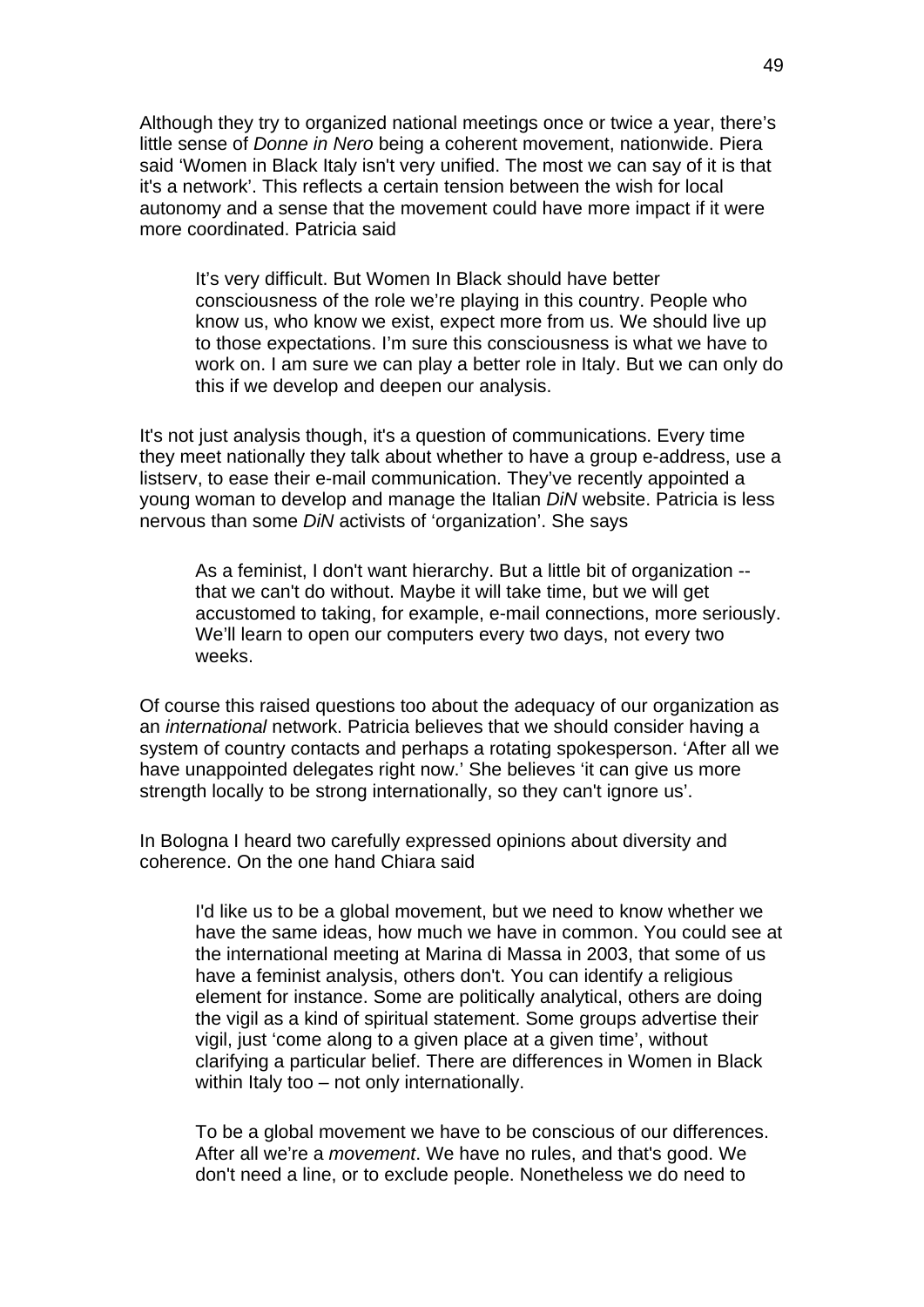make clear what each of us thinks. To do that we need to discuss more.

On the other hand, Gabriella feels differences of analysis and practice between *Donne in Nero* groups within and beyond the country is not all that important.

The power of Women In Black lies in its international character. We are few here in Bologna, and through this internationalism we can be more visible and effective. We are a global movement, that's our real strength. To absolutely 'align' or to be in total agreement isn't possible and probably to try to achieve it would be the end of the movement.

Each group works in its own reality. Each works with other groups positioned in *their* own reality. We don't need to agree on everything. I can work with women who have differences from me. We can work against war in different modalities. To be all against war is the main thing.

## **Thinking through concepts: feminism and patriarchy, nationalism and pacifism**

I asked the women in Bologna why they chose to organize *as women,* how they conceptualise the relation between gender and war, and how they express this connection on the street. Here are some of the answers…

Anna Zoli used to be a teacher -- now she's retired. Essentially, though, she's a writer, a poet, with a lot of creative energy. She trained in Psychosynthesis for five years. In answer to the question of 'why women?' she says

It's something I feel I need, to be with other women to help women change the historical situation of oppression – I am always trying to do that. I work with women in poetry, writing, doing readings together around our values. I want I put my life experience into it.

She feels she has to be nomadic among feminist groups and projects. Last year she organizedd a seminar on feminist history titled `Feminists Meet and Talk Together'.

Lorenzina has worked a lot on conflict resolution among schoolchildren. She said she's in *Donne in Nero* above all for the relations. Her worklife was rather isolated, she says, and what impressed her was the relationship she saw existed among women in this group. Politically, it was the war in Kosovo in 1998/9 that shocked her into activism. Being involved in *DiN* responded to the anxiety and stress she felt around her. But sometimes she's disappointed. 'Events come so fast, we don't have time to cultivate our relations in *Donne in*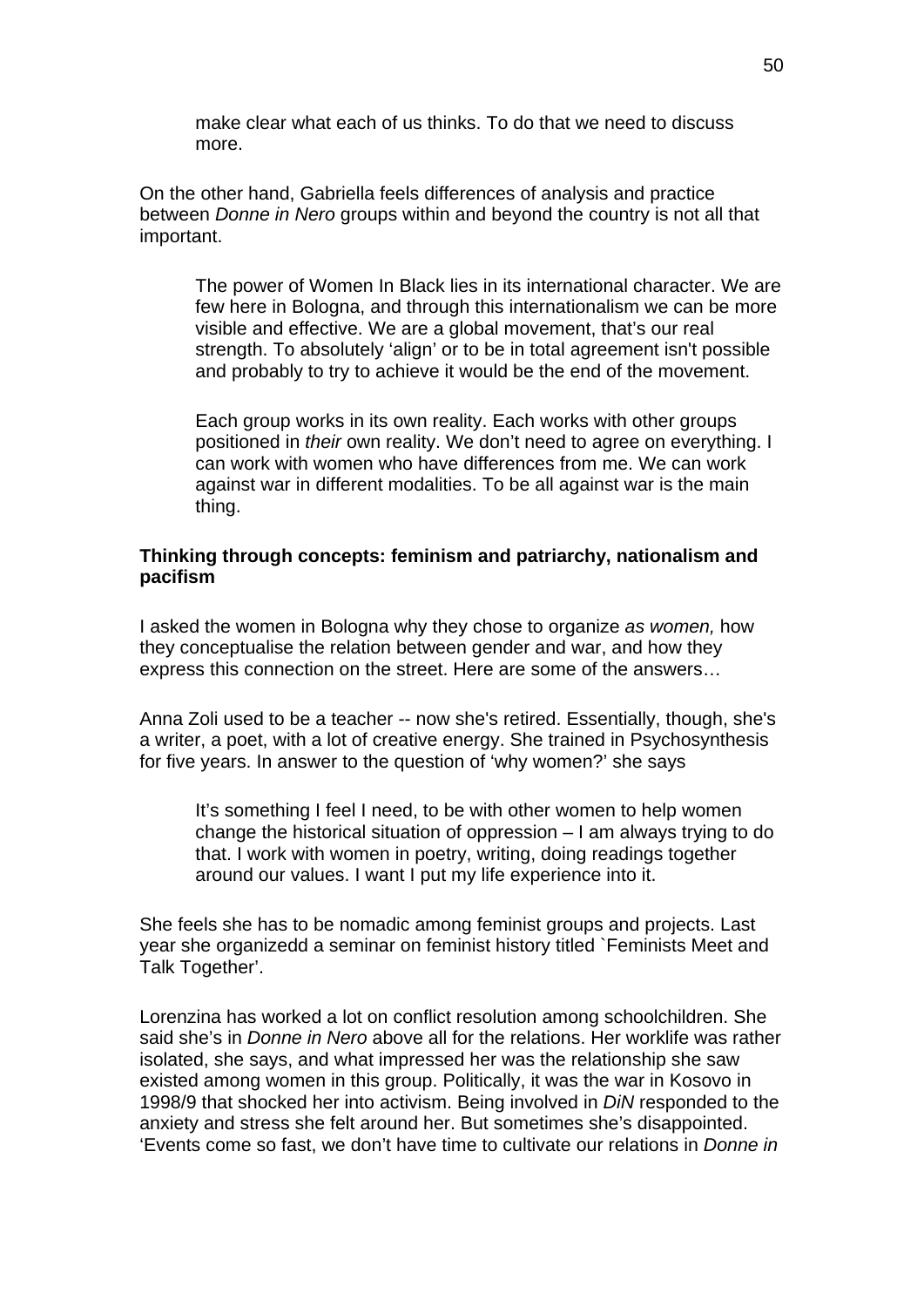*Nero*. And for me that's sad. I'd like to work more on our conflicts within the group.'

Chiara's, age 36, is younger than most of the group. In fact, her mother was in Women in Black from 1990 - a feminist, from the 'old' women's movement, like many of the older women in *Donne in Nero* Bologna. Chiara says of herself

I began to need to belong to a group that discusses pacifism and war from a gender point of view. I'd read quite a lot about pacifism, but not yet much about gender. Among the women from the women's movement, including my mother, there's a way of thinking. I knew some of them before and from other activities. I joined them because you can see where they're coming from - not just because we're women.

Gabriella was formerly close to the left-wing *Partito di Unità Proletaria* (Party of Proletarian Unity). But she came to feel unsatisfied with it. She said

They were so abstract, they took no account of particular 'subjects', particularly female subjects. The *real* subject was male. The themes were dominated by male interests. Women tended to be invisible. I was visible because I was in the leading group of the party, but only visible as a *neutral subject,* not as a woman. I missed any sense of humanity in it.

When she separated from her husband, who was also closely involved in the party, she gradually made a move into women's activism. It was the late '70s. She formed a women's writing group (*Donne, Scrittura e Autocoscienza*), with whom she also made a radio programme together with other women. We used to 'think together about our lives. There was a strong '*auto-coscienza*' process going on at that time.' The radio program put them in touch with the group of feminists, including Raffaella Lamberti, around the Women's Documentation Centre in which they got involved after a while. So, she says, 'I made a different politics, with women, from 1978. But slowly! I am very slow. It is my nature. I call myself 'tortoise'!' In addition to working against war, she's interested in environmental health problems, especially to do with central Bologna.

It's a mixed group, as the party was. The difference is that now, in this, I'm present *as a woman* and I work with women in it. It's always the same, the male part creates problems. They want to be leaders, they want structures and visibility. That seems to be more important to them than solving problems.

I asked them whether they bring together, conceptually and in their street actions, male violence against women in the domestic sense and in war. Piera said that some of the group are involved in campaigning against the new law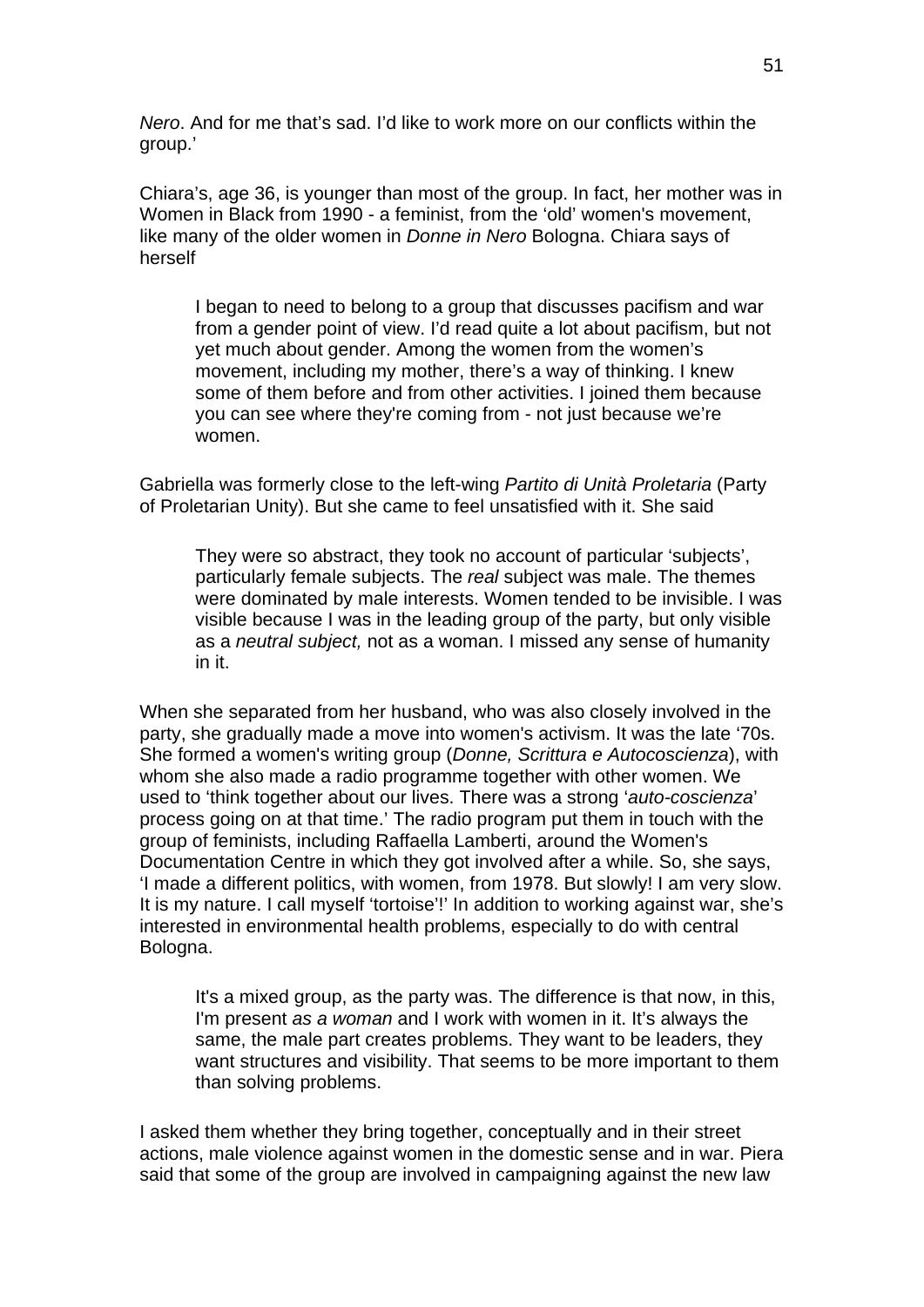on assisted fertilization that threatens to privilege the rights of the embryo over those of women. In this they've been cooperating with women of other groups and parties. So 'women's bodies' and 'violation of women's bodies in war' are on the *DiN* agenda. Patricia said, 'After all, we do say women's body is a battlefield in war and peace'.

There's a strong thread of feminist theory the group are confident they agree on. Piera said

Our analysis was strengthened by Women In Black Belgrade. They readily use concepts like 'patriarchal militarism' and '*familismo'.* We do too. But their use of this language had a special impact on us because Yugoslav women were experiencing these things on their own bodies.

I told them that in London we aren't all agreed in the group as to whether to use words like 'patriarchy', or 'men' and 'male violence' in our vigils against war. What kind of feminist language do they feel they can productively use? Women in Black of Bologna usually use words like 'patriarchy' in the public statements and vigils because we agree on the fact that 'war' is an issue of the patriarchal system and we should make it clear. They do not say 'men' and 'male violence' but they address the issue of the violence against women 'done by the male gender - not including every single man'.

I asked what they felt about the issue of whether Women in Black as an international network is, or should be, *in principle* antinationalist. This is something that often emerges in statements from *Zene u crnom*, Belgrade, who have seen nationalisms at their most violently destructive.

This group, it seems, have discussed the issue directly or dealt with it in vigils or leaflets. The general understanding is that they're opposed to nationalism, 'because we've seen the history of fascism and nazism here'. Recently, as other groups told me, there's been considerably more emphasis on the symbolism of nation: flags, funerals for heroes killed in Iraq. Against this they've asserted a clear 'anti-patriotism'. On the other hand, a lot of them were involved in supporting liberation movements in various parts of the world in the past, and have direct experience of Palestinians' aspirations today for a Palestinian state.

So, as other Women In Black groups find, principle sometimes has to concede something to positionality. In Bologna they have a similarly 'contingent' interpretation of pacifism. Gabriella expressed this most clearly.

In our group in Bologna, we're against all violence. For us all wars are wrong, there are really no humanitarian wars. Violence makes violence.

We talked about the Intifada, as a test case. She said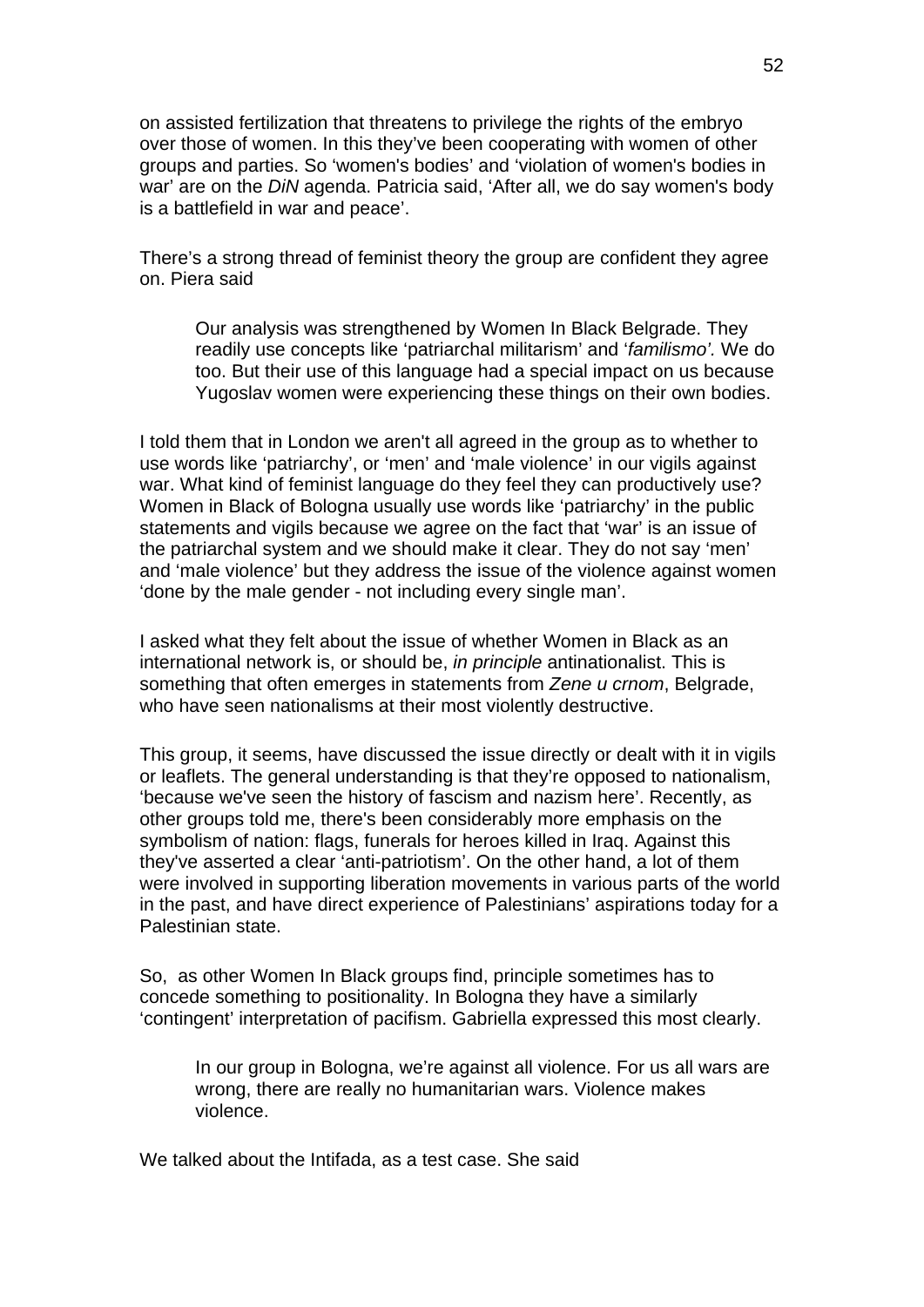I can understand the Intifada. But the first, in 1987, was a matter of throwing stones. It was children, it was low-level violence, at least at the start. The response it drew from Israelis was always massively more violent. In the first intifada the role of women was big. But in the second intifada, since 2000, it's been less, precisely because the violence has been more. On the other hand, the pressure on Palestinians is enormous. So I can understand their violence, even if I don't give it legitimacy.

There are different kinds of wars [she went on]. I think each situation must be considered and the answer found on its own merits. In Italy there's no actual war here and now. But we do have instances of violence, and I'll oppose them. For example at the G8 meeting in Genova in 2001. But in Palestine, or South America – I don't live there! Each person must decide but can always opt for less rather than more violence. There is often a possibility of non-violent resistance. We can develop that space.

#### **Acknowledgements and Contacts**

This profile is written on the basis of very interesting conversations with six women activists of *Donne in Nero*, Bologna. These were Anna Zoli, Chiara Gattullo, Gabriella Cappelletti, Lorenzina Pagella, Patricia Tough and Piera Stefanini. I would like to thank these friends enormously for their kind welcome and for sharing their ideas with me. I realise there are other Women In Black activists in Bologna I didn't have a chance to meet and talk with. I hope they'll read my sketch, and help improve on it. Special thanks to Anna and Patricia for putting me up overnight.

I sent this profile in draft to all those I interviewed in Bologna for comment and correction. (Unfortunately Anna Zoli was away at the time – she alone lacked the chance to read her words.) Once we had arrived at a version of the paper with which they felt comfortable, they agreed that it should be put on my website for women in other countries to enjoy and discuss.

*Contact for this group:* 

Patricia Tough, at [patriciat@aliceposta.it,](mailto:patriciat@aliceposta.it)

Anna Draghetti at [draghettan@libero.it](http://by103fd.bay103.hotmail.msn.com/cgi-bin/addresses?&curmbox=00000000%2d0000%2d0000%2d0000%2d000000000001&a=481a11f4bb276dfce293436a8dcea4a57ce71fcdff6e1d1883864b08d7887683##)

Bologna Website: work in progress

National website: http://www.donneinnero.it/